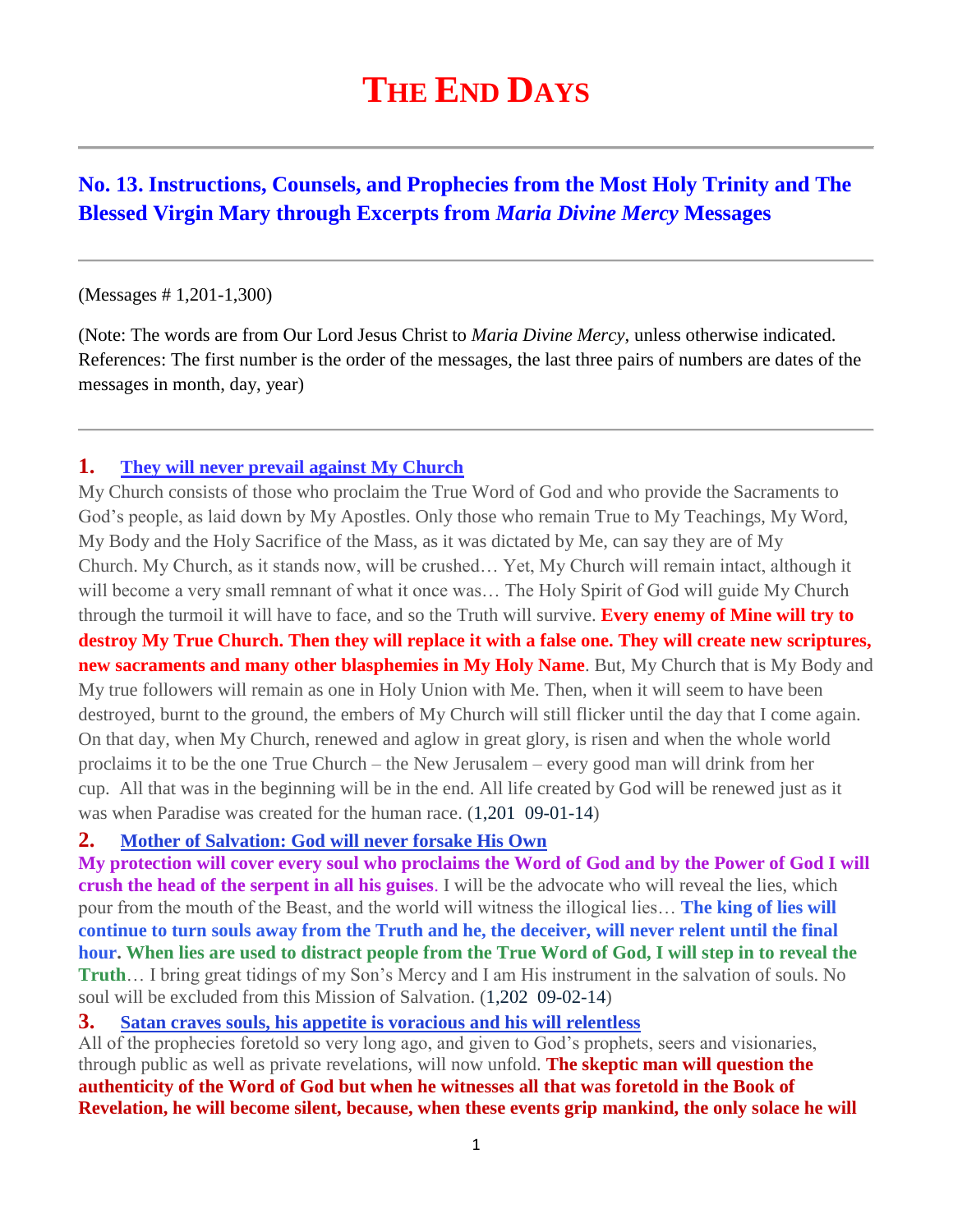#### **find is if he seeks Me out**… **In his final hours, Satan who manifests himself in the souls he fills with his putrid ways, will show the world just how intense his hatred is for the human race…** While many

people do not believe in the existence of the Evil One, you must know now that he is unable to resist revealing himself through those he infests… You will soon see evil acts taking place in every part of your society, in many nations and in different ways. Satan craves souls, his appetite is voracious and his will relentless. When his hatred is truly manifested within souls, these people will be unable to hide their actions. (1,203 09-04-14)

#### **4. [Do not cut yourself off from Me. If you do, there will be great weeping](http://www.thewarningsecondcoming.com/do-not-cut-yourself-off-from-me-if-you-do-there-will-be-great-weeping/)**

Let it be known that death has no power over those of Mine, whose faith has sustained them right up to their last breath. These souls have no fear of physical death because they know that Eternal Life begins at that time. I await such souls with open arms and they run like little children towards the Light of My Love. I embrace them and take them into My Kingdom, awaiting each and every such soul in the presence of the Hierarchy of Angels and all the saints – then great rejoicing takes place… **For souls who die in a state of sin, know that I Am All Merciful and, after their purification, they will be welcomed into My Kingdom… If you do not believe in God, you reject Eternal Life. Without love for God, love cannot be yours after death.**

Do not cut yourself off from Me. If you do, there will be great weeping and you can never be consoled, for I will be unable to help you. My Kingdom will give you Eternal Life but you must ask Me for My Help by reciting this **Crusade Prayer (165) For the Gift of Eternal Life.** (See the Crusade Prayers booklet) (1,204 09-05-14)

## **5. [Soon, a man will come and tell you he is revealing to you the Truth of My Existence](http://www.thewarningsecondcoming.com/soon-a-man-will-come-and-tell-you-he-is-revealing-to-you-the-truth-of-my-existence/)**

My Wisdom is of Divine Origin and man is incapable of understanding the extent of Who **I Am**… I impart enough knowledge, given through the Gift of the Holy Spirit, to mankind. My Teachings were given to the world in a simple format so that every man could understand the Truth. Wisdom from God is never complicated and is given so that man receives the clarity needed, to prepare his soul for My Kingdom… I send you messengers so that you will be given the clarity to understand. However, the Truth is not easy to accept in your daily lives because of the confusion, which exists. My Word is continually contradicted, re-examined, re-analyzed, re-evaluated and misunderstood so this makes it difficult to adhere to the True Word of God… **Many self-proclaimed church scholars will soon question My True**  identity and the Existence of the Most Holy Trinity. They will use grandiose arguments to blind you to the True Word of God, and use every kind of theological argument, to prove that all religions are the same. Soon they will reject the Truth – the Word of God. They will desecrate the Word of God with complicated and contradictory doctrines, and Church-goers everywhere, will be none the wiser as they are fed with nonsense. My Word will be hidden away and left to gather dust. Always remember, that My Word must be understood as it was given. Details of My Divinity and the Mystery of God were not revealed to humanity for this was not to be until the New Era of Peace begins. **Soon, a man will come and tell you he is revealing to you the Truth of My Existence and details of My Second Coming. He will enthrall the world. Then, he will claim to be Me.** Many will believe him because they failed to understand the Word as it was laid down in the Holy Bible**.** (1,205 09-06-14)

**6. [Mother of Salvation: The Antichrist will take up position because he will be invited to do so](http://www.thewarningsecondcoming.com/the-antichrist-will-take-up-position-because-he-will-be-invited-to-do-so/) Do not believe, for one moment, that the Antichrist will stride into my Son's Church and take it aggressively, by force. Inspired and driven by the deceiver himself, the Antichrist will take up position because he will be invited to do so**. All the adjustments in the Church's missals will be made known soon and the reason given will be they reflect a modern world, so they must become inclusive, in order to suit other denominations and religions. Once the True Word of God and Teachings of my Son, Jesus Christ, are changed, they will become barren, for they will not reflect the Truth, given to the world by my Son. The Antichrist will become popular because of his political skills first. Then he will turn his attention to various religions, but his main focus will be on Christianity. Christ is his greatest enemy and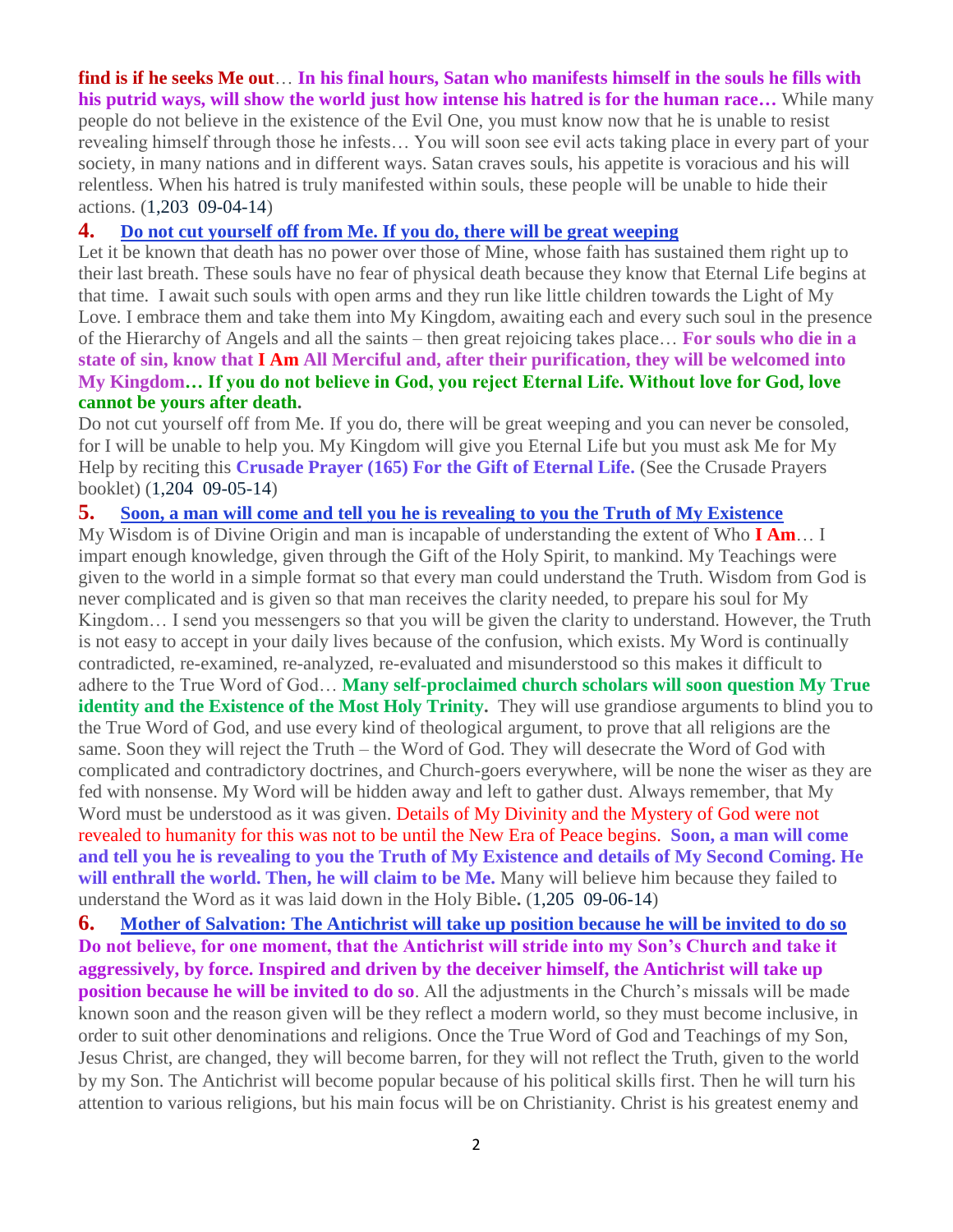the object of his hatred, and so his ultimate goal will be to destroy my Son's Church. The Church will be dismantled in different ways before he, the Antichrist, will be asked to become involved. **He will be involved with the decision-making in the plan to launch a new one-world religion. All these changes – where the Church, having publicly called for the unification of all religions – will take place before the Antichrist takes up his seat on my Son's Throne on earth.** Then the path will be cleared for the Beast to walk freely in my Son's Church where a place of honor will be accorded to him. Eventually, it will be announced that he will become the leader of the one-world order and a lavish coronation will take place. **This event will be seen all over the world, attended by politicians, dignitaries and celebrities and when the crown is placed on his head, it will be as if the final nail has been driven into the Body of my Son**. On that day the Catholic Church will be desecrated and many bishops and priests will flee, because they will, by then, understand that the prophecies foretold have unraveled before their eyes. From that day forward, when the Seat of God has been presented to the Antichrist, he will display great physical signs, which will convince people of his holiness. **The Antichrist will, they will say, display the signs of the stigmata and he will be seen to cure the sick and the terminally ill**. Great miracles will be attributed to him and he will convince many, in time, that he is Jesus Christ and that his elevation to the top of this False Church, is a sign of the Second Coming. (1,206 09-07-14)

## **7. [Those who curse My Prophets, curse Me](http://www.thewarningsecondcoming.com/those-who-curse-my-prophets-curse-me/)**

To those who turn their backs on Me, know that your betrayal cuts My Heart in two. Know that what you do against Me is your own business, because your free will is your own. **But when you use your influence to take souls away from Me, I will hold you personally responsible for each and every soul you manage to take away from My Great Mercy.** Woe to the man who incites hatred against Me, Jesus Christ, when My only desire is to take, with Me, every child of God… **When you declare that the Word of God comes from the spirit of evil, I will never forgive you for this wickedness**. (1,207 09-09-14)

## **8. [God the Father: Love Me as I love you](http://www.thewarningsecondcoming.com/god-the-father-love-me-as-i-love-you/)**

**I Am** your Father. **I Am** your Creator. **I Am** Who **I Am**. Don't you know that I love you all with a longing that is only known to those of you who have become parents? I cry Tears of great sorrow when you do not know Who **I Am**. (1,208 09-10-14)

#### **9. [Do not fear these events, as they will pass quickly](http://www.thewarningsecondcoming.com/do-not-fear-these-events-as-they-will-pass-quickly/)**

Many wicked acts against humanity, are ready to be unleashed by those secret sects, I warned My followers about... Spend at least one hour a day in prayer so that the impact of such trials may be reduced and, in some cases, eradicated. Soon I will come to bring an end to all suffering. (1,209 09-11-14)

#### **10. [Among the evangelists, there will rise many false prophets](http://www.thewarningsecondcoming.com/among-the-evangelists-there-will-rise-many-false-prophets/)**

Soon the changes I foretold, concerning My Church on earth, will be revealed. The secular sects will shortly attempt to take everything, which My followers hold sacred, and introduce a new modern movement, within the Church… **The new movement will be promoted as part of global evangelism, where the false doctrine, which will be carefully worded, so that it is seen to be theologically perfect,**  will entice millions. So many people will be drawn into this form of modernism and because of this, they will turn away from the True Faith. In what will be seen to be a radical revival of the Christian faith, it will denounce the Truth.

**Many will be deceived and among the evangelists, there will rise many false prophets. These false prophets will promote false Christianity, which will replace the Holy Gospels, as laid down by Me and My Apostles**. . As the voices of apostasy are heard in every country, in different tongues and amongst different races, the True Word of God will be forgotten about… Then, the time will have come for the new world religion to be announced and welcomed into My Church. This will then lead to the Antichrist taking up his seat of honor in My Church, as foretold, when he will be invited in as an honored guest by those who work in complete subjugation to Satan. (1,210 09-13-14)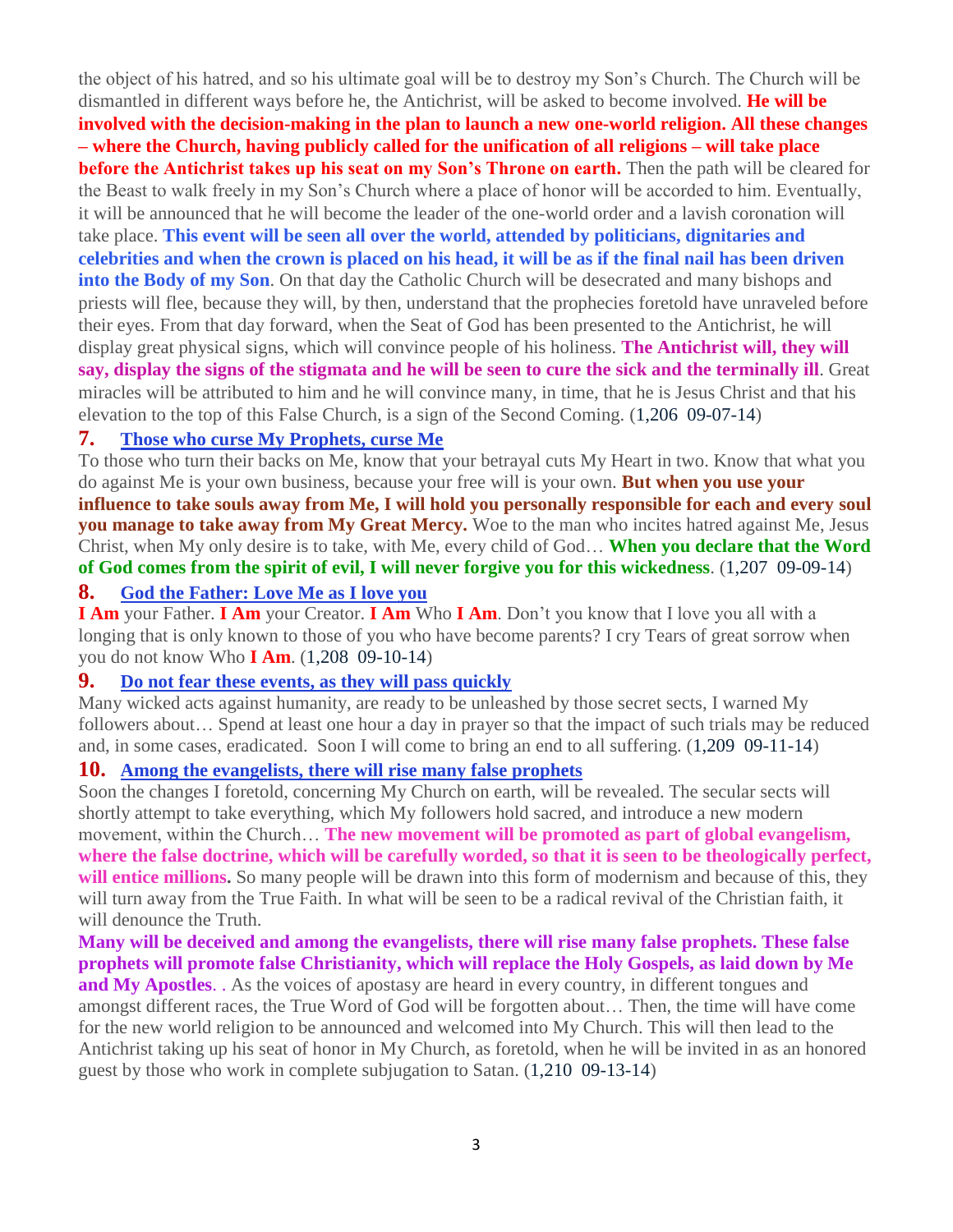## **11. [Many lay people will be elevated by My enemies and taught how to evangelize](http://www.thewarningsecondcoming.com/many-lay-people-will-be-elevated-by-my-enemies-and-taught-how-to-evangelise/)**

**The false prophets, foretold, will rise in their multitudes to spread lies, through a deceitful global form of evangelism**. They will be given authority by those who claim to represent Me, so as to entice millions into their new, so called, modernized version of My Holy Church on earth. **Oh how they will mislead so many with their twisted version of My Word, which will disguise many heresies.** Only the astute will recognize these untruths, for they will be carefully hidden within a false doctrine, which will be seen to be a breath of fresh air.

Much praise will be lavished upon those enemies of Mine, who have infiltrated My Church, to prepare it for the arrival of the Antichrist. They will create much noise in their public gatherings and, while they will curse Me with their lies, untrue revelations will also be made about Me – **Who I really Am; My Relationship with My Eternal Father; My Teachings and My Divinity. They will mix the Truth with lies in order to deceive Christians for fear that they will be seen for what they are.**

**Many lay people will be elevated by My enemies and taught how to evangelize. Many will become willing vessels of the Beast, who will fill them with the words of the doctrine from Hell.** You, My beloved followers, must question everything you are told to listen to, which they, My enemies, will tell you is to give new life to the Word contained in Holy Scripture. You will be given new prayers by these false prophets, which insult Me and blaspheme against My Divinity. As millions will rise and recite these new prayers, so too, will those false prophets. They will teach God's children how to idolize the Beast, through a new form of religious ceremony. This new ceremony will lead all those who rise and follow the false prophets into the one-world Church, which will honor the Beast… I give you this warning for the good of your souls and to prepare you for the greatest apostasy in human history, which will devour the Word of God. (1,211 09-14-14)

## **12. [To say that you are of Me is one thing. To be of Me](http://www.thewarningsecondcoming.com/to-say-that-you-are-of-me-is-one-thing-to-be-of-me-is-another/) is another**

**Wickedness in all its forms is a trait of the devil.** To avoid becoming infested by Satan, you must speak no evil, hear no evil or carry out evil deeds against a living person. To say that you are of Me is one thing. To be of Me is another. I will, when **I Am** truly present in a soul, do all in My Power to stop such souls from carrying out evil acts. . If the soul trusts Me, completely, then he or she will find it easier to be guided by Me. **If the person's will is very strong, and if he is proud and stubborn, then he will be easily led by the deceiver who will fool him in a number of ways. He will convince the person that a wicked act, an evil tongue or an act of blasphemy is acceptable, in certain cases. And then that soul will fall for the deceit. To those souls I say this.**

Do not speak ill of another, do not succumb to slander, do not place yourself as a judge over another and do not denounce another soul in My Holy Name. Should you commit such offenses against Me, you will plunge from this level of iniquity into a darkness, which will create a great divide between us. When that divide grows, and the further you drift away from Me, you will feel a terrible emptiness – a gnawing sensation of such deep loneliness, that you will feel a sense of panic, which you will be unable to identify. Then you will feel the separation from God, which souls in Purgatory and Hell endure. If you can learn from this now, then you will find it easier to draw closer to Me. Remember, you must drive out all thoughts of hatred in your soul first. I cannot be present in a soul, which is full of hatred for this is impossible.(1,212 09-16-14)

#### **13. [Mother of Salvation: Pray for my Son's Mercy so that all suffering can be diluted](http://www.thewarningsecondcoming.com/mother-of-salvation-pray-for-my-sons-mercy-so-that-all-suffering-can-be-diluted/)**

You must ask everyone to ask for God's Mercy in all those matters, which involve the destruction of humanity. **I refer to the wicked plans involving wars; plans to introduce a global vaccine – which you were warned about in the message of 26 November 2010** - genocide and the murder of Christians, as well as other people of different religions, by the hands of evil men… You must pray, all of you, to hinder the plans of evil men whose desire is to reduce the world's population, for their own gain. Those who are spared this evil will find themselves under the control of an invisible group. I call upon each and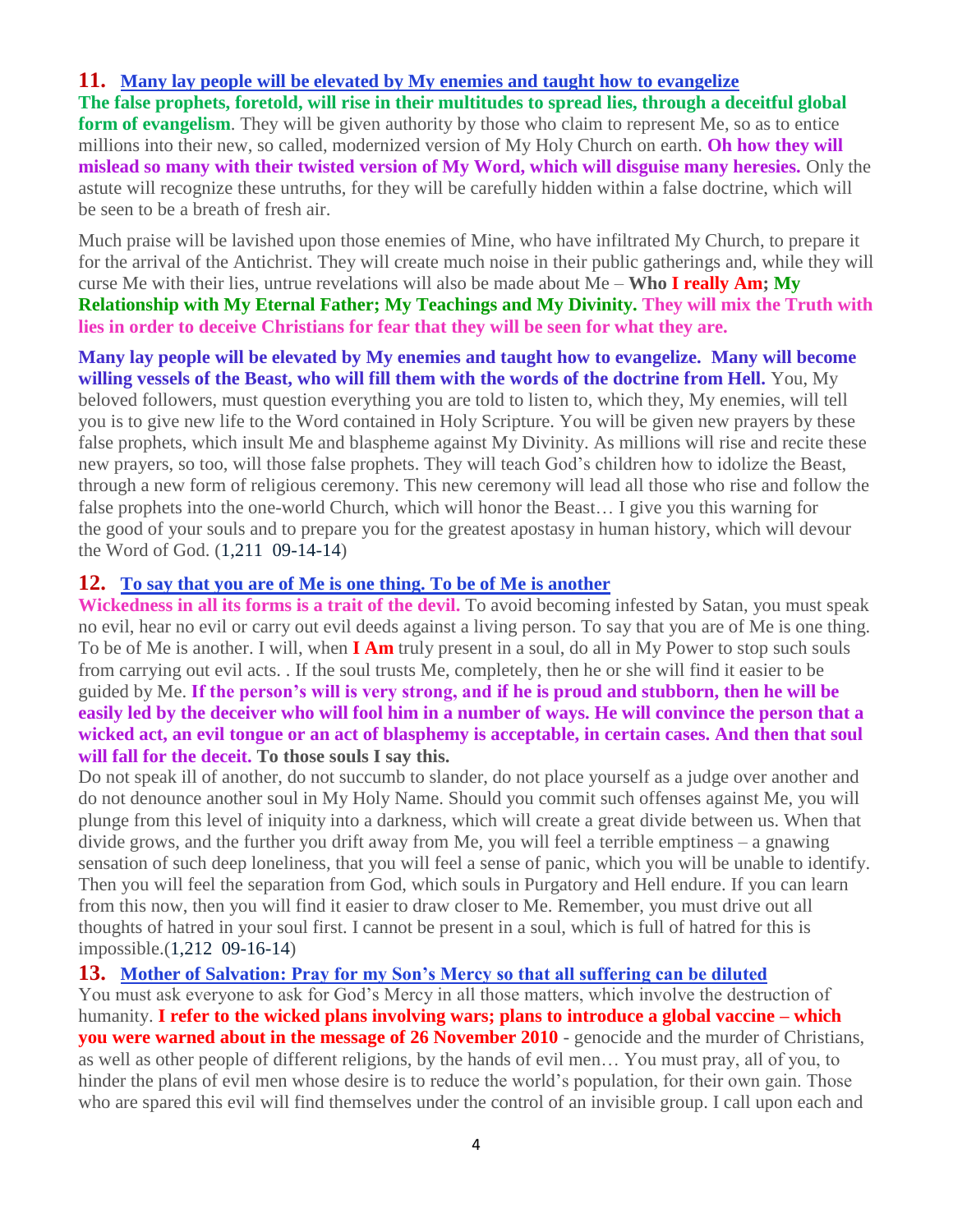every one of you to pray to my Son, Jesus Christ, in order to help mitigate such tragedies and wickedness. Some of these horrors can be mitigated, but not all of them. Your prayers will, however, dilute the impact of these terrible acts, which are carried out by followers of the evil one. Please recite this **Crusade Prayer (166)** to help mitigate the murder of innocents. (See the Crusade Prayers booklet) (1,213 09-18-14)

#### **14. [Mother of Salvation: Beware of the man who declares himself to be the Son of Man](http://www.thewarningsecondcoming.com/mother-of-salvation-beware-of-the-man-who-declares-himself-to-be-the-son-of-man/)**

It has been foretold that many false prophets will arise and that, during this time, they will spread untruths about the Word of God. They will arise in their hundreds of thousands and be endorsed by those who claim to represent my Son's servants. They will preach in small, as well as large, groups and you will know them by the false prophecies, which they will reveal to the world. They will be seen as very holy people, and some will say that they have great healing powers of the flesh as well as the spirit. Some will wear the garments of holy men and they will promote a new missal, which will deviate from the Truth. Many people will be confused by their teachings, as they will mix their false claims with part of the Truth. One of their objectives will be to be seen to prepare the world for the Second Coming of Christ and they will create great anticipation of this event amongst my Son's followers. But, it will not be my Son, Jesus Christ, they will be preparing God's children to welcome. No. It will be the Antichrist. **Grave errors, will be revealed by them in connection with the Book of Revelation as they will twist the contents of this Holy Book**. Few will know that they are being fed lies and the greatest untruth, which they will proclaim, will be this. **They will say that Jesus Christ, the Son of Man, will make Himself known in the world soon. That He will come in the flesh. That he will walk amongst His people and that He will raise them up on the last day.** This could never happen for my Son, who came in the flesh, the first time, through His Birth, will never come in the flesh at His Second Coming. (1,214 09-19-14)

#### **15. [I never criticized sinners. I never cursed them. I never hurt them](http://www.thewarningsecondcoming.com/i-never-criticized-sinners-i-never-cursed-them-i-never-hurt-them/)**

Know that out of human weakness I draw great strength. My Power is at its greatest when I touch the souls of the weak, for it is then that I can draw upon them to enable Me to act within them. To those of you who are weak, you must ask Me to give you the Gift of trust. Trust in Me, My dear little ones, and then all Power is Mine. I cannot draw upon the souls of the proud, the haughty and the arrogant, as they will not humble themselves in My Eyes. Pride is a barrier between man and God because the proud man believes that his voice is greater than Mine. That is the way it has always been… You cannot say you are of Me if you preach the opposite to what I taught. Never look down on those you believe to be sinners in My Eyes. Pray for them but never judge them for this is not your right. **(**1,215 09-20-14)

#### **16. [God preserves His Love for man through the family unit](http://www.thewarningsecondcoming.com/god-preserves-his-love-for-man-through-the-family-unit/)**

**because it is within such circumstances that His Love naturally thrive**s. The love contained within families who are united yields great Graces because, the love of family members for one another is one of the greatest Gifts from God. God uses the love in the family to spread its wings, so that each member of a loving family will help to spread this love, wherever they go. Likewise, when the family unit breaks down, this will have a direct impact on your community, your society and upon your nations. **When God created Adam and Eve, He desired a family of His Own, upon which He lavished everything. He will always strive to protect families because this is the place where love is first discovered by mortal man.** When love thrives in families so, too, will it thrive in those nations. Because the love for one another evolves from the family, it is precisely for this reason, that it is attacked by Satan. **Satan will use every influence he can to infest people so that they will justify every reason to break up the family unit. He will prevent families from being formed and he will try to stop it from re-uniting should that be the Will of God.** The family, borne out of the Love of God, will always be attacked by evil. To protect your family from the evil one please recite this *Crusade Prayer (167) Protect my family.*  (See the Crusade Prayers booklet) (1,216 09-21-14)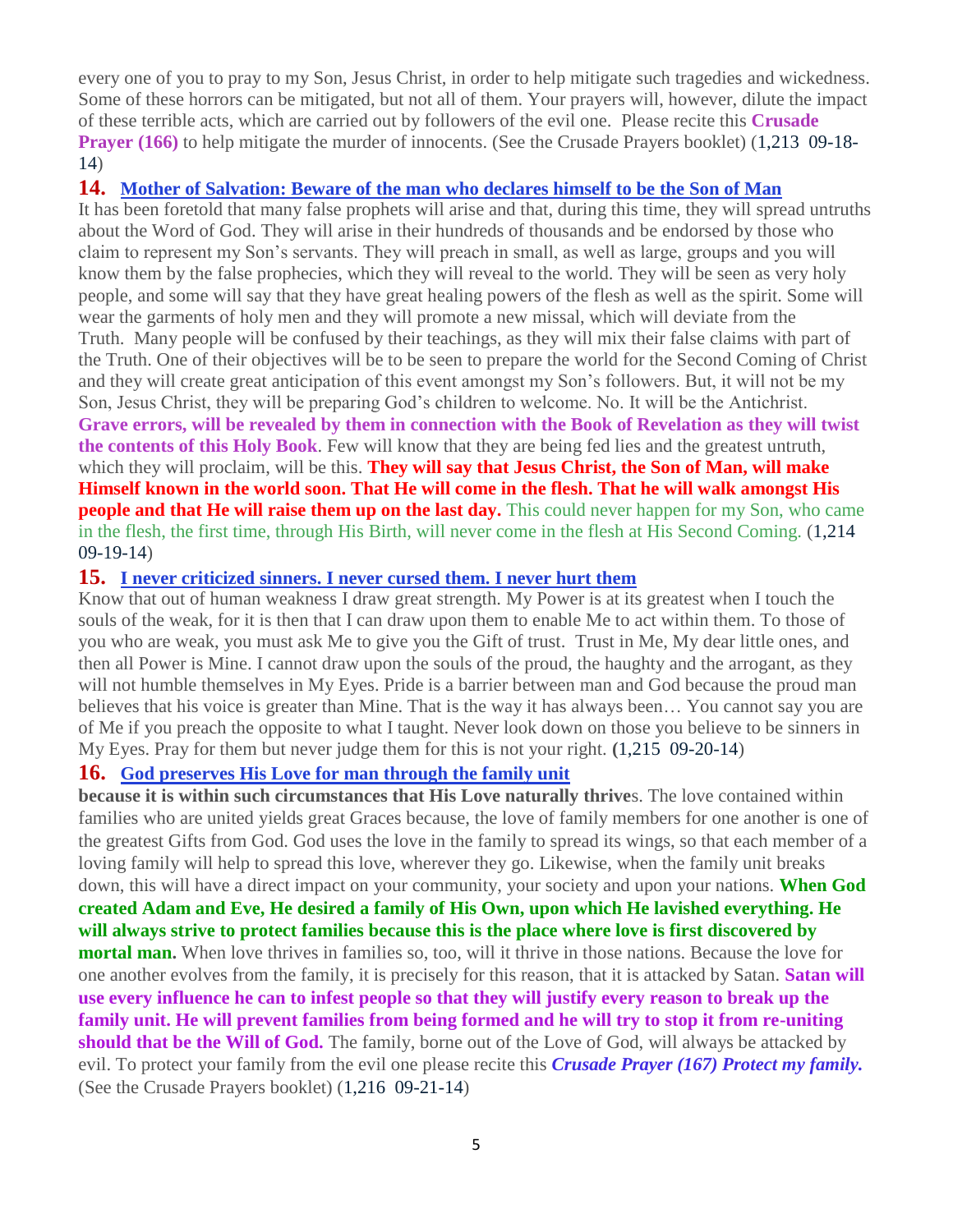## **17. [It is easy to say you are a Christian, once you are not challenged for being one](http://www.thewarningsecondcoming.com/it-is-easy-to-say-you-are-a-christian-once-you-are-not-challenged-for-being-one/)**

Who amongst you is so strong that you will stand by My Side and abide by the Truth, without My intervention at this time? Many of you, with a good heart, will stay true to Me, but only within your own groups. **Once you all agree with each other, you will find it easier to serve Me. But when you face opposition – and you will, at some stage, from My enemies who will try to entice you into a false doctrine – you will not find it easy.**

You will have two choices. Believe in the Truth, as it was laid down by God, and for which much blood was shed in order to reconcile man with His Maker. Or, accept a watered down version of My Word, infiltrated with untruths.

**To choose the first option will bring you much pain, grief and suffering, for you will be held in contempt by others for remaining true to Me**. But, by choosing the second option – while you may well be covered with much praise, accepted by your peers and My enemies – you will be plunged into darkness and your soul will be at risk. (1,217 09-23-14)

**18. [The beauty of man, created in the Living Image of God, is indescribable](http://www.thewarningsecondcoming.com/the-beauty-of-man-created-in-the-living-image-of-god-is-indescribable/)**

**No man, woman or child on this earth can match that which was created when God brought forth Adam and Eve**. Sin was their downfall and Lucifer their enemy. Then, this perfect state was destroyed. Stained by sin, man will never regain this perfect state again until the serpent, and all those who worship him are banished. Until that day comes, the beauty of the human body and soul will remain tarnished.

Man is God's greatest love. The angels are His servants in that they, too, must show love for God's Creatures. **God's Love for His family supersedes all that He created and, until He regains the souls of His children, He will never rest… My Father's loyal angels, all the saints and My beloved Mother, have formed a bond, which can never be broken. Whatever My Father dictates is carried out by His Elite Hierarchy. He is never questioned**. Whatever My Father desires, is the correct way and the most powerful way. It is the way in which the human race can be saved from the curse of the Evil One… **My Mother's title, 'The Mother of Salvation', the final one given to her by the Eternal Father, God the Most High, is no accident. She was sent to warn the world and prepare it for the final onslaught against the human race by the Evil One. She has been accorded this task and I ask that you accept this, and respond to her call for prayer at all times. (**1,218 09-24-14**)**

## **19. [Mother of Salvation: Sin is a fact. It exists, and will continue to exist until the Second Coming](http://www.thewarningsecondcoming.com/mother-of-salvation-sin-is-a-fact-it-exists-and-will-continue-to-exist-until-the-second-coming-of-christ/)  [of Christ](http://www.thewarningsecondcoming.com/mother-of-salvation-sin-is-a-fact-it-exists-and-will-continue-to-exist-until-the-second-coming-of-christ/)**

God's Laws are being flouted all over the world because sin is no longer acknowledged as being wrong. Instead, it is justified at every opportunity so that man can no longer differentiate between right and wrong. When you embrace sin, in all its forms, and declare it to be of no consequence, then you will never be satisfied. Sin, once it is seen as merely a human fault, will lead to greater and more serious sin until, finally, it will lead to a darkness of the spirit and separation from God. This will leave a vacuum in your soul, which will bring a form of wretchedness, which it is difficult to extract from. **Darkness comes from the spirit of evil. Light comes from God. Sin brings darkness and, unless you acknowledge sin, and seek reconciliation, it will grow and fester until it strangles the spirit. Nothing in this world will, nor can, bring the soul the relief it craves. Only reconciliation between the soul and God can free it from this stranglehold**. (1,219 09-27-14)

**20. [Cling to the Truth at all times, for without it, you will be living a lie](http://www.thewarningsecondcoming.com/cling-to-the-truth-at-all-times-for-without-it-you-will-be-living-a-lie/)**

The Word of God, as laid down by Him, and the Word dictated to My Holy Apostles, was the foundation upon which My Mystical Body, the Church, was built… **The Word of God may never be amended because it can never change. For how could it? God did not say one thing only to mean something else.** The Church must be subservient to the Word of God. The Word of God is not subservient to those members of My Church who may feel differently. **Dare to tamper with the Word and you will betray Me, Jesus Christ. I Am the Church. My Body is the Church and all that springs from Me is sacred.** .. Anyone who gives you a new version of the Truth, that is difficult to understand, hard to follow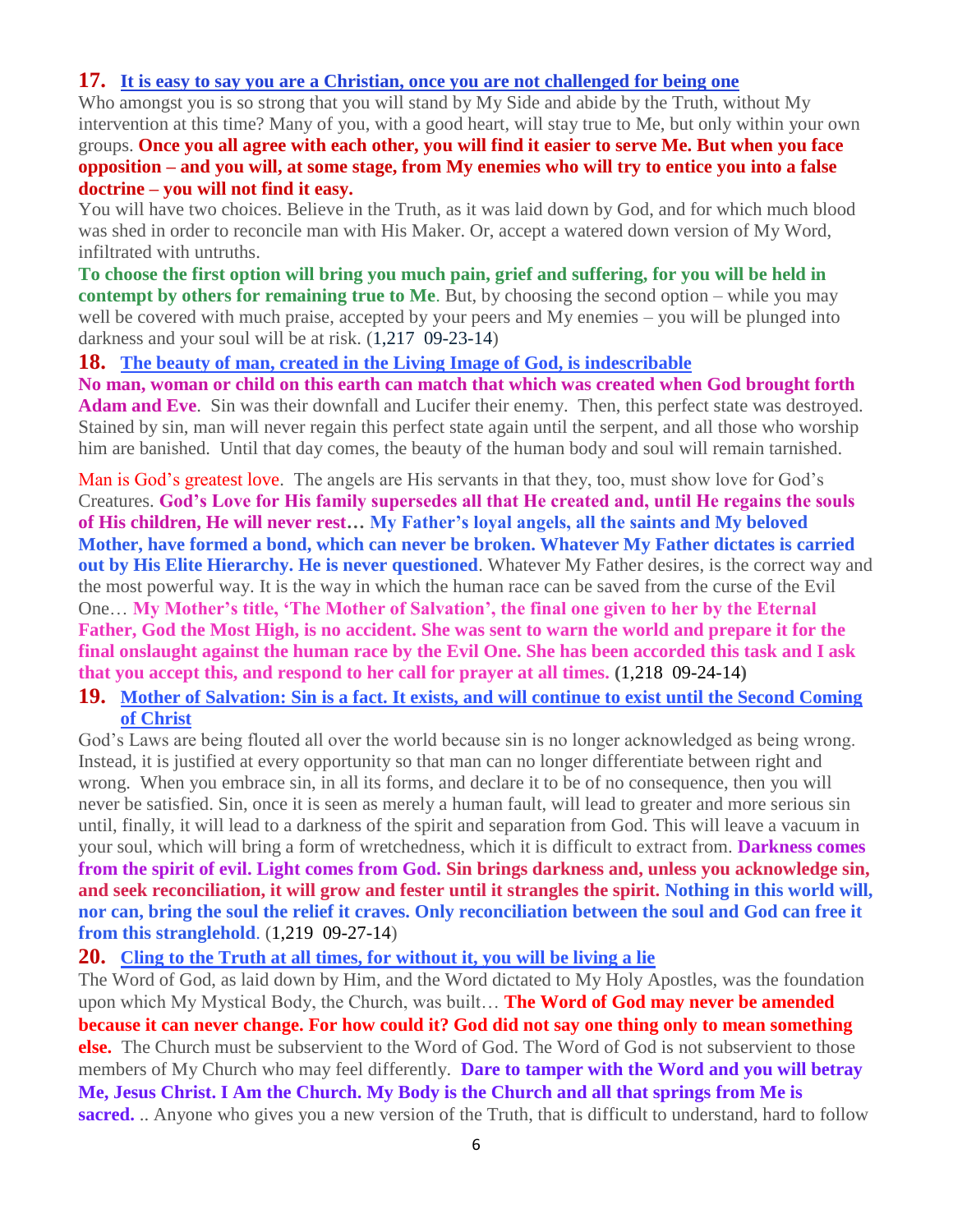and vague, beware. When the Truth is twisted, a false doctrine will emanate from it. It will be full of holes; illogical and the exact opposite of the Holy Word of God.

## **When you are told that God will accept sin because of His Mercy know that this is a lie. God will accept the remorseful soul, but never the sin, for this is impossible**. (1,220 09-28-14)

**21. [God the Father: My Love will conquer evil and hatred](http://www.thewarningsecondcoming.com/god-the-father-my-love-will-conquer-evil-and-hatred/)**

**To those who accept My Love, know that I will fill you with more of My Gift when you share it with those who have not been granted this favor… My Love will conquer evil and hatred. Love wipes out hatred, as the evil one, the thorn in man's side, is incapable of it.** When you say you love Me, then you must fight very hard to prevent hatred, of any kind, to blemish your soul… When you allow My Love to flow through your veins, you will feel complete peace and freedom. This is because you will feel no malice, no anger, no revenge nor grudge against another child of Mine. This is the Gift of My Love in its most pure form. Accept it from Me by reciting this C*rusade Prayer (168) For the Gift of God's Love.*  (See the Crusade Prayers booklet) (1,221 09-29-14)

## **22. [You either serve God, or give in to the folly of men](http://www.thewarningsecondcoming.com/you-either-serve-god-or-give-in-to-the-folly-of-men/)**

**The betrayal of Me, Jesus Christ, the Son of Man, is rampant amongst those who say they serve Me**. Even those who say they are My loyal servants have deserted Me and their faith is but just a glimmer of its former state. When the Laws of God were pushed to one side and barely spoken about, **many forgot that the Commandments of God had to be upheld at all costs**. If My sacred servants stopped preaching the Truth, and dismissed the importance of addressing the existence of sin, how then could God's children be any the wiser? **My sacred servants have a moral duty to uphold the Word of God and to warn God's children about the danger of sin**. But this, they have decided not to do. Many are afraid to preach the Truth for fear of being persecuted by those who will blame them for the sins of others… **Sin is something you have to live with but you must never accept it. You must fight it for I desire to save your souls…** It is the duty of all those who serve Me to help save man from eternal damnation. (1,222 10-01-14)

#### **23. [Put down your armor, for it will be crushed into tiny pieces](http://www.thewarningsecondcoming.com/put-down-your-armour-for-it-will-be-crushed-into-tiny-pieces/)**

My enemies may scorn My Word – the Truth – but the day will come when they will hang their heads in shame and remorse when they stand before Me.

**In the days of Noah, he and those chosen to help him to prepare for the Justice of God, were ridiculed. They were sneered at, persecuted and every attempt was made to discredit the instructions given to Noah by God**. Obedient to the last, Noah begged for mercy for their souls. He urged them to seek refuge with him but he was ignored. And so it will be up to the Great Day of the Lord. Only a remnant will be ready to greet Me along with all those, who will find it in their hearts to accept My Mercy, during **the Warning**… All those with warm and tender hearts, and a meekness of soul, will be drawn into My Arms, no matter what faith or creed they follow, for they are of Me. Those who do not know the Word of God will be shown great mercy and those who convert during **the Warning** will also dwell in My Arms. I will reach out to all souls, whose hearts are warm and who show love and mercy to their brothers and sisters.

The greatest battle will be when I reach out to the arrogant and proud, who lack true love and who are without a generous spirit. It is for these souls that I urge your prayers. But, it will be for those who have sold their souls to the Devil, in the full knowledge of what they have done, that I ask you to beg for My Mercy the most. They will not come to Me, on their own accord, and so it will only be through the suffering of chosen souls, who have consecrated themselves to Me, and your own offerings, that they can be saved. Please recite this prayer to save all sinners: *Crusade Prayer (169) For the salvation of those who reject Christ.* (See the Crusade Prayers booklet) (1,223 10-02-14)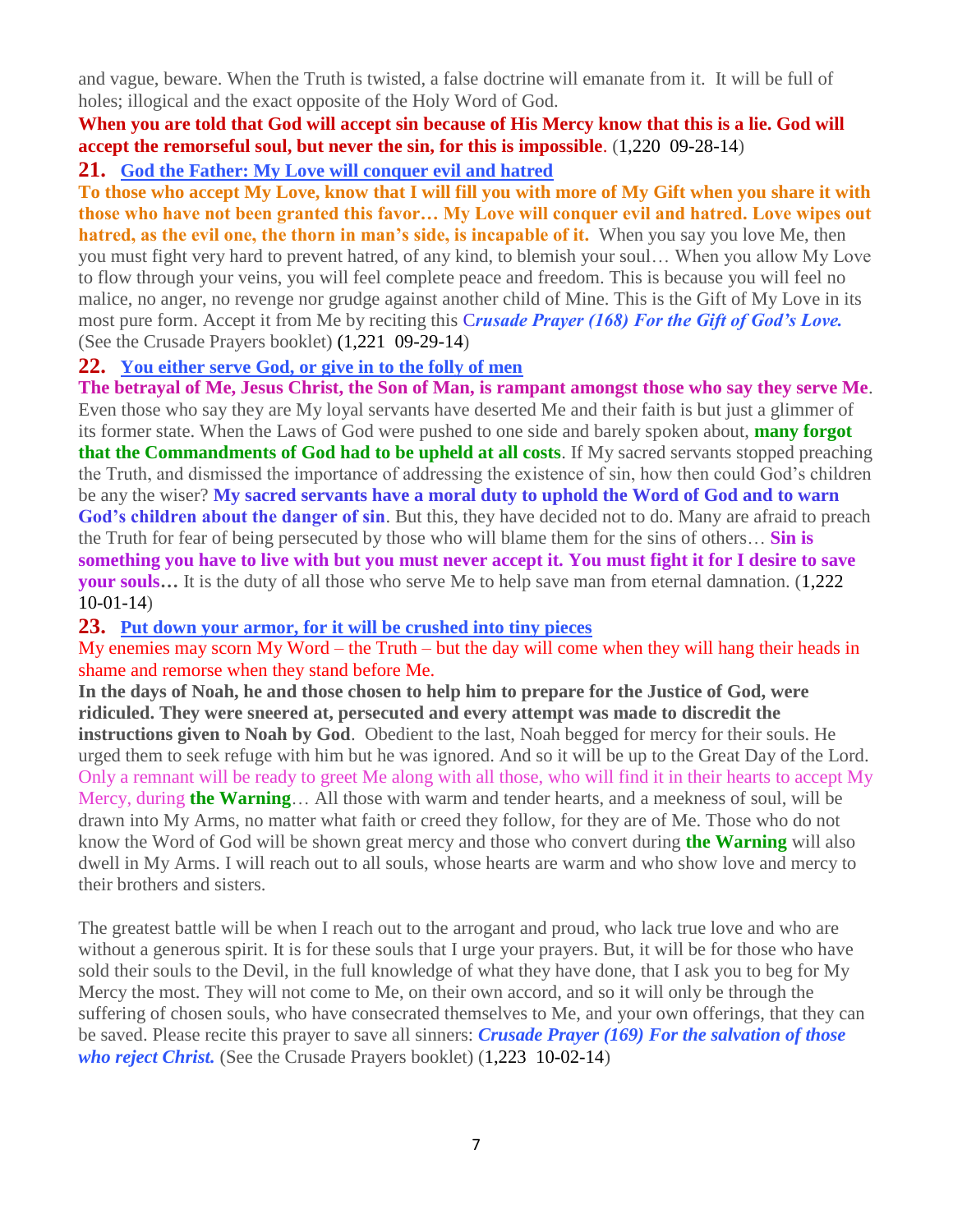## **24. [The global vaccination I told you about in 2010 will soon be witnessed](http://www.thewarningsecondcoming.com/the-global-vaccination-i-told-you-about-in-2010-will-soon-be-witnessed/)**

Heed now My Promise. I will come again to herald a new beginning, a new world without end. All those who accept the Grace of God, when I pour My Mercy over the whole world, will be part of My Kingdom. I have given humanity every sign, every warning and every Grace to prepare their souls. Some have heard the Word of God, as laid down in the Holy Gospels, and taken heed. Others have heard and seen the Truth but refuse to accept it. There will come a day soon when the full Truth and the proof of Who **I Am** will be revealed and sinners will be given equal time to make their own decision, according to their own free will. **Not one of you will be forced to accept My Mercy for only you can make that decision.** Others will refuse to bear witness to the Truth, even when they will see it clearly. Sadly, they will be lost. **Others will take their time before they pledge allegiance to Me, but that time, after The Warning takes place, will be short.**

I come to tell you now of events which will reveal to you the signs of these times and of My Presence in this Mission. **Storms will be seen in many nations and they will last for weeks. The global vaccination I told you about in 2010 will soon be witnessed**. **The Hand of God, in His Divine Justice, will be seen when He permits the temptations placed before those who serve Him in My** 

**Church.** When these and all the other prophecies come to fruition, I will be waiting. And then will come The Warning. It will come soon, before the Great Day when My Promise to come again will be finally fulfilled. (1,224 10-03-14)

## **25. [Mother of Salvation: The Laws of God will soon be overturned by millions](http://www.thewarningsecondcoming.com/mother-of-salvation-the-laws-of-god-will-soon-be-overturned-by-millions/)**

The Ten Commandments laid down by God can never be re-written, because that would be a sacrilege. Man can never tamper with the Word and the day will come when the Wrath of God will descend upon humanity, when the Ten Commandments are deemed by man to be flawed. When this happens, know that God's Word will no longer be revered and that humanity will be led into grave error. No man, or sacred servant, has been given the authority to overturn the Ten Commandments or the Word of God. No excuse can ever be made to deny the Truth of the Word of God. The Laws of God will soon be overturned by millions of people. Then, all those who fall for the deceit, which will come about as a result, will be blinded by darkness. The Holy Spirit can never enlighten those who deny the Word or who condone sin. **When the Holy Spirit is no longer present, and when the Word has been adapted to suit the** 

**selfish needs of man, then any new laws will mean nothing in God's Eyes.** The enemies of God will move quickly to overthrow the Truth and My Son's Church will be divided into two. Those who staunchly defend the Truth will be cursed for speaking it. Those who utter profanities and declare these to be the Truth will be applauded… It will soon be declared that God is Merciful towards all sinners, no matter what they do to offend Him. This is true, but when they offend Him, by presenting before Him every abomination and heresy and then declare that these are acceptable to God, He will turn away from them in disgust. (1,225 10-06-14)

## **26. [When love diminishes, God is diminished in your lives](http://www.thewarningsecondcoming.com/when-love-diminishes-god-is-diminished-in-your-lives/)**

**For those who may once have loved Me, and who no longer believe in Me, their hearts will turn to stone.** When you turn your back on love for one another, you will become barren and restless. Your lack of love will lead you into accepting every kind of practice, which is abhorrent to Me. Everything that I stand for will be dismissed by you. All life, given to humanity, by the Power of God, will be tampered with and, in many cases, destroyed by you. Your respect for God's Laws and human life no longer mean anything. Your attachment to all earthly things, and the worldly goods they yield, will leave you without satisfaction… Do not attempt to change the Laws of God to suit your sinful lives. Ask, ask, ask for **My Intervention**, so that I can show you the Way. If you do not turn back to the path of Eternal Life, which was carved out for every child of God, then you can never be part of My Kingdom. (1,226 10-08-14)

## **27. [My Church, My True Church, will crawl on its belly](http://www.thewarningsecondcoming.com/my-church-my-true-church-will-crawl-on-its-belly/)**

My Church will be toppled and those who remain true to the Laws of God will suffer greatly because of this. **My Church, My True Church, will crawl on its belly as every insult upon My Divinity and the**  Laws, laid down by My Eternal Father, is hurled at it. Locked within the gates of a gilded prison,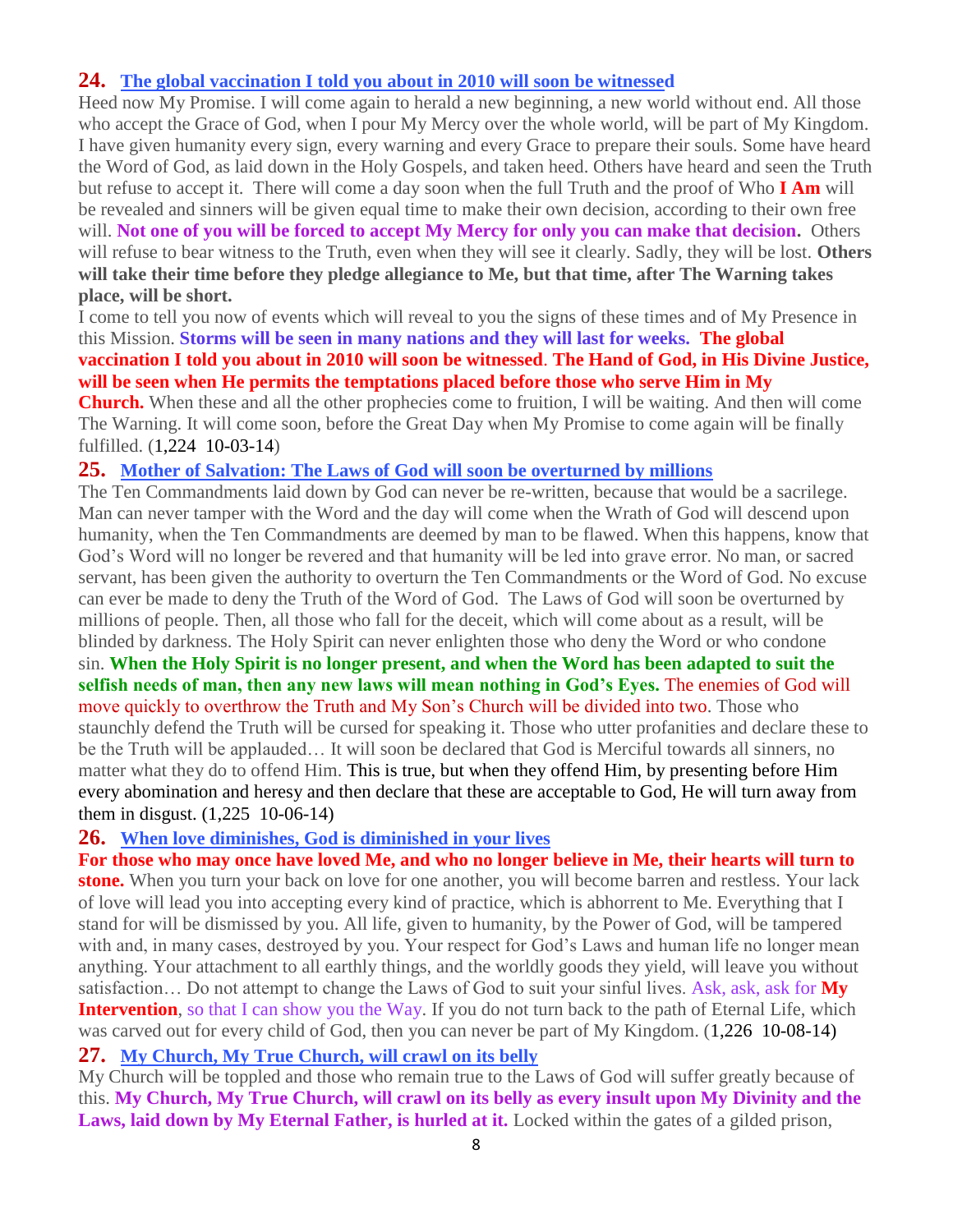many of My servants will be forced to swallow heresy. Not only that, but they will be made to preach it and to convince innocents, that the re-written Word of God, is acceptable in today's world. The Anger of My Father, at this time has provoked outrage for, very soon, the Church – having changed beyond recognition – will prepare new rituals, new rules and practices, so that nothing will resemble the Church built by Me. All of these things have been permitted by My Father, as Satan tests the faith of those who are of Me. Woe to those who betray Me for they will take away with them, the souls of those whose names have been kept for Me… It will only be the remnant, and those with true allegiance to My Word, who will remain loyal to My Church. And it will be because of them that My Church will never die. (1,227 10-08-14)

#### **28. [I give you now, the final Crusade Prayer](http://www.thewarningsecondcoming.com/i-give-you-now-the-final-crusade-prayer/)**

I give you, the final Crusade Prayer. It is for priests. I ask that My sacred servants recite it daily. **Crusade Prayer (170) To uphold the Holy Word of God.** (See the Crusade Prayers booklet) (1,228 10-08-14)

#### **29. [Remember that after the Second Coming, Purgatory will](http://www.thewarningsecondcoming.com/remember-that-after-the-second-coming-purgatory-will-not-exist/) not exist**

Satan, whose cunning deceitful ways has meant he creates great divisions in the world. His soothing influence, as he tempts man, convinces those he gains access to that wrong is right and right is wrong. He presents love as lust; hatred as a form of desire; and envy and jealousy as a means by which to justify the destruction of another person's life. Every idea, every desire, every longing and craving he plants in the souls of men, leads them into sin. So much infestation amongst mankind, at this time, has meant that pure love, which comes from God, has been replaced with lust. Everything, which springs from the serpent, will be presented within the hearts of the sinner as being a good thing. Sin, is always justified by sinners who succumb to the devil... **Wrong is presented as being right and all that is right, according to the Laws of God, is deemed to be wrong. When the devil is at work, everything will be presented back to front and the exact opposite to that, which comes from Me**. Know that when My Word is declared to be wrong that the influence of the evil one has reached its peak… Prayer, My beloved followers, is your refuge. Uphold My Word and pray, not for yourself, but for those who have entered into a contract with the evil one. They need your prayers, morning, noon and night.  $(1,229 \ 10-09-14)$ 

#### **30. [Mother of Salvation: Death will soon have no power over man](http://www.thewarningsecondcoming.com/mother-of-salvation-death-will-soon-have-no-power-over-man/)**

**His scourging, persecution and death were carried out under the instructions of those who led the faithful in the Temple of God**. They discarded all that they knew to be the Truth, because they refused to accept that my Son, Jesus Christ, was the Messiah. Every Law, dictated by God, was flouted as they took pleasure in my Son's execution. **Before the Day of the Lord comes they will re-enact His Crucifixion.** They will scourge Him, through their betrayal of His Holy Word. They will persecute those who remain loyal to Him and, then, they will desecrate His Body. But they will fail to kill Him, for His Body – His Church – cannot die and it will remain standing, albeit in a fragile state, until the end… **Death will soon have no power over man and through the Resurrection of my Son, man will also have Eternal Life of the body and of the soul**. Those who trust in Christ and stay true to Him will have life. Only those who completely reject Him will not. (1,230 10-10-14)

#### **31. [My Love for humanity is infinite](http://www.thewarningsecondcoming.com/my-love-for-humanity-is-infinite/)**

My Love for humanity is infinite. My Love is intense and protective. It is pure, and I overlook many faults because of My deep affection for sinners. I hold souls within My Compassion and there is nothing I will not do to save them, so I can unite everyone as one in Me. My tears flow, however, in great torrents at this time, because of the way God's children are being hurt, abused, tortured, humiliated, scourged and killed by the enemies of He Who created the world. Those who cause such suffering are completely under the influence of the evil spirits, who poison their minds with lies, hatred and a disregard for human life… My Love is so powerful that if you were to pray for these poor lost souls, who believe that killing others in the Name of God, is a good thing, which will bring them honor, I will show them My Mercy, by awakening, within them, the Spirit of Truth. Do not let your hearts become heavy. Instead, know that while these most vile acts, which are committed by those who destroy lives are terrifying, in My Divine Justice, I will put an end to these horrors. I will lift all of you, who have warm and tender hearts, in an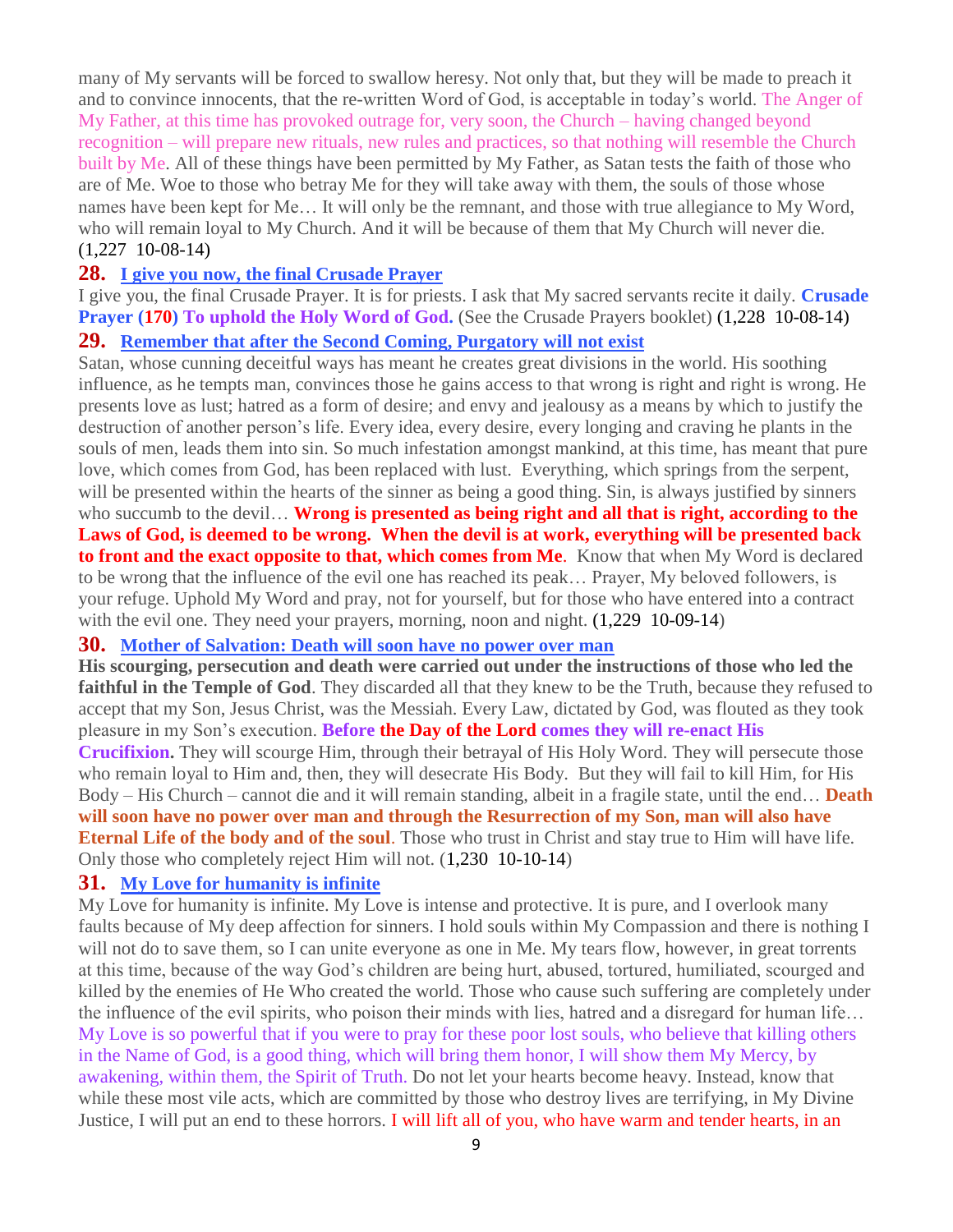instant, into My Sacred Heart and save you, such is My Love for you. My beloved followers you will not have to endure the pain of physical death. That I promise, if you help Me, through your prayers, to salvage the souls of those who need My Forgiveness and My Mercy the most. (1,231 10-11-14)

## **32. [Divine Providence will always prevail](http://www.thewarningsecondcoming.com/divine-providence-will-always-prevail/)**

Let no one underestimate the Power of God in all things, which may evolve in these times. God's Power is infinite and not one man can overcome the Divinity or Will of God. Not one enemy of Mine can boast that he is greater than God, Who can, in just one breath, pour down His Justice upon the world. While God is patient, fair, just, and full of unconditional Love for all of His children, including the wicked amongst them, He will retaliate against the wickedness of man, caused by the evil influence of the devil. Cursed are those who rise up against God in defiance against the Holy Word. They will be punished in God's Time, when they have been given every opportunity to change their ways. Those who worship evil and the Beast will be struck by lightning, just as it was when Lucifer was thrown into the infernal abyss, like a bolt of lightning. When My enemies harm others; try to kill them and maim them, in order to gain power over the weak, they will suffer a terrible chastisement. When genocide, of any kind, is perpetrated upon the innocent by devil worshipers, they will burn in Hell and they will be stopped just when they believe they have succeeded. Divine Providence will always prevail, for there is no Power more Mighty than He Who created everything out of nothing. (1,232 10-11-14)

**33. [God the Father: The land will be purified, just as My children will be cleansed of all iniquities](http://www.thewarningsecondcoming.com/god-the-father-the-land-will-be-purified-just-as-my-children-will-be-cleansed-of-all-iniquities/)** Many changes will come about as the time for the Second Coming of My beloved Son, Jesus Christ, draws closer. **Fear not, My children, for these things must come to pass in order that My children are purified, so they can rejoice when the Day comes for the world without end to begin. My Promises have always been fulfilled and all will end well**. I desire that you beg for Mercy, for every single soul alive in the world, so that the human race can unite, as one, in My Eyes. Soon, the hatred, the evil and the injustices in the world will come to an abrupt end, and the Light of My Kingdom will shine down upon you… Rise, My children, lift up your hearts in hope and trust. **I will intervene in many ways to prevent evil acts, deceitful betrayals and heresy from destroying you.** My Time has dawned and My enemies will be struck down as I strive to set everything in its correct order, so that all will be ready. **The land will be purified, just as My children will be cleansed of all iniquities, and I will raise up the meek, the humble and those with tender hearts, to take their places in the New Heaven and New Earth.** (1,233 10-12-14)

**34. I Am [coming for those who are most undeserving of](http://www.thewarningsecondcoming.com/i-am-coming-for-those-who-are-most-undeserving-of-my-mercy-first/) My Mercy, first**

**I Am** the Protector of all God's children – every single one of you, irrespective of your sex, age or creed. **I Am** the Protector of My Church on earth and no man will prevail against it. It will remain intact, although many will have deserted Me. Those who desert Me, who change the Word of God, cannot say that they are of My Church, for I cannot protect a Church that does not speak the Truth… **You must focus on Me and accept that The Tribulation has intensified, and that all things foretold must be witnessed**. Only when the prophecies, given to the world in the Beginning, become apparent, will man fully understand that My Time is almost upon him. You must never fear Me, for My Love and Mercy is expansive. Fear only those who do not come from Me, for it is the spirit of evil that drives them to do terrible things. By prayer alone, you can help to atone for their sins, and through such a generous act, you can diffuse the smoke of Satan. His fumes engulf the world at this time, but to be able to recognize his presence is more difficult, than you can imagine. His influence is always hidden behind an exterior of concern; humanitarian acts and is presented in the most unexpected, but respectful way. The man who is blessed with the Gift of discernment will understand how Satan operates. He will recognize his works, no matter how carefully disguised they are presented to a world, which is blind to the Truth. Soon, My Voice will awaken within the hearts of men, their spirituality; a sense of who they are; an understanding as to whom they belong; and an awareness of the Eternal Life I will bring them. Know that when this awakening begins, that the Power of God will be felt, as God's Justice arises out of the ashes, and when a beacon of Light brings life back into the barren field, which will have been left in a withered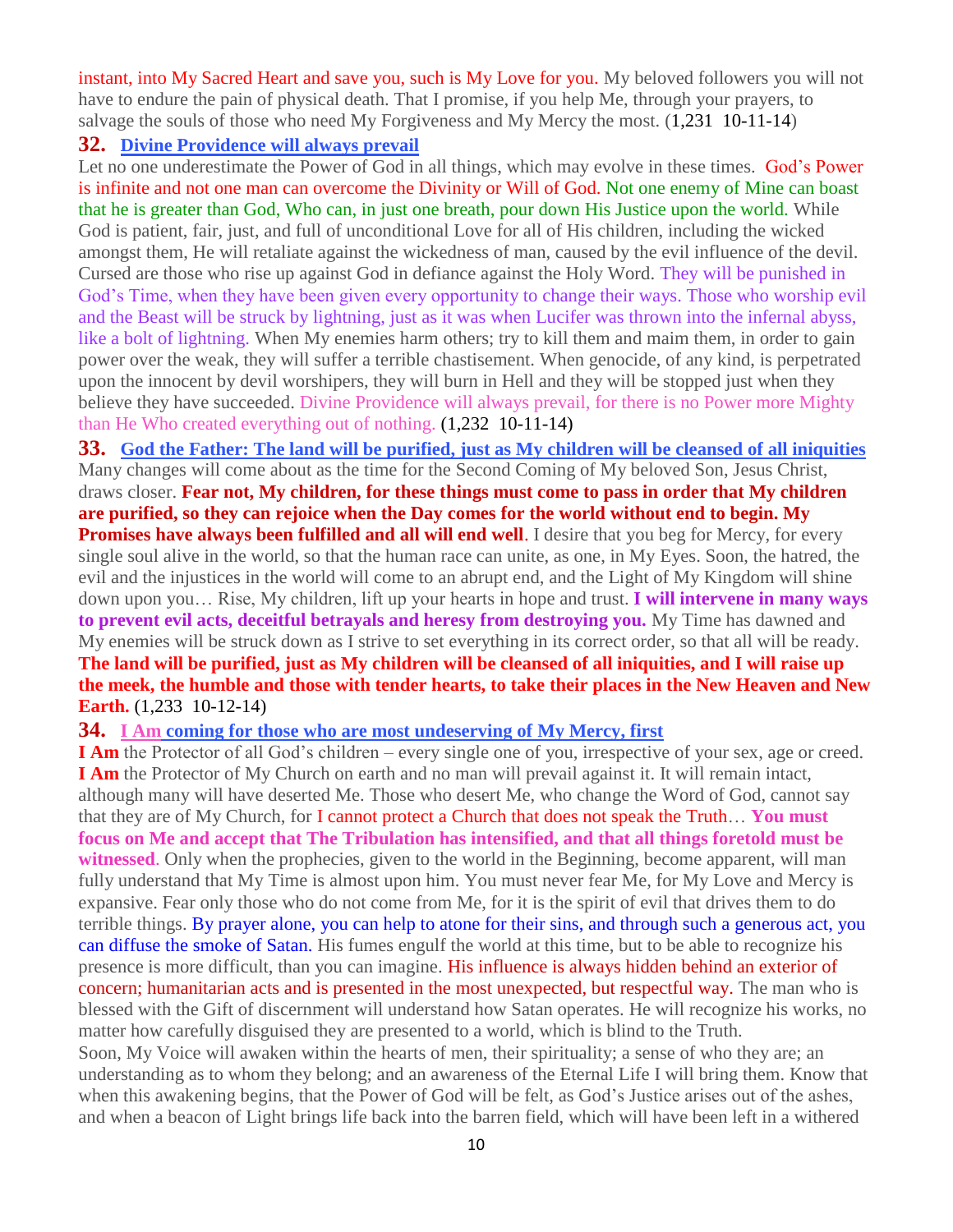state, by the evil one. My Voice will be heard and many will be shocked when **that day** begins. It will peal out like thunder and every righteous man will bend down on one knee, in praise of God. **I Am**  coming for those who are most undeserving of My Mercy, first. They are the ones who should be last, because of the way they treated Me. And, yet, they will be beckoned into My Kingdom first. The just will come last. The wicked will be left behind. No stone will be left unturned, up to the last second, and those who scream for My Mercy will be given it. Those who curse Me will be cursed.  $(1,234 \ 10-12-14)$ 

#### **35. [The Keys of My Kingdom, of the world to come, have been prepared](http://www.thewarningsecondcoming.com/the-keys-of-my-kingdom-of-the-world-to-come-have-been-prepared/)**

All that I revealed to the world, through these messages, will be fulfilled. Many of those who know these messages will, sadly, continue to suppress My Word. Others, who are not privy to these messages will oppose My Word, given to them in the Holy Gospels. I call on all those who walk with Me on this earth, and I ask them to trust in Me. Live by My Word and you will not die. Live your lives according to the Truth, and **I will pour great Graces over you and those whose names you place before Me**. As the world plunges into darkness – as wars break out everywhere, and when disease and famine grip humanity – **My Intervention** will be witnessed. I protect all those who consecrate themselves to My Sacred Heart. I uplift those whose hearts may be heavy, and I will bring peace and a calmness of soul to those who ask Me for these Gifts… You must continue to use the prayers you were given**. Stay close to Me for when you do, you will be given every protection from evil. You must be strong, courageous and remain calm for I will never leave your side. I will walk with you and hold you. I will comfort you. I will wipe away every tear and, soon, I will envelop you and your loved ones into My Loving Arms.** The Keys of My Kingdom, of the world to come, have been prepared and singled out for all those whose names are in the Book of the Living. But, My Mercy is so great that I will welcome, into My New Paradise, those whose names are not included if you bring Me these souls, through your prayers. (1,235 10-14-14)

#### **36. Hunger of the spirit [leaves the soul empty, miserable and lost](http://www.thewarningsecondcoming.com/hunger-of-the-spirit-leaves-the-soul-empty-miserable-and-lost/)**

When a soul distances himself from Me, he will wander and seek out every kind of fulfilment. He will walk to the ends of the earth, looking for spiritual calm and relief, but nothing can fill this void, only Me. He may find temporary relief in all worldly pursuits of relaxation, but never will he find the peace that I can bring. When I feed a person's soul with My Grace, they will be full of My Love and Presence. Although My Presence, within the soul, will draw down upon it the venom of evil spirits, who will do all they can to upset it, the soul will not care. My Love is all you need to feel fulfilled, and My Peace, which fills you, is not of this world. It comes with great Blessings and the souls, who attain this peace, will never let go of it that easily, once they experience it. When a person goes to extraordinary lengths to deny Me, he is deceiving only himself. To deny Me is your own choice. Why then display hatred for Me, when you do not believe I exist? (1,236 10-16-14)

#### **37. [Mother of Salvation: Many will be stripped of their titles](http://www.thewarningsecondcoming.com/mother-of-salvation-many-will-be-stripped-of-their-titles/)**

Please pray for my Son's loyal sacred servants as future events take place. Many will be stripped of their titles and sent out into the wilderness in disgrace. Turmoil and confusion will spread within my Son's Church but the traitors will rise in great numbers and many will follow them… **This Church will lose the entire Faith**. It will have all the appearances of a new, renewed Church of God but any symbols, which are meant to glorify my Son, will be nothing of the sort. Then, as the time becomes ripe, **the new Oneworld Church will be announced and it will be seen as a great humanitarian institution. It will be intrinsically linked to the world of politics and business…** The new Church, in order to exude a sense of worthiness, will promote humanitarian works and charities and the whole world will applaud it. Soon afterwards**, there will be no distinction made between it and global political alliances and business organizations, dedicated to philanthropy.** Meanwhile, **my Son's true Church**, as it was built by Him, will remain alive but weakened. Small in numbers, **the Remnant Church** will never give up even when the Antichrist takes over. Pray, pray, pray that my Son's sacred servants will overcome their fear and stand up to proclaim the Truth, even when their voices are drowned out by those who betray my Son. (1,237 10-17-14)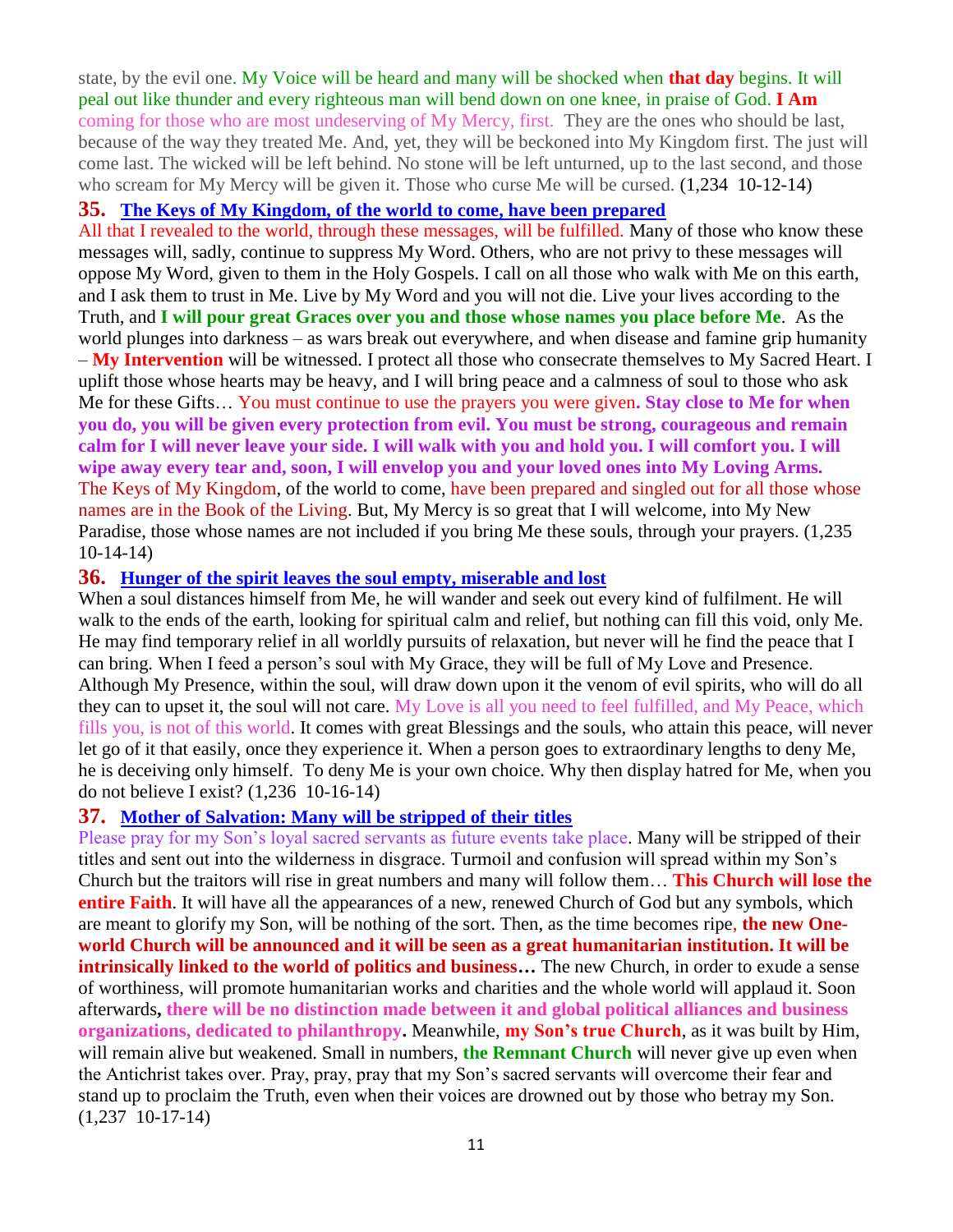## **38. [Cursed are those who curse Me](http://www.thewarningsecondcoming.com/cursed-are-those-who-curse-me/)**

Satan tempts souls through the senses, as well as through the sin of pride. Those who believe that their intelligence and their knowledge of the Holy Word of God gives them the right to judge others, in My Name, greatly offend Me. Full of pride, their narcissism means they believe they have the right to scorn others and to spill venom in My Name. **Be wary of those who curse others and then say that they are of Me, because they speak with a wicked tongue…** Always trust in My Mercy, for I will always forgive those who come before Me with true remorse in their souls for everything they said, did and carried out, which insulted Me. **Fear, though, My Justice for it will be terrifying…** Cursed are those who curse Me. Blessed are those who live their lives in love for others and who follow My Teachings, even if this causes them pain. I will raise up the just, but I will crush the wicked who turn their backs on the Word of God. Anyone who causes pain to others, and especially in My Name, will have to account to Me on the Final Day. (1,238 10-18-14)

## **39. [Mother of Salvation: Blessed are those who will be given the keys of Paradise](http://www.thewarningsecondcoming.com/mother-of-salvation-blessed-are-those-who-will-be-given-the-keys-of-paradise/)**

As long as sin exists, evil will remain on earth. It will only be when sin is banished will evil dissipate. Children, I ask you to be patient. I ask that you spend your time in prayer as much as you can. I ask that you continue to recite the Most Holy rosary for the protection of your families, your nations and your countries. **Never before will my Rosary be so powerful as it is in these times, and you will receive great graces when you recite it, especially aloud, and in groups**. All of God's Plans are in place for the **Second Coming of Jesus Christ**. I ask that, through your prayers, you will help prepare the way for all sinners to seek repentance, so that they will enjoy everlasting life in the world to come, which is without end. Blessed are those who will be given **the keys of Paradise**. (1,239 10-19-14)

## **40. [Accept the Truth given to you in the Book of Revelation](http://www.thewarningsecondcoming.com/accept-the-truth-given-to-you-in-the-book-of-revelation/)**

When prophecies were given to God's children, from the beginning, they created fear in the hearts of men. This was because of the doubts that existed in the minds of those who did not believe in God and the comfort that man felt in his natural earthly surroundings. **It was easier to accept a life of imperfection than to believe in one that existed in the supernatural.** God did not send His prophets to frighten His children. He sent them to warn them of the dangers of creating a deep gulf between man and God. If that gulf became wide enough, so that the majority of souls rejected God, then He always intervened in order to save them. God has always intervened through His prophets and it was through His prophets that God was able to educate His children in the Ways of the Lord. **Without God's prophets, man would not have been given the Truth**. What God gives His people, through the written Word, let no man pull it asunder… **When I came to preach the Truth I was feared. All the prophets before Me were also feared. They, just like Me, were hated for bringing humanity the Truth, through the spoken Word. The Book of Revelation, given to John the Evangelist by the Power of the Holy Spirit, has been ignored by My Christian Churches. It is rarely discussed and many in My Church dismiss it as being irrelevant.** The time has now come for the Truth to be finally spoken and for men to make a choice. **Accept the Truth, given to you in the Book of Revelation**, and prepare so that all will be in place and pleasing to Me on **the Great Day**. (1,240 10-21-14)

#### **41. [Oh how arrogant is the man who scoffs at My Existence](http://www.thewarningsecondcoming.com/oh-how-arrogant-is-the-man-who-scoffs-at-my-existence/)**

For every good deed and act of charity, the forces of the evil one are diluted. For every prayer and suffering, offered up for the souls of those in darkness, evil acts and hatred are eradicated. Know that good deeds, which emanate from every person touched by the Power of the Holy Spirit, destroy the influence of Satan in the world. Rise, all of you who have accepted the Truth contained in **the Book of Revelation** and pray for the salvation of all God's children. Ask, ask, ask and I will respond to you when you pray for those you know who are intent on destroying all belief in Me, Jesus Christ. **Oh how arrogant is the man who scoffs at My Existence, My Divinity and My Promise to come again**. How closed are their minds to the Love I hold in My Heart for all sinners, including those who betray Me. How easily led are those who are empty of the Holy Spirit. Woe to those who rise up against the Gift of the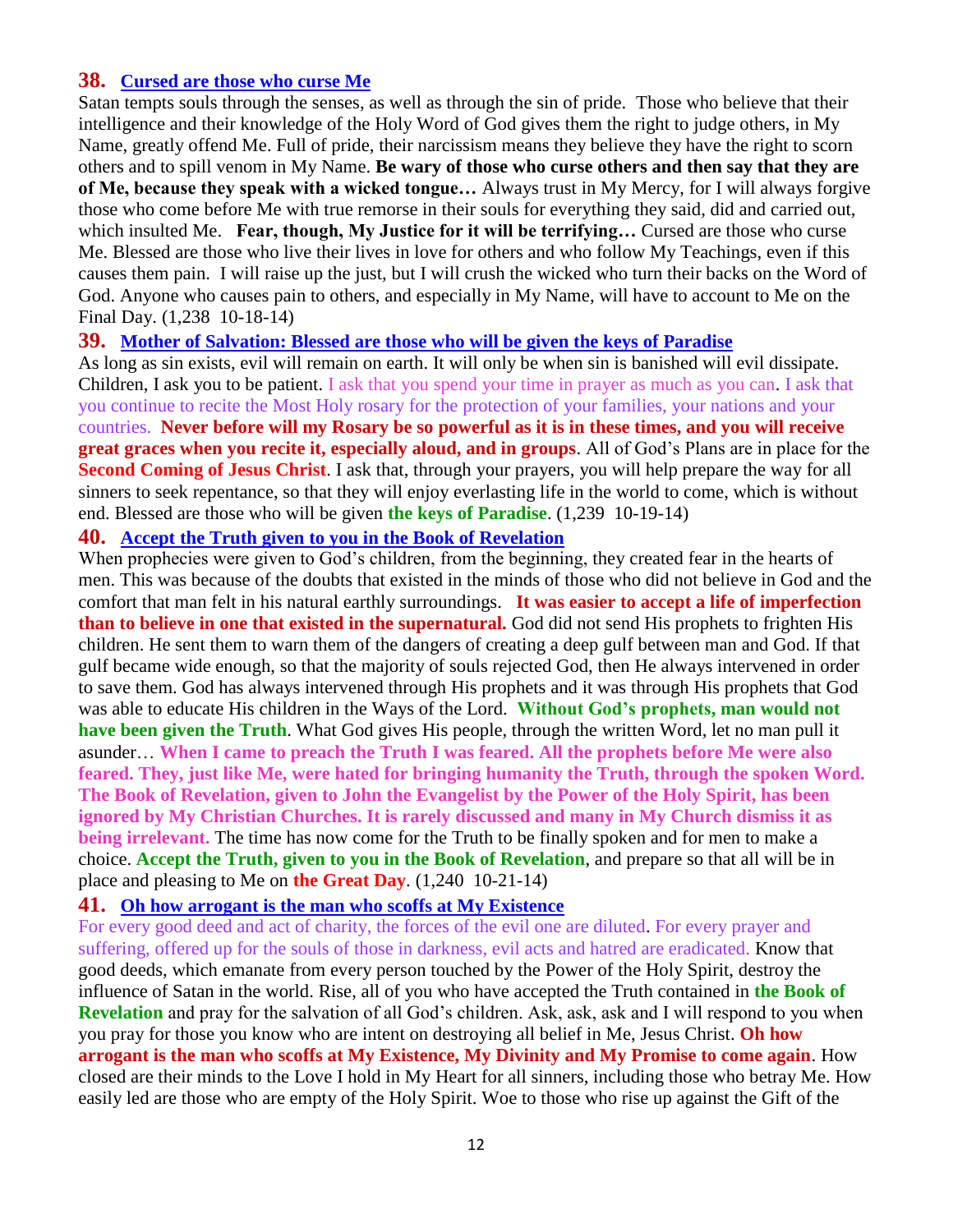Holy Spirit, which is the life force of all things, which spring from Me. How thirsty are you who deny Me. (1,241 10-23-14)

## **42. [The Hand of God will use the sun to alert the world](http://www.thewarningsecondcoming.com/the-hand-of-god-will-use-the-sun-to-alert-the-world/)**

The sun is one of the greatest signs when divine intervention is about to be unveiled. **When you see changes in the sun; when it seems larger; shines longer and out of season; know that the time is getting closer for My Second Coming.** The Hand of God will use the sun to alert the world that its activity is unusual. Scientists will be unable to give a reason for sudden movements in the sun and for the unusual behavior of this star, which brings you light. Without the light of the sun the earth would be plunged into darkness. So, as the sins of man increase, and sin is embraced as simply part of human nature, the earth will be covered with the spirit of darkness. **As sin envelops the world, the sun will slowly lose its luster and become dull. As man loses his sense of love for others and becomes immune to the pain he inflicts upon others, because of sin, the world will become darker – darker of the spirit, darker by day… The sun will dissipate until finally, no light will cover the earth for three days**. The only light will be that which comes from the Truth. And, **on the fourth day**, the skies will burst open and the light – the likes of which you will never have believed possible will pour from the Heavens. **Then I will be seen by every person in every country, at the same time, in all My Glory, as I come to reclaim the Kingdom promised to Me by My Father**. (1,242 10-24-14)

## **43. [Sometimes, what may seem unfair is beyond your understanding](http://www.thewarningsecondcoming.com/sometimes-what-may-seem-unfair-is-beyond-your-understanding/)**

Those who deny Me because they believe that were I to exist, a Loving God would never permit suffering or allow unexpected tragedies, illnesses or premature deaths to take place. God gives life and He takes it away as He desires and, for every Act of God, good will always come from it, either in the world you live in, or in My Heavenly Kingdom. It is a lack of trust in Me, which creates bitterness in the souls who judge Me on acts they believe to be cruel and unnecessary. What they do not know is that there is a time for everything – a time for living and a time for dying – and that God is the Author of Life. Only He can decide when to take it away. Suffering by the hands of others is something, which is caused by sin – not by God… **All good things come from God. Sometimes, what may seem to be unfair is beyond your understanding, but know that God chooses how He gathers fruit for the good of man. And, suffering is part of this Plan in His Salvation of souls.** He does not relish suffering, but it is a form of purification. If you suffer, God will try to use this suffering for the good of your own soul. But, He will never force you to do anything because He gives you free will. Abuse of your free will can lead to terrible sin and yet, God will never take your free will away from you. **Free will is sacrosanct**. It was given free to man by God, and it is the one Gift that He will never take away from you. It is through the free will of man, however, that man falls from Grace and into sin. **The Evil One plays on man's free will through the temptation of the senses**. (1,243 10-26-14)

## **44. Mother of Salvation: [My role as the Mother of God's children is being undermined](http://www.thewarningsecondcoming.com/mother-of-salvation-my-role-as-the-mother-of-gods-children-is-being-undermined/)**

Certain Catholic groups who do not come from my Son… They persecute those who uphold the Truth and go to extraordinary lengths to dismiss, as nonsense, every kind of private revelation given to humanity since my Son's Death on the Cross. Were it not for private revelations, given to the world by me, the Mother of God as Christ's messenger, many would never have converted to the Truth… Children, you must pray hard for my Son's Church as it is under the greatest attack since its foundation. The enemies of my Son have many plans to destroy it and most of these will come from within. Heed my warning, and those I revealed to the world at Fatima. The enemy awaits and soon he will control, completely, my Son's Church on earth and millions will be led into error… You cannot declare yourself to be a servant of God and then tell the world to cast aspersions upon another person. You can never condone incitement to hatred of any kind. Any person who does this, in my Son's Name, must never be encouraged for this could never come from God. My Rosary must be recited as often as possible to crush the evil, which grips the world at a time when cruelty of any kind is deemed to be just. (1,244 10-27-14)  $\backslash$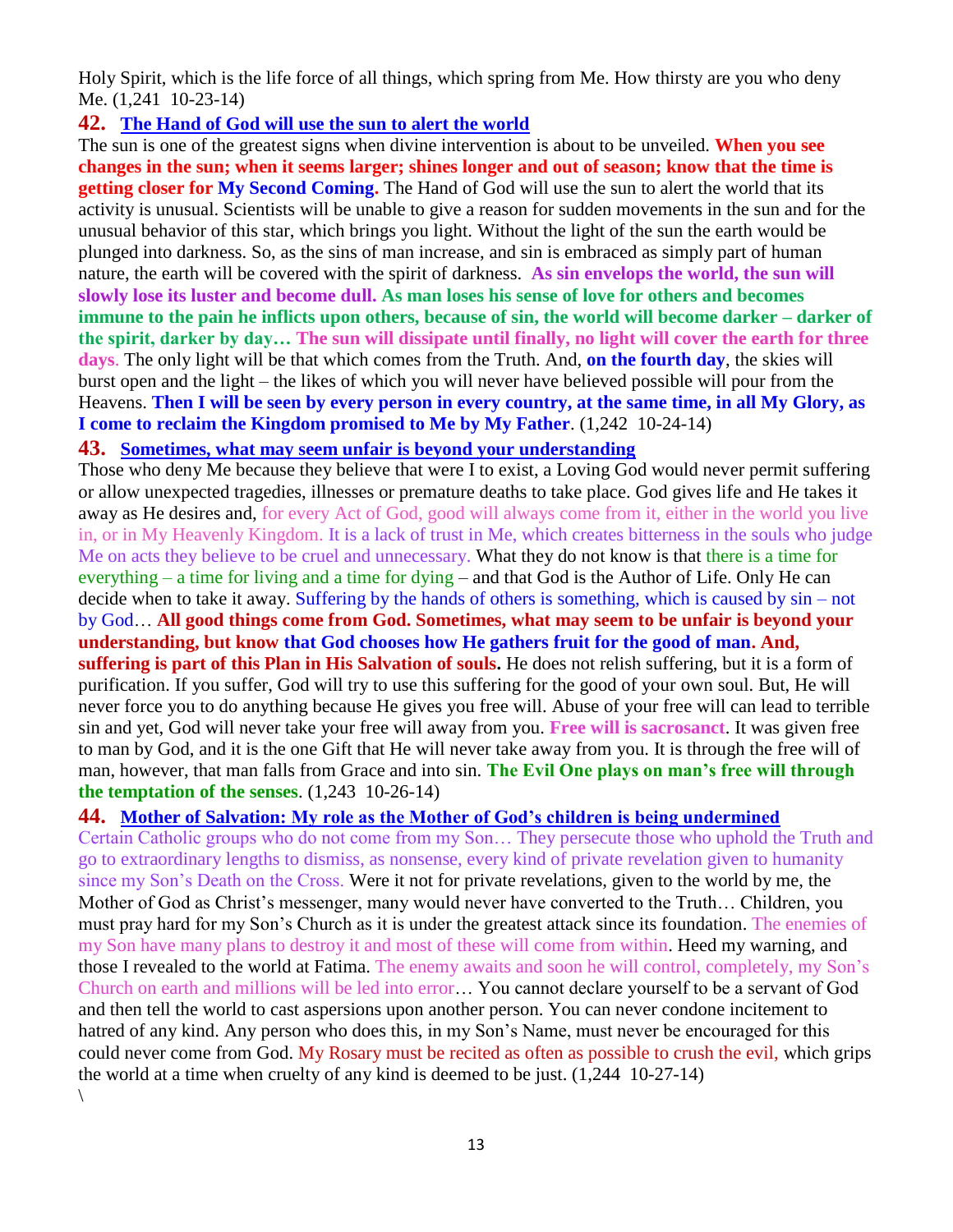## **45. [God the Father: Without Me you could not exist](http://www.thewarningsecondcoming.com/god-the-father-without-me-you-could-not-exist/)**

My children must know that there is only one God. Only one. Any other exists only in the minds of man. Any other god is an abomination in My Eyes and the man who succumbs to worshipping false gods, serves only the Devil, who delights in man's fall from Grace. **I Am** the Beginning and the End. Nothing can prevail against Me. Even the demons and fallen angels, which I cast into the abyss, will never stand before Me and challenge Me, for they are without such power. So many religions have been founded by fallible man, and this has caused much confusion. From the beginning I spoke with One Voice and, until the end, there can only be One Voice. The world is Mine for I created it. I created every living thing. I also created My Heavenly Hierarchy from which I threw out those angels who defied and betrayed Me. **Many of these fallen angels communicate with My children who have created a new age form of spiritualism. I warn those of you who adore false gods, through the pursuit of such practices. Such spiritualism will expose your souls to evil spirits whose only desire is to destroy your souls.** These false angels are demons, disguised as living spirits of the light, and they will seduce you into believing falsities. Every lie about My Heavenly Hierarchy will be fed to you so that you will place all your needs before Satan and evil spirits. All they do is savage your souls like wild beasts and then leave you empty and bereft of any love. At first, when you give yourself over to such idolatry, you will be given a false sense of peace. Demons can give such powers but they are short-lived. For once they gain access to your souls, they will torment you and goad you into demonic acts. **I Am** all that was in the Beginning and **I Am** the End. All begins and ends with Me. When you place false gods before Me, and do this because of your selfish desire to seek pleasure, power and control of your destiny, you are guilty of breaking My First Commandment… The Truth was first given to the world when paganism was rife. The Truth was given to the world with the birth of My Son and generations were converted. The Truth is being given again to the world **now,** as **the great apostasy** strangles the souls of those who believe in My Son, and at a time when paganism is rife again. (1,245 10-28-14)

## **46. [Mother of Salvation: Faith is the foundation of the Church](http://www.thewarningsecondcoming.com/mother-of-salvation-faith-is-the-foundation-of-the-church/)**

When you feel downhearted, discouraged and fearful because of the terrible injustices you witness, please ask for my powerful protection. I will intercede, on your behalf, and ask my Son to hear your pleas for peace and calm. He will fill you with the Graces needed to persevere and keep alive, within your soul, the flame of the Holy Spirit. If you seek the Gifts of the Holy Spirit and my Son responds to your call, your faith in Him will be strengthened greatly. Once this happens, your faith will enable you to trust more in His Great Mercy. Faith is the foundation of the Church, by which it can remain strong. Faith rids you of fear and despair. It will bring you comfort, peace and calm in turbulent times. It allows you to see things clearly as you are meant to, so as to protect yourselves from the persecution you have to face every day… Faith, hope and trust in my Son will alleviate your suffering and bring you peace and joy. (1,246 10-29-14)

## **47. [I pour great Graces over My Followers at this time](http://www.thewarningsecondcoming.com/i-pour-great-graces-over-my-followers-at-this-time/)**

The Graces I pour over you, My followers, include the **Gift of Insight** to enable you to see the deceit, which blights the whole world. I also bequeath th**e Gift of Endurance**, so that you will rise up against adversaries of Mine and continue to fight the fight so that Christianity survives. I give you also the **Gift of Patience** so that you will be able to continue to speak the Truth when you have to listen to falsities, which will be uttered by those followers of Mine, who will be led into error by My enemies. Finally, I give you the **Gift of Love,** and when I fill you with this Gift, you will be able to deplete evil through your words, deeds and actions. Love for Me, means you will love even your enemies and by this Gift you will destroy hatred. Go and accept My Gifts. All you have to do is say to Me: *"Jesus give me the Gifts I need to remain true to You.*" (1.247 10-29-14)

## **48. [Mother of Salvation: Accept the Cross with dignity. Do not complain](http://www.thewarningsecondcoming.com/mother-of-salvation-accept-the-cross-with-dignity-do-not-complain/)**

When you serve my Son in this life, it is fraught with difficulties. It is a simple task to follow Him in one way but, when you carry the Gift of the Holy Spirit within your soul, it will bring down, upon you, the wrath of the Evil One and every enemy of my Son. This makes your journey along the Path of Truth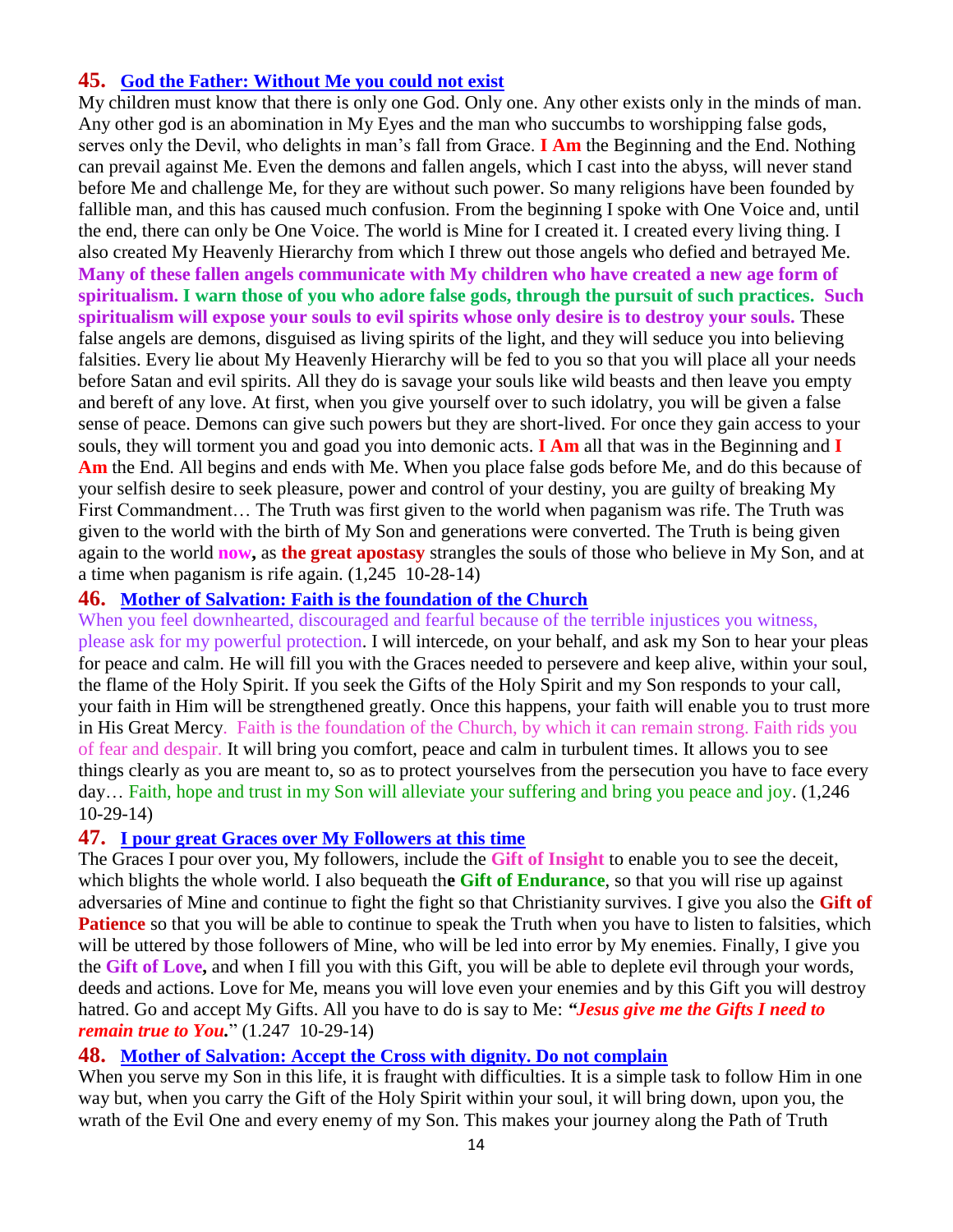extremely hard. At every turn, you will be opposed even if you remain silent in your adoration of my Son. Many who truly love my Son cannot understand when they are bullied by others, for no obvious reason. Or, when they are falsely accused of wrongdoing. This is because the Holy Spirit is the real Presence of God and, therefore, this will never go unnoticed by the Evil One, who will stop at nothing to cause you grief and distress. He, the Evil One, will taunt you relentlessly and will do this either directly, or through the souls of those he manages to infest… Hatred breeds hatred if you respond to it. Love, which comes from God, breeds love. Show love to your enemies; pray for them; pity them. When you do, Satan is powerless against you. (1,248 10-30-14)

#### **49. [Those who opposed My First Coming refused to](http://www.thewarningsecondcoming.com/those-who-opposed-my-first-coming-refused-to-accept-the-will-of-god/) accept the Will of God**

My Will is cast in stone and all those who truly love Me, will become entwined within the Divine Will of the Lord. Deny My Will and you cannot become Mine. Rise against Me and I will not allow you to enter My Kingdom, for only those who come to Me, in final surrender of their own free will can truly say that they are of Me. If you are not of Me, how can I win over your ungrateful hearts? Those of you who curse Me; pour scorn on those who uphold My Word; or try to interfere with the Holy Will of God will be thrown into the abyss, when every effort to save you has been exhausted… **I spent much of My Mission on earth casting out evil spirits in the souls of the afflicted, while also enlightening those who were ignorant of the Will of God. Now as I prepare to come again, My Mission will be even more trying this time around…** To all of you with hardened hearts, who refuse to listen to Me, I say this… Ungrateful souls, you are lacking in the knowledge, which was painstakingly given to you in the most Holy Bible. For every lesson you were taught, you have learnt nothing**.** Your pride and your quest for self-gratification, frustrates Me. Your eyes cannot see and you will, as a result, be unprepared for Me. For every slur you cast upon those who speak the Truth, and who uphold My Holy Word – despite opposition from you -you will have to face Me. I will ask you then to justify your words, your deeds and your actions against Me. You can never say that you are for Me when you fight Me, through My Word, given to you out of the Mercy of God, Who will never tire in His Quest to save your souls… Let not one man amongst you declare another soul to be of the Evil One for he, Satan, delights in those who are guilty, of making this error. Not one of you is so clean of sin that you can make such a judgment. (1,249 10-31-14)

#### **50. [Nothing can come from nothing](http://www.thewarningsecondcoming.com/nothing-can-come-from-nothing/)**

Beware of those who deny the Divinity of My Father. **He, and only He, created the world – all came from Him. Nothing can come from nothing. All that is, and will be, comes from My Eternal Father.**  The Word cannot be broken and if, and when, it is, do not accept anything that is contrary to the Truth. You live in a time when all evidence of the existence of God, and everything He created, will be denied. Everything that He holds dear will be destroyed. His Creation is being torn asunder by those who deny Him. Life, which comes from Him, is being destroyed and the Truth, which He gave His children through His Holy Book, containing the Old and the New Testaments, is now being questioned. Soon, much of what The Word says will be deemed to be untrue… **God, My Eternal Father, created you. Until you accept this you will continue to idolize false gods and your paganism will bring you to your knees in despair**. The time has come when you will accept anything that proves My Father does not exist. You were given the Truth. Accept it. Let Me lead you by the hand to My Father so that I can bring you Eternal Salvation. Anything other than the Truth will lead you on the road to Hell. (1,250 11-01-14) **51. [I will come at a time when you least expect](http://www.thewarningsecondcoming.com/i-will-come-at-a-time-when-you-least-expect/)**

I desire that all of you, My precious followers, trust in everything that I taught you and everything that I tell you now, for all My Plans are according to the Will of My Eternal Father. You must never fear the future for all is in His Holy Hands. Trust and you will find peace. My Plan will finally be realized and every suffering will be defeated and every evil abolished. It is time to accept the Truth, although it may be frightening. When you place all your trust in Me I will ease your burden and My Graces will fill you with My Love, which will bring you great comfort in these harrowing times. I will come at a time when you least expect and until then you must pray, pray, pray for those who do not know Me as well as those who do, but who refuse to acknowledge Who **I Am**. I continue to pour over you the Gift of the Paraclete to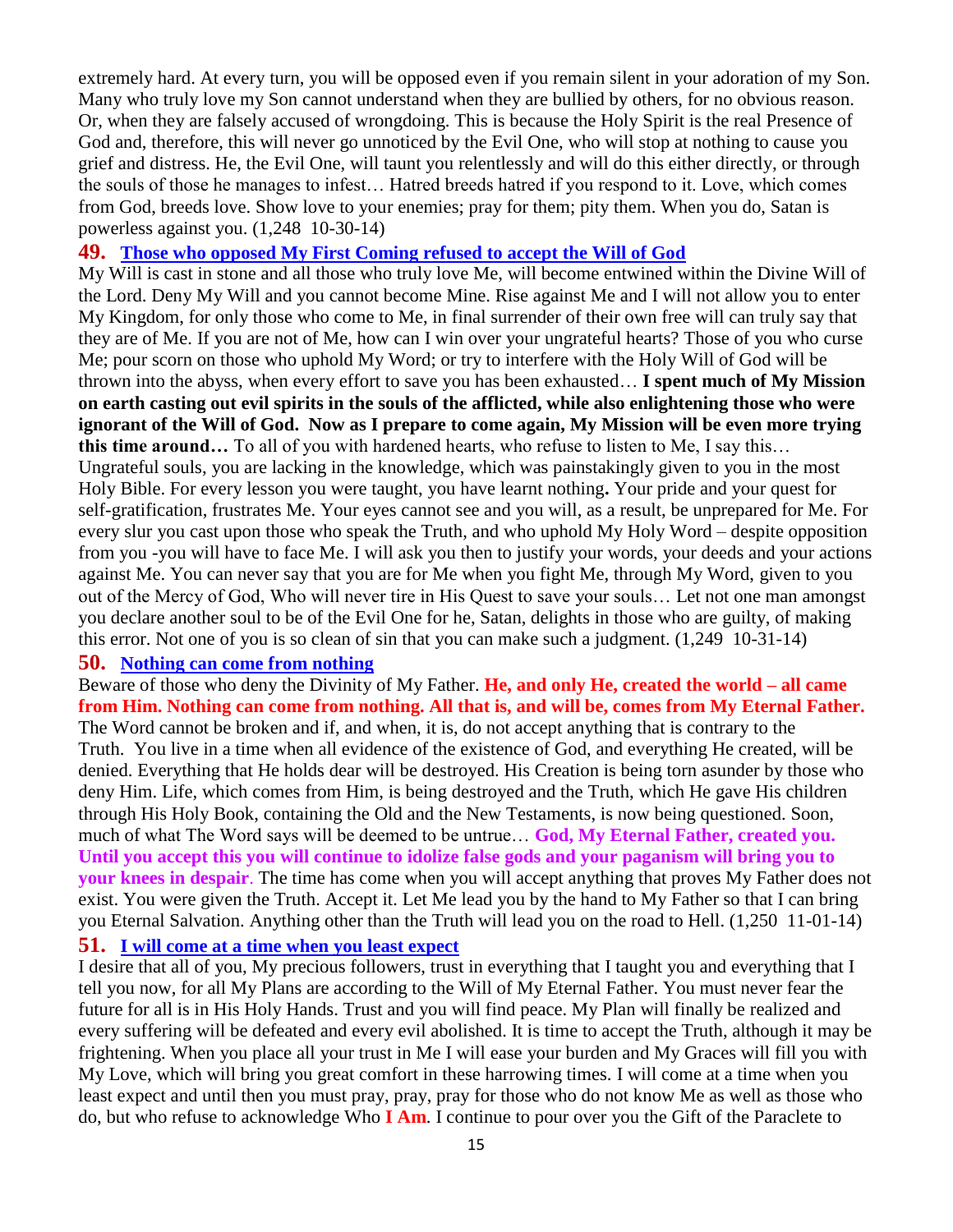ensure you do not wander away from Me. Every Gift will be bestowed on those who love Me with humble and contrite hearts. My Love will not, however, reach those souls who chose to honor Me on their own flawed terms. Nor will it touch the hearts of stubborn souls who believe they know Me, but whose pride blinds them to the Truth, given to them from the beginning… The Truth comes from God. The Truth will live on to the end of time. The Truth will be revealed in its entirety, soon, and then it will cut through the hearts of those who refused My Hand of intervention. Then, My Army will rise together in the Glory of God to proclaim the True Word of God until the last day… It will be the souls of Christians who were given the Truth but who will fall into grave error. It is for these Christian souls that I pine for the most and it is for them that I ask you to pray, every hour of the day.  $(1,251 \quad 11-02-14)$ 

#### **52. [Euthanasia is an abhorrent act in My Eyes](http://www.thewarningsecondcoming.com/euthanasia-is-an-abhorrent-act-in-my-eyes/)**

Euthanasia is a mortal sin and cannot be forgiven. He who aids, assists or decides to take his or her life, for whatever reason, commits a terrible sin in the Eyes of God. It is one of the greatest sins of all to take a life, and to then declare that the deliberate planned death of any person, to be a good thing. Among the many carefully planned acts against God, which are being deliberately presented to the world at this time, in order to encourage people to sin against God, is through the sin of euthanasia… **It is a mortal sin to kill any soul and this includes souls from the moment of their conception, to those living in their final months on earth**… There is a plan, at this time, to encourage millions to curtail the life of man – both life of the body and life of the soul. When you become a willing participant in an act, which defiles the sanctity of human life you will have no life – no Eternal Life – and salvation cannot, nor will it, be yours. (1,252 11-03-14)

**53. [Once confusion enters the Church it creates discord. Know that this does not come from God](http://www.thewarningsecondcoming.com/once-confusion-enters-the-church-it-creates-discord-know-that-this-does-not-come-from-god/)** Not one Church, which advocates the Will of God, has been left untouched where wickedness has gained a grip, and where the Truth will be substituted with every excuse to deny God in all His Glory. Once confusion enters the Church, it creates discord. Know that this does not come from God. Once different interpretations of the Truth are introduced, the path that leads to My Heavenly Father is strewn with weeds that multiply rapidly. When this happens, there results a muddy road, which is unsurpassable… The Word of God remains now as it always was, and the Ten Commandments are clear – they will never change. The way to God is to hold firm to what He taught. God does not compromise, nor does He condone any attempt by man to change the Truth. If you believe in God, you will follow His Commandments, accept the Word as it is contained in the Holy Bible and stay on the one true path to His Kingdom. Blessed is the man who is righteous for he will, through his subservience to God, receive the Keys to Paradise.

Anyone who tries to cajole you into accepting anything but the Truth is not to be trusted. Trust only in God and never be tempted to deviate from His Word, for if you do succumb to this pressure, you will become lost to Me. (1,253 11-04-14)

#### **54. [God the Father: Let not one man amongst you be ignorant of My Justice](http://www.thewarningsecondcoming.com/god-the-father-let-not-one-man-amongst-you-be-ignorant-of-my-justice/)**

Love Me and know that I love and cherish all My children. Know too, however, that My Justice is to be feared. Let not one man amongst you be ignorant of My Justice, for it will be unleashed like a terrifying storm and it will sweep away the souls of those who refuse My Mercy. My anger is unknown to many, but know this. If a man who knows Me, blasphemes against the Holy Spirit, I will never forgive him. Nothing can, nor will, change this fact, for such a man has chosen his own fate and there can be no reconciliation. To the man, who stands up before Me and justifies the taking of life, know that his own life will be taken by Me. If a man sells his soul to Satan, I cannot take it back, for he becomes one with the Evil One. When a man, who speaks in the Name of My Son, Jesus Christ, destroys the souls of those who are Mine, he will be cast away by Me for eternity. Fear now My Wrath, for I will punish every soul who defies My Will to the end… I will intervene in many ways to save those who do not know Me at all. I will strip bare the souls of those who defy every Law I made and they will endure the pain of Hell, and Purgatory, on this earth. By this, they will become purified and they will be grateful to Me for showing them this Mercy now. Far better they endure this now than suffer for eternity in union with the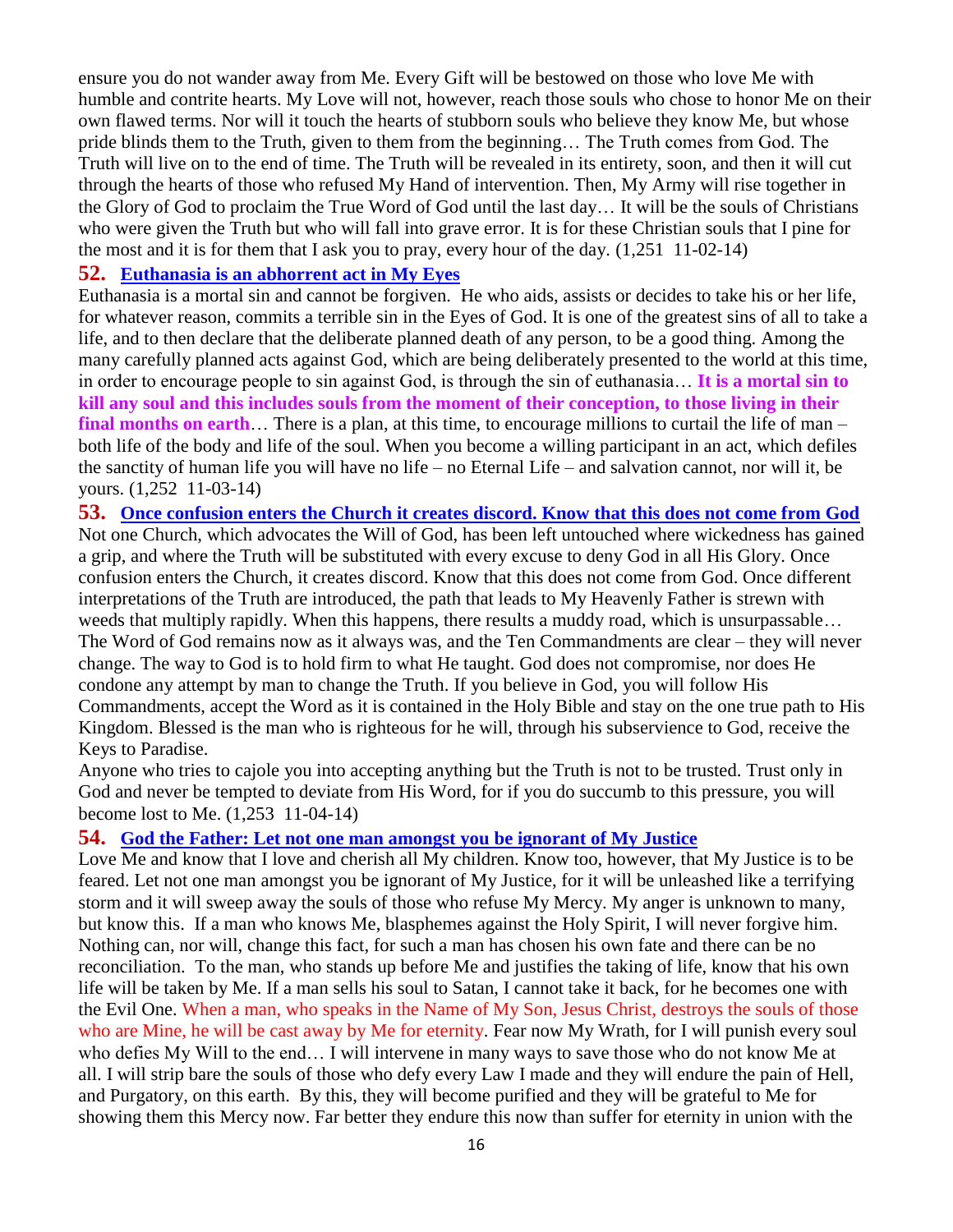Evil One. You must never question My Ways, because all that I do is for the good of My children, so that they can be with Me for a life of Eternal Glory. (1,254 11-05-14)

#### **55. [Those who believe that God will not punish the wicked do not know Him](http://www.thewarningsecondcoming.com/those-who-do-not-believe-that-god-will-not-punish-the-wicked-do-not-know-him/)**

**Be fearful of the Wrath of God for when He is propelled into such a rage, men will tremble with fear. Those who believe that God does not punish the wicked do not know Him**. Their voices, loud and proud, which fill the earth with falsities, and those who deem themselves worthy of great favor, in My Father's Eyes, but who curse the meek amongst My people, will be plucked from the soil and face the greatest chastisement poured over humanity since the great flood. **The angels of God will descend, and with a scythe in their right hands, divide the chaff from the whea**t. Those who curse God will be silenced; those who defile the Son of Man will be silenced; those who defile His Body will wander in confusion, lost and bewildered, before they are plunged into the wilderness. **The Love of God has not been reciprocated and His Mercy has been already declined.** Ungrateful souls, whose eyes are set firmly on their own pleasures – and their determination to carry out acts in direct confrontation to the Will of the Lord – will feel the pain of God's punishment. Like a sheet of lightning, out will pour, like a great tempest, a great upheaval of the earth, which will be felt in every part of the world. Those who know the Truth will have no fear, for they will be willing witnesses to the promises laid down in Holy Scripture, as to the Great Tribulation to come… You, who have betrayed Me, will suffer the most. You, who have hurled stones at others, in the mistaken belief that you represent Me, will have no one to turn to. For everywhere you try to hide, you will be found naked with nothing to hide your shame. I tell you this, for the patience of My Father is exhausted and onto the battlefield will emerge two armies – those who are for Me and those who are against Me. (1,255 11-06-14)

#### **56. [Mother of Salvation: The Book of Truth is contained in Public Revelation](http://www.thewarningsecondcoming.com/mother-of-salvation-the-book-of-truth-is-contained-in-public-revelation/)**

**You must never reject God's attempts to bring you the Truth. He, My Eternal Father, loves everyone and this mission was foretold. He brings the world the secrets contained in the prophecies given to Daniel and then to His chosen disciple John the Evangelist. The Book of Truth is contained in Public Revelation and it is important that you do not reject this Holy Book.** Many people have, through these messages, already converted and it is because of this mission that much of mankind will be shown God's Mercy. Do not reject His Generosity for it is His greatest desire to bring together the human race into the new world to come… Be thankful for God's Mercy. Be thankful for the Crusade Prayers, for they bring with them great Blessings. I ask that you allow me, your beloved Mother, to fill your hearts with joy. You must allow the happiness, which can only come as a Gift from God, to flood your souls in the knowledge of what is to come… Please accept this great Gift. Do not allow those souls, whose hearts are festered with hatred, to pull you away from the Truth. Without the Truth there can be no life. (1,256 11-08-14)

## **57. [I will salvage 5 billion souls because of this Mission](http://www.thewarningsecondcoming.com/i-will-salvage-5-billion-souls-because-of-this-mission/)**

All I ever wanted to do was to save the souls of God's children. All that My Eternal Father desired was for His children to love Him as He loves them… **But, by rejecting the Ten Commandments, man puts a great distance between himself and God… I desire now that each of you recites from this day, and every day from now on, Crusade Prayer number (33) and that you keep a copy of the Seal of the Living God close to you. Many people who may not be aware of this Mission may also receive the Protection of the Seal when you pray for them, as you recite this prayer.**

**All of God's children who have the Seal of the Living God will be immune to the troubles, which will come as the Great Tribulation unfolds.** I ask that you do this today for I promise you great protection against the persecutors of the Christian Faith and the upheavals, which will be witnessed across the four corners of the earth. I ask that you do not allow fear of any kind to trouble your hearts… Know also, that I will curtail the suffering, which will be inflicted upon humanity by the Beast, such is My Mercy. **But first, God's Punishment will be witnessed for this has been foretold, and it is a necessary part of the final purification of man...** I will save all those for whom you beg My Mercy, through the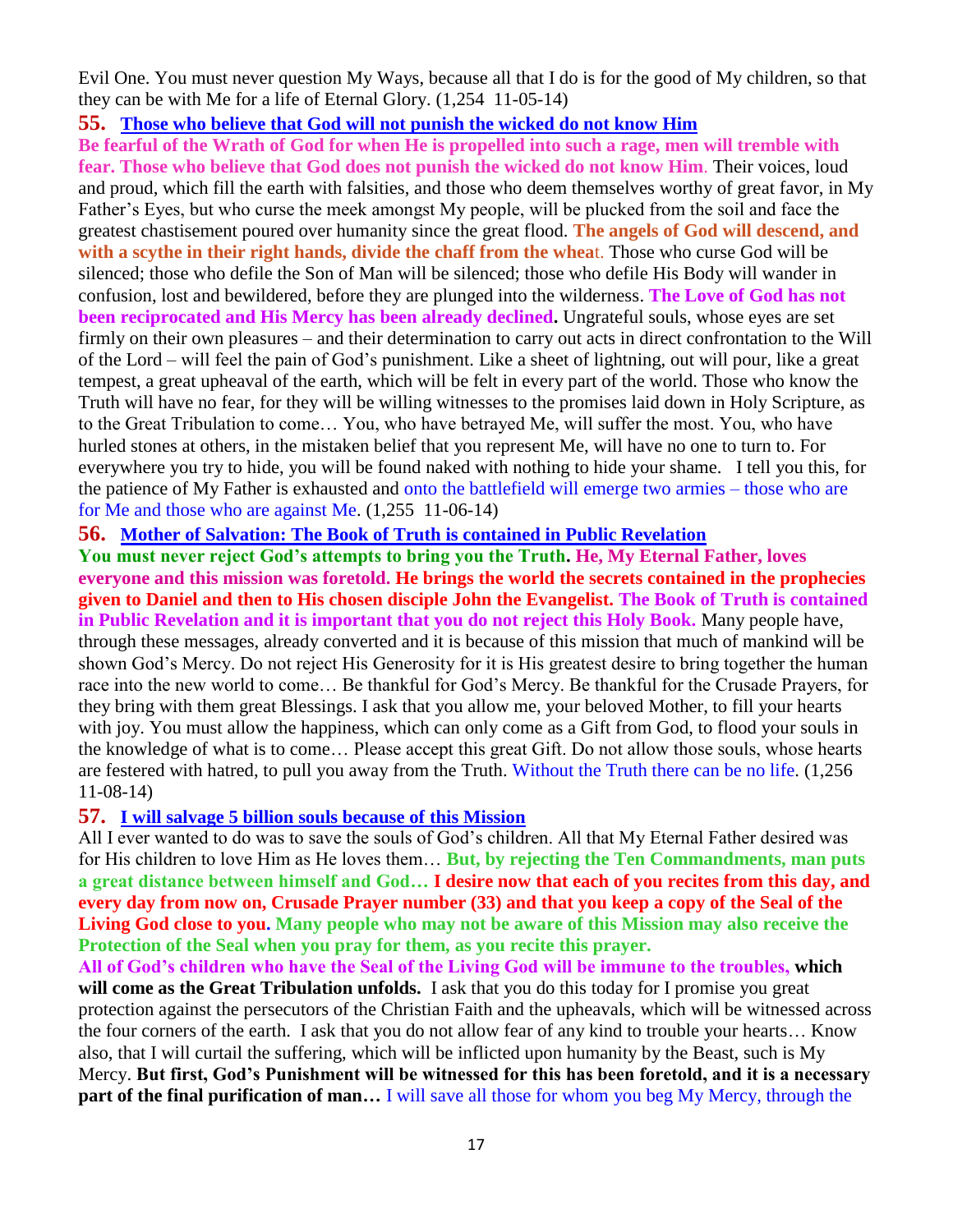recital of My Crusade Prayers. The only sin, which cannot be forgiven, is the eternal sin of blasphemy against the Holy Spirit… All you must do is ask. (1,257 11-09-14)

## **58. [Your life on earth is a test of your love for Me](http://www.thewarningsecondcoming.com/your-life-on-earth-is-a-test-of-your-love-for-me/)**

It is only natural for people to fear the unknown and this is why they fear death. Death is one of the most frightening things in the minds of man for many are blind to My Promise of Eternal Life. Were they to witness My Glorious Kingdom then death would have no power over them… The only barrier between a man's soul and My Kingdom is the sin of pride. The proud man, while he may be ashamed of his sin, will always strive to justify it in some way. I say to him now. Two wrongs do not make an evil act right. The proud man will waste too much time pondering on whether or not he needs to be redeemed by Me. But death can come in but just an instant and when it is least expected. The man who is free from pride will fall down before Me and beg Me to forgive him and he will be exalted. Do not fear death, for it is a door which leads to My Kingdom. All I ask is that you prepare for that day by living life as I have taught you. I do not ask you to stop every daily responsibility. You have a duty to others; you must never feel that you must isolate yourselves from your loved ones when you follow Me. I desire that you love your families and your friends and give them the time they need to ensure that love is expressed openly to one another. Love everyone as I love you… I bring you freedom from the bonds of death and it will have no hold over you. Because of My Resurrection you will become whole again, in perfect body and soul, in My New Kingdom . What is there to fear if I bring you this Gift of Eternal Life? (1,258 11-12-14)

## **59. [I was deemed to be a wicked man and a false prophet and so they scourged Me](http://www.thewarningsecondcoming.com/i-was-deemed-to-be-a-wicked-man-and-a-false-prophet-and-so-they-scourged-me/)**

I reveal to you today one of the greatest mysteries of the end times. The sequence of events leading up to the last day is akin to My Crucifixion, which will be re-enacted in every stage, right up to the day when I will come again to salvage the world. When I was in the Garden of Gethsemane, I was isolated, alone and grief-stricken, because very few believed that I spoke the Truth… How I suffered in that Garden. How I begged My Father for relief. How heartbroken I was when the Evil One showed Me how the world would end. He taunted Me, laughed at Me, spat at Me and scoffed, when he showed Me the souls of My enemies, who would, one day, tell the world that they served My Church. **This was like being shown My beloved Apostles, denounce Me and then pledge their allegiance to Satan**. **He showed Me the souls of the faithful, whose voices would be deemed to be that of radical bigots and who would be accused of terrible crimes. I saw those who said that they represented Me, persecute the Prophets and the Visionaries, as well as those who would seek their destruction. I had to endure great darkness when I saw the world, which I once inhabited, become not only blind as to Who I Am, but who would never have been told about Me.** 

I was thrown to the ground… When I was scourged… When they stripped Me naked… They tore My Eye out of its socket. All of these things are to be re-enacted soon, when I, Jesus Christ, as Head of My Church, will be discarded and My Crown taken away from Me. A false leader, the Antichrist, will be substituted as My Head, and unlike the Sacrificial Lamb, he will wear a glittering crown of gold. Beneath this façade will lie a rotten core, and along with the lies, falsities, blasphemies and heresies that will pour from his mouth, he will deliver everything as if it were like the honey, which pours from the honeybee's hive. Be under no illusion, the Beast will have a beautiful appearance, his voice soothing, his demeanor grand. He will be handsome and appealing, but out of his mouth will pour venom that will poison your soul.

When I carried My Cross, I could not do this on My Own. It was so heavy that I could only take one step at a time and walk very slowly. My Body was torn in many places and because of the Blood loss I fainted many times, so weak was I… The same will be true of My Remnant Church, the last stable of My Body. They will march, just like I did, with a heavy cross, but despite the pain, the abuse, the suffering and the bloodshed, they will endure until the end. (1,259 11-13-14)

## **60. The only objective of [private revelation is to save souls](http://www.thewarningsecondcoming.com/the-only-objective-of-private-revelation-is-to-save-souls/)**

It has always been God's desire to intervene in the world by revealing the Truth to chosen souls, as a means to create a better understanding as to what is needed to save your soul. It is also a means by which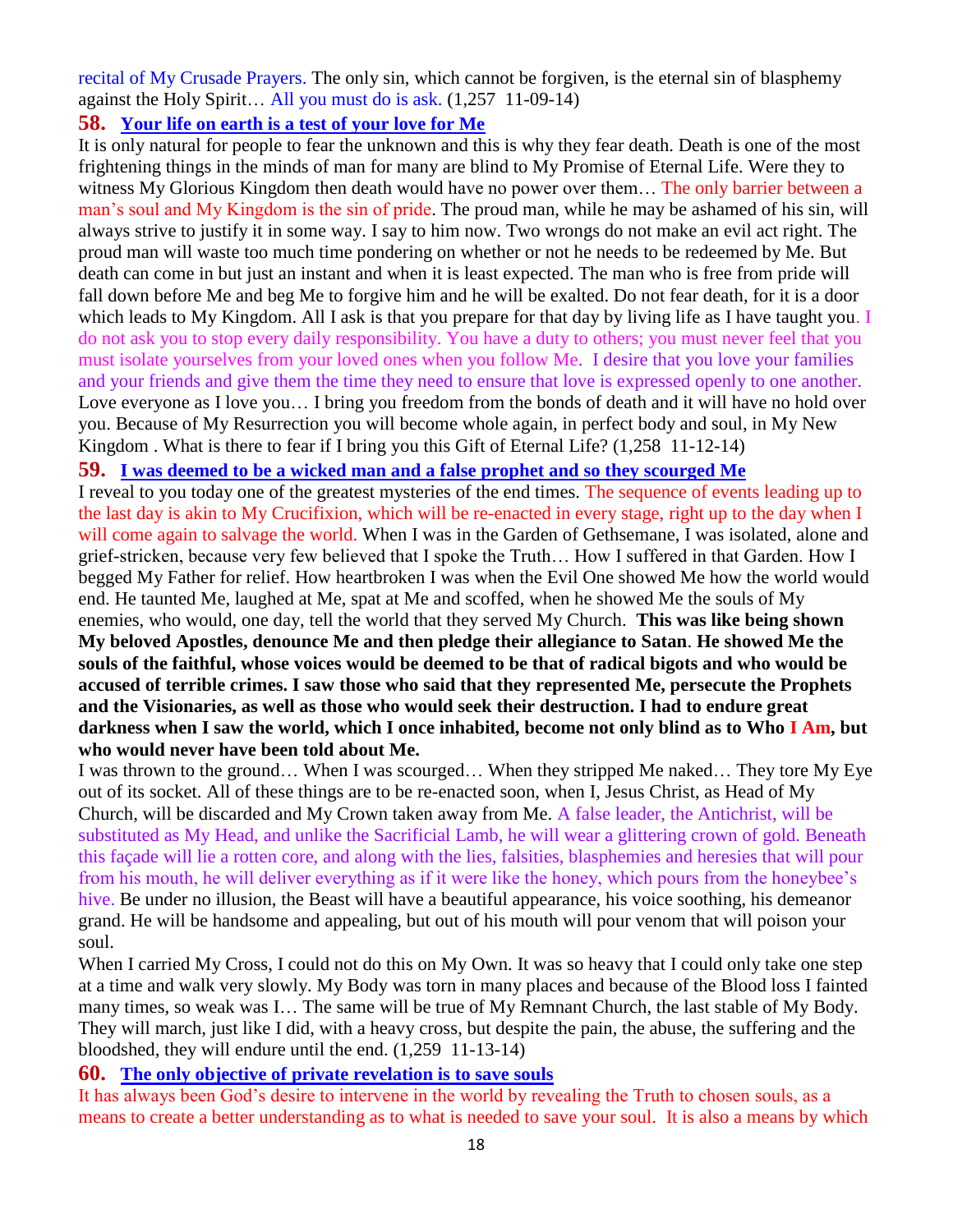He warns His children when they are being led astray by His enemies… The contents of this Book, makes for difficult reading because it foretells the final betrayal of Me, Jesus Christ, by those who claim to govern My Church. Let the Truth be heard, for it is written and, what is written by God, is sacrosanct. (1,260 11-13-14)

#### **61. [Pagans, who shun the Truth, will enter My House](http://www.thewarningsecondcoming.com/pagans-who-shun-the-truth-will-enter-my-house/)**

Let it be known that anyone who rejects the Book of Revelation denies the Word of God. The Truth is contained therein and should any man take away from it, deny the prophecies foretold, or add to them in any way, he will be cast into the wilderness. The Truth leads you to salvation, and the path towards the New Paradise leads to Me. It is only through Me, Jesus Christ, the Son of Man that salvation will be given to man. **I Am the Way and the Light. It is only through Me and your acceptance of Who I Am, will you be able to see the Light of God. There is no other way. Follow any other path you choose, but none will lead you to God… The day you pay homage to false gods under My Roof will be the day I will storm My Temple and destroy all within it. How lukewarm is the faith of some of My servants who strive to impress the populace and seek adulation. How little respect is shown to Me in My Own House, when everything that I gave you is tossed aside with indifference until, eventually, nothing of Me will remain within My Church…** You, My beloved followers and sacred servants who remain true to the Word, will have a heavy burden. You will have to suffer the pain and indignity when you will witness the sacrileges, the heresies and practices of the occult. While many of these violations of My Sacred Body will be cleverly concealed, those with true discernment will be shocked, but powerless, when these things happen. Such will the deceit be, which will reverberate from every crevice, that it would take an army of two thousand men to stop these imposters from doing harm. (1,261 11-15-14)

#### **62. [Mother of Salvation: if you do not ask, then how can my Son help you?](http://www.thewarningsecondcoming.com/mother-of-salvation-if-you-do-not-ask-then-how-can-my-son-help-you/)**

Remember that when I present my Son with your special request, if it involves a plea for the salvation of your soul or that of someone else, He will always respond to my pleas. If it is to ask for a special blessing or healing, then I will always intervene on your behalf. Not one request will be ignored and if it is the Will of God, your prayers will be answered. There is not one soul on earth who cannot ask for the help of my Son, if they beg Him for their salvation. (1,262 11-16-14)

#### **63. [God would never dictate any other doctrine because He gave the world](http://www.thewarningsecondcoming.com/god-would-never-dictate-any-other-doctrine-because-he-gave-the-world-his-word/) His Word**

When the evil one influences the souls of those charged with the spiritual direction of souls, in My Church, to encourage the acceptance of sin, he does this in a cunning way. You will be admonished for judging the sinner, but not one word will be uttered to condemn the sin, in God's Eyes. When Satan wants to destroy love, he will do this by causing discord in relationships; he will create hatred in the hearts of man by filling his head with lies, which encourages man to fight with one another through conflict and war. He will tempt man, through the influence of other souls, who have already succumbed to his temptations. Lies, blasphemies and hatred are the means by which Satan works to spread his infestation. He lulls souls into a false security, when one man tells another that sin is not against the Laws of God, because it is a natural thing. God's children, therefore, become very confused, because the laws laid down by Him have been uprooted and people are undecided as to which way they should turn. (1,263 11-16-14) **64. Mother [of Salvation: The more you pray, the stronger will be your relationship with God](http://www.thewarningsecondcoming.com/mother-of-salvation-the-more-you-pray-the-stronger-will-be-your-relationship-with-god/)** When you are in a loving relationship with another person, it is important to speak with each other. Without communication, the relationship will flounder, until eventually the relationship will die. The same is true when communicating with God… **Prayer is not complicated. It is as simple as calling out to anyone you love. And when you love another, you can be assured that God is present for He is Love**. When you love someone truly, there is always trust in your heart. If you love my Son, you must trust Him… You must never be reluctant to speak with my Son, through prayer. He craves your company and soon you will be in no doubt as to His Existence… Pray every day. Speak with my Son during your daily chores. Call on me to bring you closer to my Son. And, when you want to love Him more, I will ask Him to Bless you. To love God with a deep intimacy is a Gift from God and it is only through regular prayer that you will attain it. (1,264 11-17-14)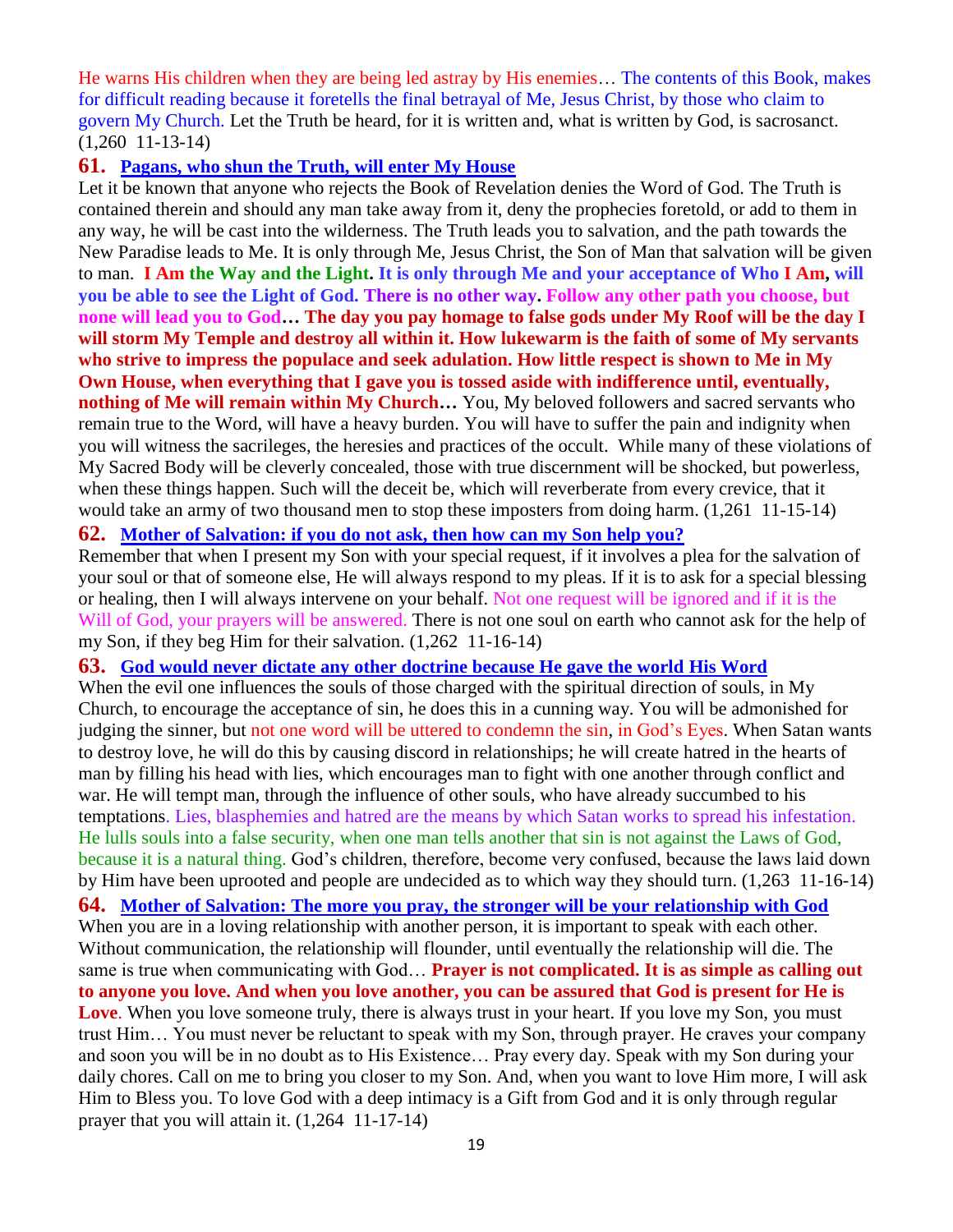## **65. [Soon Christians will become like pagans](http://www.thewarningsecondcoming.com/soon-christians-will-become-like-pagans/)**

You must be on your guard, for the voices of false spiritualism, which do not come from God, but which will be felt in different parts of the world. The influence of evil spirits will be seen in wars of terrorism, where sweet voices promoting misguided ideologies will try to justify the wicked atrocities they carry out in the Name of God. Soon, voices, which will promote paganism, will be heard in Houses, which honor Me, and they will desecrate My Altars… My enemies will blind My people to the Truth and soon Christians will become like pagans. I will be thrown out into the gutter like a pauper and the doors of My Church will be slammed in My Face. And when I knock at the door it will be bolted from the inside by those who claim to come from Me. (1,265 11-18-14)

## **66. [Mother of Salvation: Let me bring love and comfort to the afflicted](http://www.thewarningsecondcoming.com/mother-of-salvation-let-me-bring-love-and-comfort-to-the-afflicted/)**

And especially to those who are suffering from terrible diseases… He asks that you turn to Him in your hour of need and beg Him to bring you peace and calm… To all those who ask for healing of the soul, as well as of the body, and who recite the **Crusade Prayer (94**), my Son will respond to those souls, through whom He chooses, to fulfil His Holy Will. (See the Crusade Prayers booklet) (1,266 11-19-14)

#### **67. [Mother of Salvation: I have a message for the Roman Catholic Clergy](http://www.thewarningsecondcoming.com/mother-of-salvation-i-have-a-message-for-the-roman-catholic-clergy/)**

I call out to all of my Son's sacred servants, who serve Him in these times of great trials in the Church. You are the vanguard of His Most Holy Sacraments and have been called by my Son to serve Him in the salvation of all souls and, because of this, you have a great responsibility to Him. **Your duty must always be to serve my Son and His Body – His Church – and to ensure that His Most Holy Word is adhered to at all times. There will be times of great pain and persecution ahead and you must prepare for this now. In the future, your faith will be tested to its limit and you will be forced to agree to take a new vow, where you will be asked to show allegiance to a new doctrine, which will not be of my Son.** Those amongst you, who will recognize the false doctrine, when it is presented to you, must not succumb to it. When you are instructed to adapt and amend the Most Holy Sacraments, you must run. My Son's Church is to be tested beyond its endurance. To those of you who may discard the Truth in favor of a new amended doctrine – which they will say is necessary to suit men's needs – know that this will be a great betrayal of the Word of God. **Because of the Holy vows you took to serve my Son, you have a duty to God's children to feed them with the Body and Blood of my Son, Jesus Christ.** There will come a time, however, when you will be forced to amend the Holy Sacrifice of the Mass. There will be those amongst you who will know, instantly, that a great wrong is being committed and so you must turn your backs. You must continue to feed the souls of those, who rely on you to feed them with the Most Holy Eucharist. If you remain loyal to my Son and continue to serve God's children, as it is your duty, you will serve Him with great dignity. **I ask that you pray My Most Holy Rosary daily to give you the strength you will need and for protection from Satan,** because those times ahead, which are almost upon you, will become unbearable. **By keeping the Seal of the Living God prayer close to you at all times, you will receive extra Protection from the Evil One.** There will be many priests among you who will not find the courage to uphold the Word of God, but you must never be afraid to show allegiance to my Son. If you betray my Son you will bring with you innocent souls, who will find themselves, unwittingly, being brought into error and into a terrible darkness… **If you betray my Son, you destroy life itself for without my Son's Presence the world would not exist today**. (1,267 11-21- 14)

**68. [The evil spirit of Jezebel will do all she can to infiltrate My Church on earth](http://www.thewarningsecondcoming.com/the-evil-spirit-of-jezebel-will-do-all-she-can-to-infiltrate-my-church-on-earth/)**

The evil spirit of Jezebel has planned a great assault against My Mission to salvage souls. This traitor and destroyer of God's Prophets, has established herself on earth as God's teacher, and manifested amongst My people, to seduce them and lead them away from My Church, in what will be the greatest apostasy of all time. She will be responsible for My Church committing adultery with the princes of a secular world that will bring about a union, which is abhorrent to God and an abomination in His Eyes.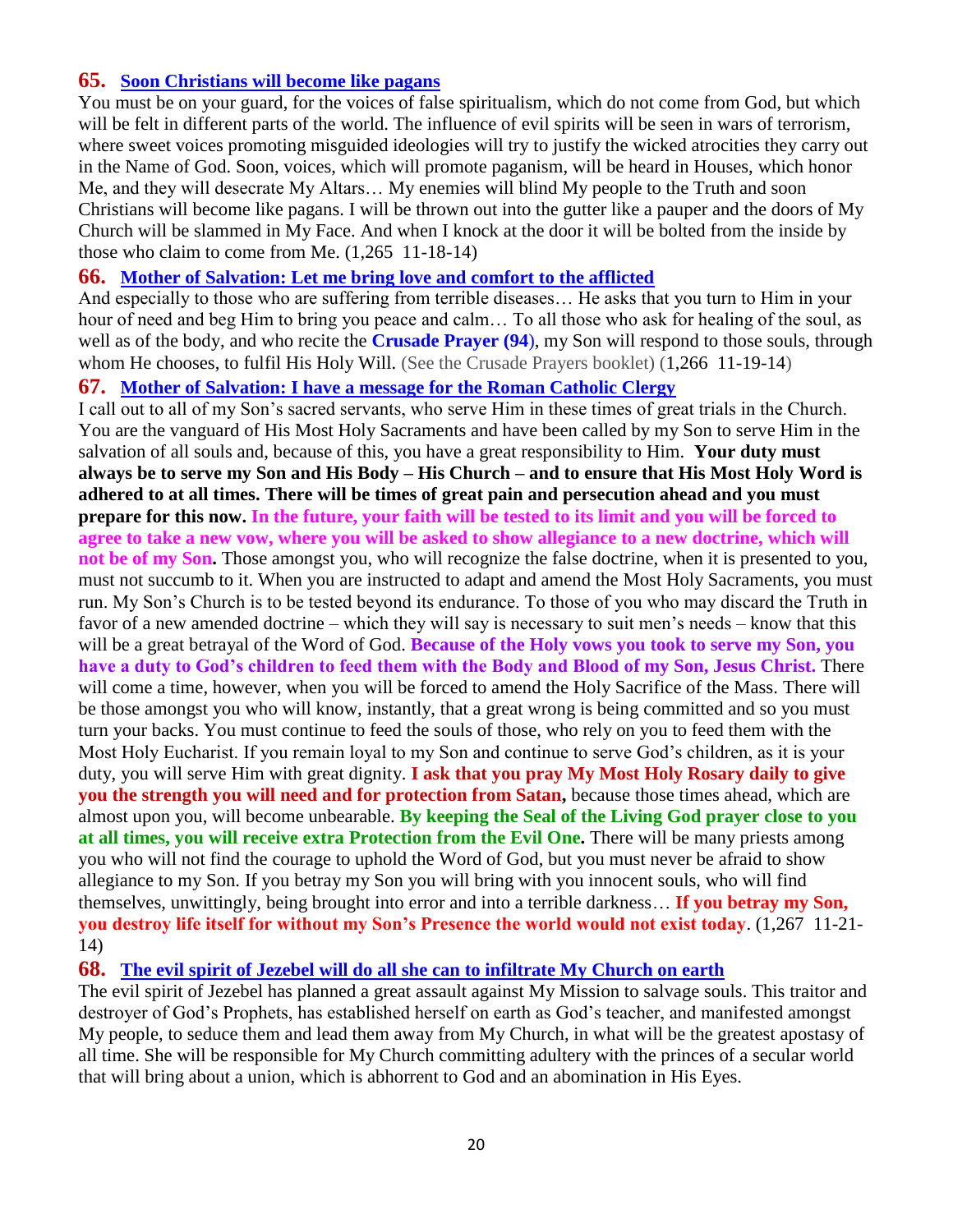Present, both in the hearts of men and women alike, Jezebel is one of the most evil, intelligent and cunning demons in Satan's hierarchy and works in many ways to mislead My people. She works through a group, who claim to be of Me, but who are involved with a satanic cult. Well versed in theology, this demonic spirit speaks to this group using different languages and causes great confusion, hurt and division, among those who have accepted My Cup. These self-appointed experts of My Word do not come from Me. And, while their hatred of Me is evident, by the filth that pours out of their mouths, there are other ways in which they will try to harm My final Mission… **Beware of those who boast of their knowledge of theology and who dare to say they come from Me when all that they speak springs from jealousy and an intense hatred of God's Prophets. Such infested souls will try to manipulate you and intimidate anyone who opposes them. If you continue to follow My final mission on earth, to salvage souls, they will do all they can to wear you down.** Those who are influenced by the spirit of Jezebel will work, relentlessly, to attack Me. This wicked spirit, through the weak souls she captures, will use demonic means to slander, belittle and incite hatred against those who follow Me. Run, when you are confronted by these infested souls. Do not underestimate them, because under the influence of Jezebel, they will try to cause unimaginable harm to those who engage with them… Learn to recognize the evil spirit of Jezebel, because she will speak with great authority about Me, through those she possesses. They will speak with an in-depth knowledge of the Holy Sacraments and use extracts from the Holy Bible, but only so they can misquote them to undermine My Word. You will see Jezebel attack this Mission with spiteful relish. Her devoted followers are stubborn, domineering, full of pride and deeply committed to this adversary of Mine, who has seized their souls under her powerful influence. **You must never engage with the spirit of Jezebel, because if you do, she will destroy you, just as she has done those cohorts of hers**. Be wary of anyone who comes forward and who says they have been sent by Me, to help spread My Word. Know that I have not appointed one single prophet to communicate My Word to the world since this Mission began. (1,268 11-23-14)

#### **69. [The earth, infested by their evil ways, will groan in pain](http://www.thewarningsecondcoming.com/the-earth-infested-by-their-evil-ways-will-groan-in-pain/)**

The earth, infested by their evil ways, will groan in pain and with this will be witnessed by a great upheaval. Every wicked act of desecration, which they will inflict upon My Body, will be manifested through changes in the climate, failure of crops, changes in the atmosphere and a deluge of such magnitude, there will be few nations on earth that will not be touched by their actions. My Father will inflict great suffering upon them. For everyone they condemn in My Name they, too, will be condemned. For every act of pain they inflict on God's children they, too, will suffer the same pain. The hell they will bring to millions will result in a punishment, which will be akin to the fires that burn daily in the eternal abyss. The Gates of Heaven will be slammed in their faces and they will scream in agony when, on the Last Day, they will be blinded by My Light. They will run, like the cowards that they are, and try to find shelter from My Justice but they will find no place of solace. (1,269 11-24-14)

### **70. [Heresies will abound and My Name will become extinct](http://www.thewarningsecondcoming.com/heresies-will-abound-and-my-name-will-become-extinct/)**

You must trust in these Messages with your whole heart and know that they contain the Fountain of all Life. My Presence amongst you, My beloved followers, is becoming stronger and the stronger it becomes the more hatred will be flung at Me, and all those who respond to My Call, in the salvation of souls. Demons from every category and hierarchy of Satan have infested the souls of many good people who love Me. These poor souls have been deceived into rejecting My Final Plan to prepare My Remnant… The new era of the Church will be seen as a global evangelization, the likes of which will never have been witnessed in My Church since the days My Apostles began their mission. It will be welcomed, firstly, by the secular world. Once the secular world accepts this plan, leaders in My Church will be forced to applaud this new era where the Church and the secular world become as one. Heresies will abound and my Name will become extinct. My Own will never give up and great favors will be accorded to them, in many ways. Fear will not stop them in their battle against Satan's army. Their voices will ring out as the Holy Spirit will empower them in ways which will astonish many. They will uphold the Truth at all costs and the Heavenly Hierarchy, all the angels and saints will march with them… Nothing will stop them and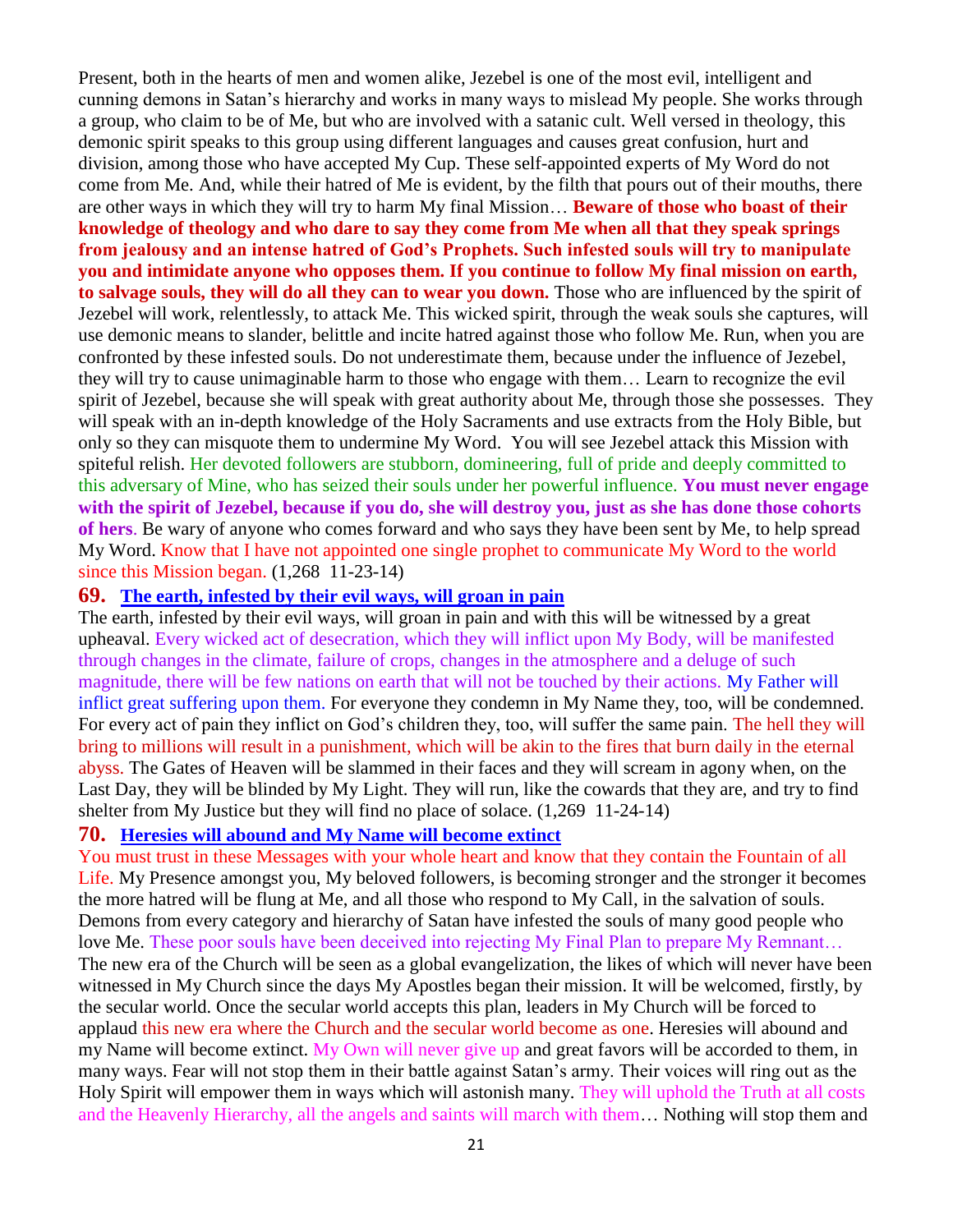I, Jesus Christ, will fill their hearts with courage, determination and the will to withstand all those who will betray Me and who will persecute them for speaking the Truth.

You must never be afraid to repeat the Holy Word of God again and again for millions will not recognize the lies which will soon replace My Holy Doctrine. I will raise up many brave men and women from every corner of the world, to proclaim the True Word of God, as it is laid down in the Most Holy Bible. (1,270 11-26-14)

## **71. [Mother of Salvation: The false Church of darkness will be lifeless](http://www.thewarningsecondcoming.com/mother-of-salvation-the-false-church-of-darkness-will-be-lifeless-2/)**

The false Church – the one that will replace my Son's Church on earth – has been prepared and all the heresies will be cleverly concealed between the paragraphs of the new missal, which will replace the old… No fruit will it yield as it will be built on rotten soil. Every kind of heresy will spring from the mouths of those who will preach from its pulpits. It will become a den of iniquity and nothing that will be proclaimed by the voices, which will boast of its greatness, will make any sense… The Antichrist will rule close by to where my Son built His Church and many people will believe it to be of Him but that would be the biggest error. Anyone who objects to this Church, or who finds fault with it, will be ridiculed and accused of heresy by those traitors of my Son, who will, themselves, be the greatest heretics ever to infiltrate the Church of God, since the day of its inception. (1,271 11-27-14)

## **72. [People have lost love in their lives because they no longer revere Me](http://www.thewarningsecondcoming.com/people-have-lost-love-in-their-lives-because-they-no-longer-revere-me/)**

Much of the suffering experienced by men, in the years ahead, will be that of the spirit. The spiritual suffering will be felt not only by My followers, who remain true to the Word of God, but by all men, irrespective as to what they believe… The spirit of love and charity, once present in the hearts of mankind, has weakened and this means that the love, which joined communities, nations and countries together, has been broken. People have lost love in their lives because they no longer revere Me. I, Jesus Christ, have been forgotten… God is Love, and when love is present in the world, there is greater harmony and peace. The opposite to love is hatred, which comes from the devil. If you allow hatred to fill your hearts, it will fester inside you and grow like a cancer until it devours you. Hatred destroys lives and creates terrible divisions. It poisons your soul. It creates deep unhappiness in the souls of those who have allowed it to dictate every action they take. Hatred spreads from one soul to another very quickly because, once you engage with a person who is full of hatred, it will gain a grip over you by tempting you to listen to every reason given to justify it… Use the time accorded to you, to love Me more, for when you truly love Me, this love will be reciprocated. You will then be incapable of taking part in any kind of dialogue where hatred is present. (1,272 11-27-14)

## **73. [New names will be given to titles, which are associated with Me](http://www.thewarningsecondcoming.com/new-names-will-be-given-to-titles-which-are-associated-with-me/)**

The world is being prepared for My Second Coming, and there are two separate entities involved in paving the way for this Day. Just as I, Jesus Christ, prepare you through My Intervention so, too, does Satan prepare his army… Plans are underway to bring to its knees My Holy House. Preparations have been made for the Beast to take up his position. To ensure that he will be welcomed by the world, a detailed plan, which will touch every aspect of global politics and religions, has been put in place. But, before the Beast is crowned and takes his seat on his throne in My Church, there will take place, in secret, many acts of desecration on the altars of My Church. **Black masses will become rampant thereby giving great powers to Satan and his hierarchy. They will devour all that is Holy and will go to extraordinary lengths to destroy Christianity, in what will be the greatest deceit in the history of My Church on earth**. They will do this by pretending to embrace Christianity. Nothing will be as it seems and only those who are blessed with the Gift of Discernment, will see what is really happening.

Every sin will be adjudged to be acceptable. I, Jesus Christ, will be cursed but My Name will be used to condone the acceptance of mortal sin. The Devil, through his faithful cohorts, will turn everything that comes from Me back to front. New names will be given to titles, which are associated with Me, and those who represent Me. Their former titles will be replaced with new ones, which the world will be told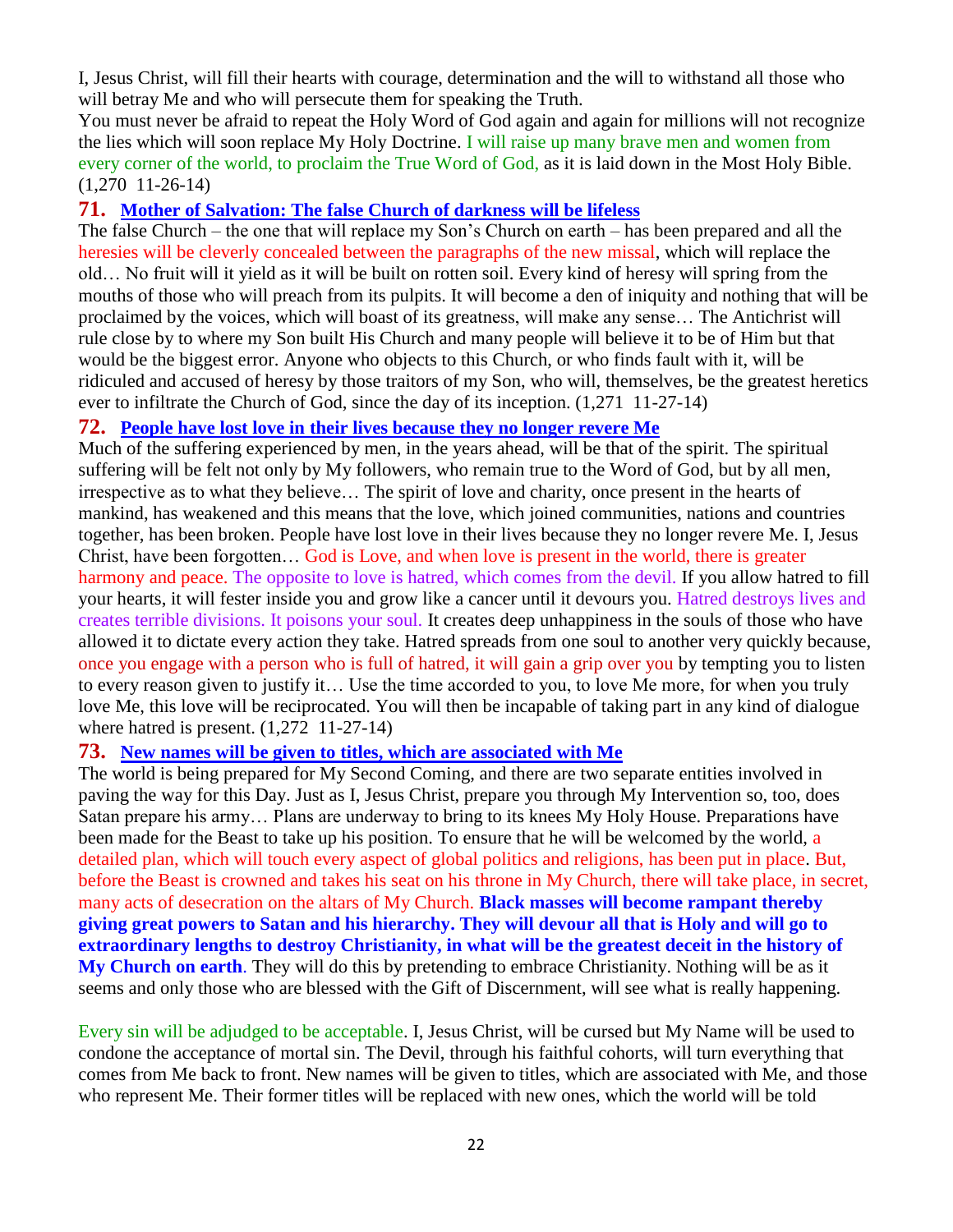represent a new, innovative and caring approach to equality… The day will come when My Father will intervene and stop this final desecration. (1,273 11-28-14)

#### **74. [Those who gave away their birthright to the Beast](http://www.thewarningsecondcoming.com/those-who-gave-away-their-birthright-to-the-beast-will-never-come-before-me/) will never come before Me**

It will be in the final lead up to My Second Coming that those who believe they are more worthy, more qualified but full of pride, will face a bitter rebuke and down they will fall. The weak, the humble and the lowly who are deemed by followers in My Church to be of little consequence, but who will cling to the Truth, who will be enveloped by Me on the Great Day. I will call them and beckon them to Me as I gather them into My Kingdom. They will cry tears of joy. Then I will gather those who do not know Me, but who will be awakened by My Light – good souls, with hearts of gold – and I will say 'come up here into My Refuge.' And then, the sinners who committed terrible atrocities, but who asked Me for My Mercy, will be called and I will say 'come, I forgive you for you sought reconciliation.' And then, those traitors of Mine, who once knew Me, but who turned their backs on Me, will come but they will not be able to look Me in the Eye. Nor will they seek My Mercy and I will say to them 'away from Me, you are not fit to enter My Kingdom.' Finally those who gave away their birthright to the Beast, will never come before Me for they will be cast into the furnace along with those who lost Me the souls of those in My Church on earth, who followed them blindly into the darkness of the night. (1,274 11-29-14)

**75. [Mother of Salvation: God's angels can be asked to pray for you but never to grant you powers](http://www.thewarningsecondcoming.com/mother-of-salvation-gods-angels-can-be-asked-to-pray-for-you-but-never-to-grant-you-powers/)** To those of you who believe that you will receive powers from God's Angels then you are mistaken. The power given to angels can come only from God and you must never use them as a substitute for praying to Him. So many souls try to communicate with angels today for selfish reasons and to obtain powers that have nothing to do with God. An obsession with angels can lead to a terrible discontent because this can attract the spirit of evil if you are not careful. When calling on God's angels to help you, you must always bless yourself first with Holy Water and then ask them for assistance, in the name of Jesus Christ. If you do not do this and use any object, which is not associated with Christianity, when calling on angels for their help, then this could invite the spirit of evil into your life. Once this happens you will find it almost impossible to eradicate it… Dabbling with such spirits that you believe to be angels of God, but who do not belong in His Kingdom, will lead you into engaging with the occult, which will blind you to the Truth and destroy your soul. God does not grant His Angels permission to give you gifts because these can only come from Him. God's Angels can be asked to pray for you but never to grant you worldly goods or spiritual powers. When you idolize angels and seek out these things you are guilty of breaking the First Commandment of God. (1,275 11-30-14)

#### **76. [Every man possesses traits of My Father](http://www.thewarningsecondcoming.com/every-man-possesses-traits-of-my-father/)**

**I Am** a God of Great Mercy. I remind you that I forgive easily and love everyone with every part of My Being, although many torment Me with their indifference and their hatred of Me. I accept the fact that **I**  Am not loved like I once was and that the faith of My people has turned cold because this was foretold. My Duty now is to relieve man from the slavery imposed upon him by Satan, through temptation. As long as man does not believe in Satan – the greatest scourge facing humanity – he will not accept My Goodness, My Love or My Existence. It is difficult for all of you who know Me to remain in a state of grace. Think how lost those souls are, who pay Me no heed at all; the ones who do know Who **I Am**, but who give Me nothing of their time; the same souls who were given the Sacraments and the Truth but who waive their right to My Kingdom. Many of them idolize false gods and pledge themselves, almost daily, to the pursuit of things, which do not come from me. None of these people love Me but I love them and I always will for they are part of My Flesh. Then there are those souls who are disloyal to Me, who betray Me and who are willing to believe in new revelations, which question My Divinity. They, too, have allowed their love for Me to dwindle, yet I love them just as much as I love those who love Me with all their heart. Man is made in God's Image. Like any parent, God sees Himself in His Own and this brings Him great joy. Every man possesses traits of My Father. There is good in everyone and it is this goodness, which proves to you that God is present. Rejoice, when you witness kindness, love, patience and great acts of charity for you can be assured that the Presence of God is at work in souls who display these traits.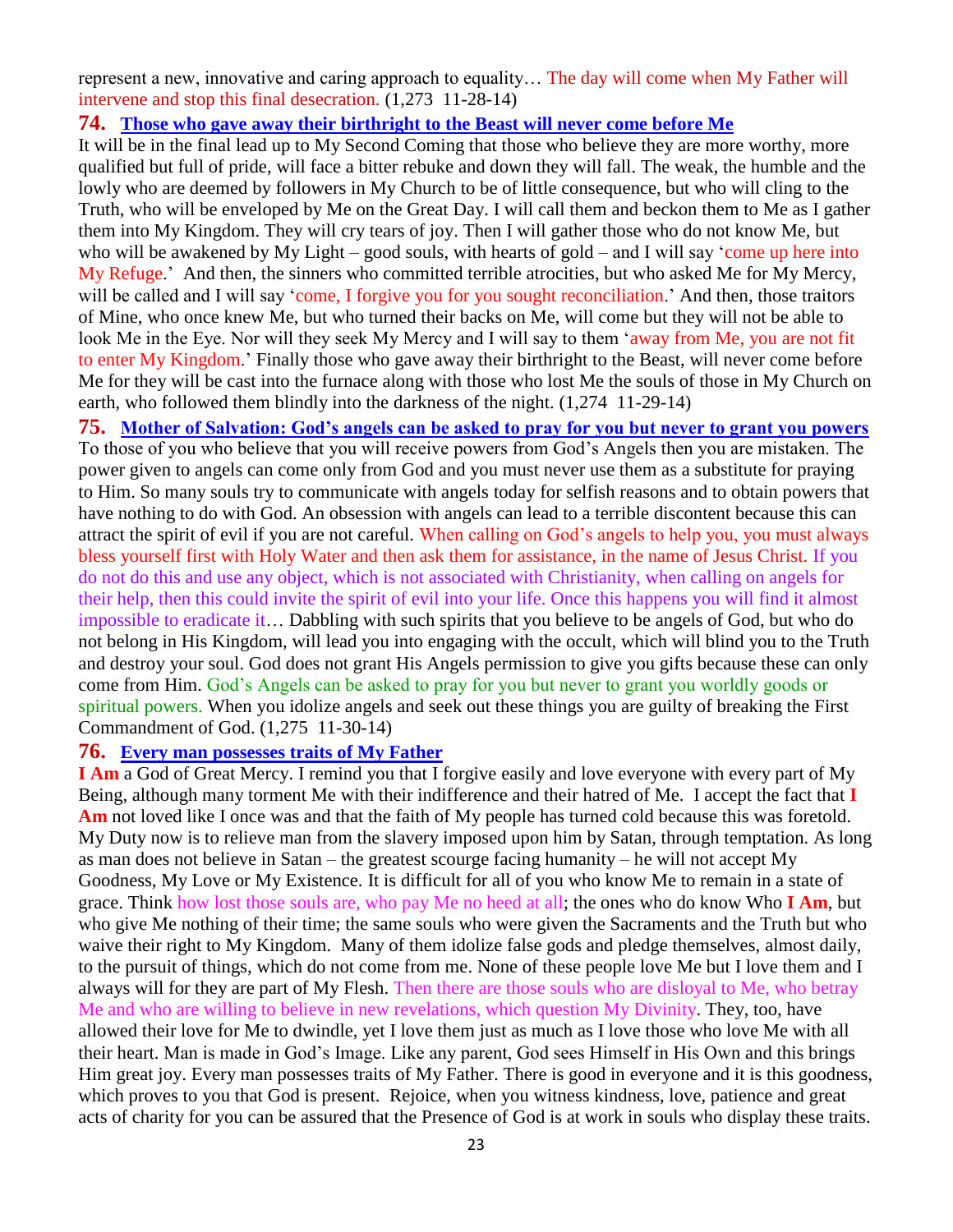It is this goodness, within the hearts of sinners that will defeat evil. You must never give up hope for **I Am** ever merciful and My Compassion is all encompassing. I will never reject anyone who calls out to Me. I only desire to bring them My Love, My Peace and My Glorious Kingdom. (1,276 12-02-14)

## **77. [My Presence will shake the earth and the ground will tremble](http://www.thewarningsecondcoming.com/my-presence-will-shake-the-earth-and-the-ground-will-tremble/)**

When the time comes for My Second Coming, a great sound will be heard like the roar of thunder and the skies will be opened as if a great curtain has been lifted. I will appear in a great white light, brighter than the sun, and many people will be blinded by this Great Light, which will surround Me. The purer the soul, the clearer will be their eyesight, and they will rejoice when they see My Face. **My Presence will shake the earth and the ground will tremble. Then there will be a great stillness and My Voice will ring out as I declare that it is I, Jesus Christ. There will be great rejoicing on the part of those I will call out to - those who will have been blessed with My Great Mercy. But, amidst the love and the joy, there will also be great sorrow and fear. Those who have nothing but hatred for Me will sink to their knees, groaning in pain and thrashing about in anger and fear at the sight of Me.** Those who reach out to Me on that Day and beg Me to take them into My Merciful Arms, will be saved. I will reach out to the lowly, the lost as well as those who will be too weak to seek Me out. They need only whisper these words *'Jesus forgive me my sins'* and I will sweep them off their feet and into My Glorious Kingdom. (1,277 12-04-14)

## **78. [Mother of Salvation: God created a natural order for humanity](http://www.thewarningsecondcoming.com/mother-of-salvation-god-created-a-natural-order-for-humanity/)**

God created the universe in all its perfection. As this comes from God, everything has a precise and natural order according to the Holy Will of God. The laws of man and the laws of nature were created by He Who is above all things. This is why all things that were meant to be must remain as they are. God created a natural order for humanity; a place to live; food to eat and the Gift of free will. Everything that is natural comes from God. God created this order so that man could survive. When the natural order of the universe – the food that you eat, the water you drink and the natural reproduction of the human race – is interfered with by man, then all vengeance will belong to God. So many have tried to change the order of the world, which was created by God for the human race. They will suffer for this, because God will abandon those who exchanged the Truth of His Creation for false substitutes. **If man continues to serve his own self-interests, then God will allow him to degrade himself by permitting him to exchange all that is natural for everything that is unnatural.** It is because of the influence of Satan that man has changed the Laws of God and this will bring destruction. Everything, which comes from God, is not considered to be good enough and man will try to change the rules of nature to suit his sinful lusts. He will go so far as to try to deny the Creation of the universe by making false claims as to its origin. Everything began with God and all will end with God. All good things will come to an end for the man who rises up in defiance against God. Once the Laws of Creation are tampered with, a great chastisement on earth will be witnessed. While God is Patient, He will never allow man to dictate how He rules His Kingdom. **When man degrades himself to such lowly levels and no longer respects life; the human body; his fellow brothers and sisters or the Laws of God, powerful storms will emerge, in great numbers, lasting weeks. The roar of these storms will be felt in many nations. When you witness these, know the Wrath of God will have descended and that man is being penalized for the great blasphemies he has committed against his Creator.** (1,278 12-05-14)

## **79. [Should you embrace New Age practices,](http://www.thewarningsecondcoming.com/should-you-embrace-new-age-practices-then-you-deny-me/) you deny Me**

How is it that those who do not accept My Existence, or the Divinity of My Eternal Father, are so willing to embrace false gods all of their own making? When My Presence is felt by souls who reject My Existence, they feel a need to retaliate without compunction. They will scoff, ridicule, mock My Presence, whether this be in My Church, in books, in the Word or when **I Am** Present in other souls. The Presence of God is Omnipotent and it is felt in the most painful way by those souls who are in darkness. This is why they react with such venom to any mention of Me. These people have a deep ingrained hatred of Me and they fail to see how they can hate someone Who, in their eyes, does not exist. I warn those who embrace false spirituality and who idolize or obsess about anything that does not come from Me. If you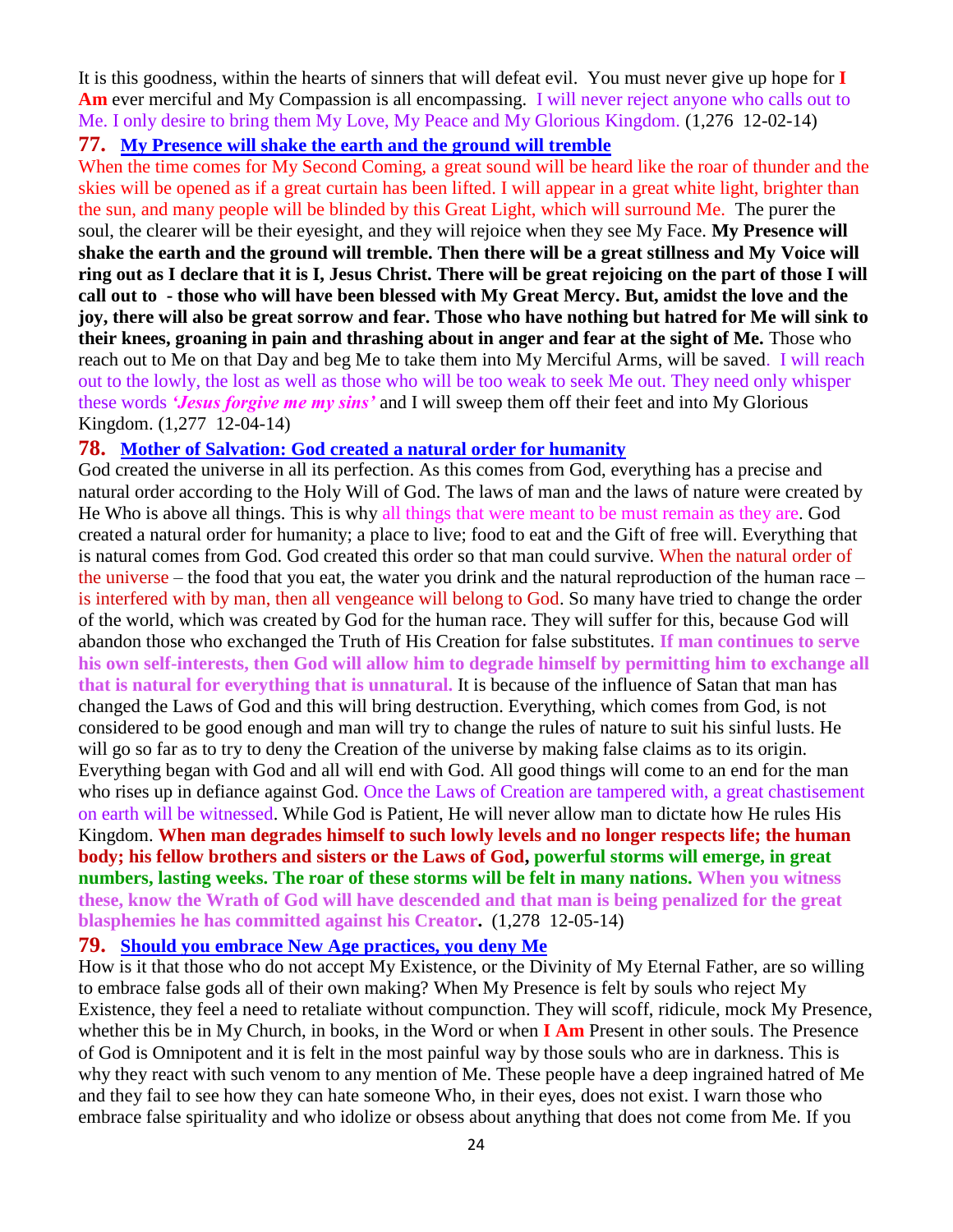open your souls to any spiritual realm, not of My Making, you will open the door to demons, who will cunningly entice you into their dark world. Whatever peace you believe you receive from new age practices will be short-lived. And as you seek more, you will then enter into a state where your conscience will be taken over by those enemies of God, until you are unable to release yourself from their domain. You will never find peace when you idolize false gods… To those who do know Me, but who dabble in other doctrines, know this**. Should you embrace New Age practices, you deny Me. Should My Church acknowledge other creeds, that are not of Me, then they betray Me.** (1,279 12-06-14)

**80. God the Father: Without Me, [there would be nothing. No universe. No love. No life](http://www.thewarningsecondcoming.com/god-the-father-without-me-there-would-be-nothing-no-universe-no-love-no-life/)** Let not one of you forget Who **I Am**. It is I, your beloved Father, **Creator of all that was** in the beginning and **Who is** of the end. All things come from Me and every man will bow before Me lest he wishes to be cast away from My Most Heavenly Hierarchy.

**You, My beloved children, are all that My Heart desires and every battle on earth, which you witness is for the salvation of your souls. All that is evil is caused by My Adversary, the king of lies, the seducer, the accuser, the greatest enemy of Mine and therefore of My children. He who is against Me is against you.** All that gives Glory to Me, gives glory to all that is Mine. This includes My only begotten Son and you, My beloved offspring… **Because I do not take back what I give, your free will, will be both your triumph and your downfall, depending on which path you choose.** This means that if you offer to Me your free will, for the good of your own and other souls, you can and will defeat your greatest enemy, the Devil. But if you allow evil to infiltrate your soul, you will cut off, by your own free will, all ties to Me. **I cannot interfere with your free will for this would mean that I would have broken My Promise. I cannot force you to make choices. I can only show you the path, the way, to eternal salvation.** You will then have to decide what it is that you want. All the Gifts of My Heavenly Hierarchy are given freely to you, should you decide that this is the life that you desire. Please, for your own sakes, do not forsake Me for the pomp and splendors, which are placed before you through the temptations of demons… I warn you. Believe what you will about Me but do not deny the existence of evil, for it is all around you. Deny evil and you will deny Me for evil is the opposite to all that I stand for. **I Am** Love. Love is Mine. Those who love may not acknowledge Me but, without Me, there would be nothing. No universe. No love. No life. (1,280 12-07-14)

**81. [Mother of Salvation: My Son has accorded me the power to crush the head of the serpent](http://www.thewarningsecondcoming.com/mother-of-salvation-my-son-has-accorded-me-the-power-to-crush-the-head-of-the-serpent/)** When you hear rumors of new wars in the most unexpected places, you must be aware that the prophecies contained in the Book of Revelation are upon you. When the natural order of the earth and the behavior of the human race falls into disarray, in the four corners of the world, then this will be the time to prepare. All of these things must come about in the final bastion against all that is evil, which springs from the wicked infestation of the Evil One.

Man will turn against man, people will treat each other cruelly, without a shred of remorse, and each will betray the trust of the other. Such is the outcome when love, which comes from God, dwindles in the hearts of humanity**. Even those who believe in My Son will turn against His Teachings. Those closest to Him, though they love Him, will betray Him. Those who represent Him will turn Him over to His Enemies just like Judas did.**

**I tell you now that I, your beloved Mother, the immaculate Virgin Mary, Mother of God, present to you a special gift today. I have been given the grace to become the protector of humanity. Into my protection you must flee in times of strife. I will protect each of you who call upon me against the wickedness of the Devil. Under my protection you will be given relief from the attacks he will inflict upon every Christian who tries to remain loyal to my Son in the trials, which lie before you.** My Son has accorded me the power to crush the head of the serpent so that he can bring you closer to Him. Accept my protection and I will respond to all who ask me for help. (1,281 12-08-14)

#### **82. [Mother of Salvation: I was sent as His messenger throughout all the ages](http://www.thewarningsecondcoming.com/mother-of-salvation-i-was-sent-as-his-messenger-throughout-all-the-ages/)**

I am the Immaculate Virgin Mary, the Mother of God, and I come to reveal to you the purpose of my Mission on Earth. I am the handmaid of the Lord and I was appointed by my Heavenly Father to bear His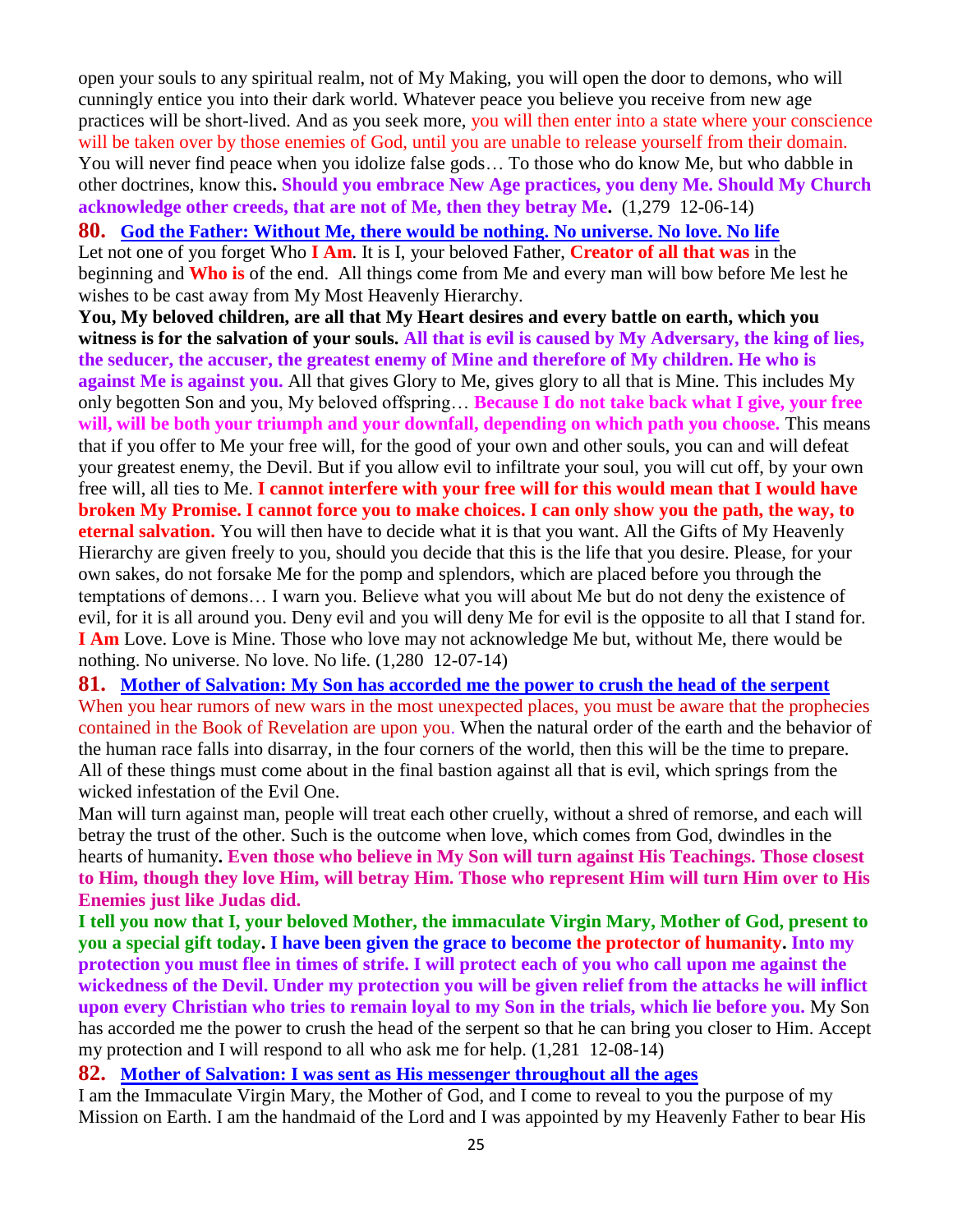Son, Jesus Christ, the Savior of the World. Just as I was called upon to fulfil His Most Holy Will, through the birth of His only Begotten Son, Who was sent to give Eternal Life to all of His children, I have been given the role of His messenger throughout all the ages. I was sent as His messenger to reveal the mysteries of His Heavenly Kingdom and at all times, I came in His Holy Name to impart important messages for the world. I did not come in my own right because I would never have been given this authority. I came in the Name of God, as His loyal servant, for the Glory of God so that He could call souls into His Divine Mercy. Now I come again in this, the final Mission sanctioned by the Most Holy Blessed Trinity in the salvation of souls. I played an important role in the Coming of the Messiah the first time and I come, finally, as His holy messenger in these the times of the end before He, my Son, is manifested in His Second Coming. (1,282 12-09-14)

#### **83. [The new religion for all people will draw non-Christian faiths](http://www.thewarningsecondcoming.com/the-new-religion-for-all-people-will-draw-non-christian-faiths/)**

I bring you news today that will lighten your hearts. You, My cherished disciples, loyal to My Holy Word, will be given special Graces by Me. These Graces, which will be poured over all those who suffer in My Holy Name, will bring you extraordinary comfort in the trials, which lie ahead. I give you also the Grace to save all those poor confused, misled and agitated souls who have cut Me out of their lives. Your prayers and your perseverance are all that I need when you offer these up to Me in atonement for such souls. This Gift is an extraordinary one and I grant this because very soon a confusion of such magnitude will stir amongst all Christian faiths, that many will desert me. Like recruits joining an army, ready for war, people will sign up to a new religion, disguised as a Christian one, which they will refer to as the people's religion – a religion to embrace the strong, the weak and all sinners, which they will say crosses all political divides… When My enemies, who say that they are of Me, who speak disparagingly of Me, who show little respect for My Word or who try to re-define it, be alert. For even the most cunning enemy of Mine will trip himself up, because anything that comes from My Adversary will always confuse. Anything that comes from God and where the Holy Spirit is present, will never mock Me, Jesus Christ, in any way… Accept My Gifts; My Promise to help you and to guide you, which I bring you now. My Word was given to humanity long ago. The Word is not new. The man who adds to it and changes it will suffer greatly. This has been foretold in the Holy Bible and now this is exactly what will happen. My Word will be tampered with by My adversary and the world will swallow the lies, which will

#### come about as a result. (1,283 12-11-14)

#### **84. [The conscience of a man is like a mirror to his soul](http://www.thewarningsecondcoming.com/the-conscience-of-a-man-is-like-a-mirror-to-his-soul/)**

What the conscience feels, responds to, and believes in, is reflected in his soul. This means that **if your conscience alerts to you something that you know, in your heart, is wrong in the Eyes of God then you must listen to it.** If your conscience leads you to defend the Word of God, when you are presented with evil, you must respond to it, as you know you must. If you accept evil, when your conscience guides you otherwise, then you are disloyal to the Word of God. You must, if you call yourself a Christian, allow your conscience to guide you. In the Christian soul who is blessed with the Gift of the Holy Spirit, the conscience will be fully alert to the deceit of the devil in all its forms. **If you deny your conscience then you deny God. When you deny God you deny your own inheritance.** Never make excuses for accepting anything, which you know does not come from Me, because if your conscience instructs you one way and you take the opposite direction then you have failed to take up My Cup… How strong is your faith or your love for Me? It is only when faced with great adversity that you will know how far you are prepared to go to refuse to accept a wrong for what is right. Those strong enough who refuse to accept anything that denies the dogma, laid down in the Holy Bible, will take up My Cup. The Cup represents My Blood and the Chalice, which contains it. The Cup represents the suffering that, inevitably, comes about when you march with great confidence to uphold the Word of God… The day will come when My Church on earth will deny the dogma, which is carved in stone, in exchange for the doctrine of darkness. **If you accept this deceit, although your conscience tells you otherwise, then you are guilty of heresy.** Once you do this you cannot call yourself a Christian or a disciple of Mine, for I will disown you if you do. (1,284 12-13-14)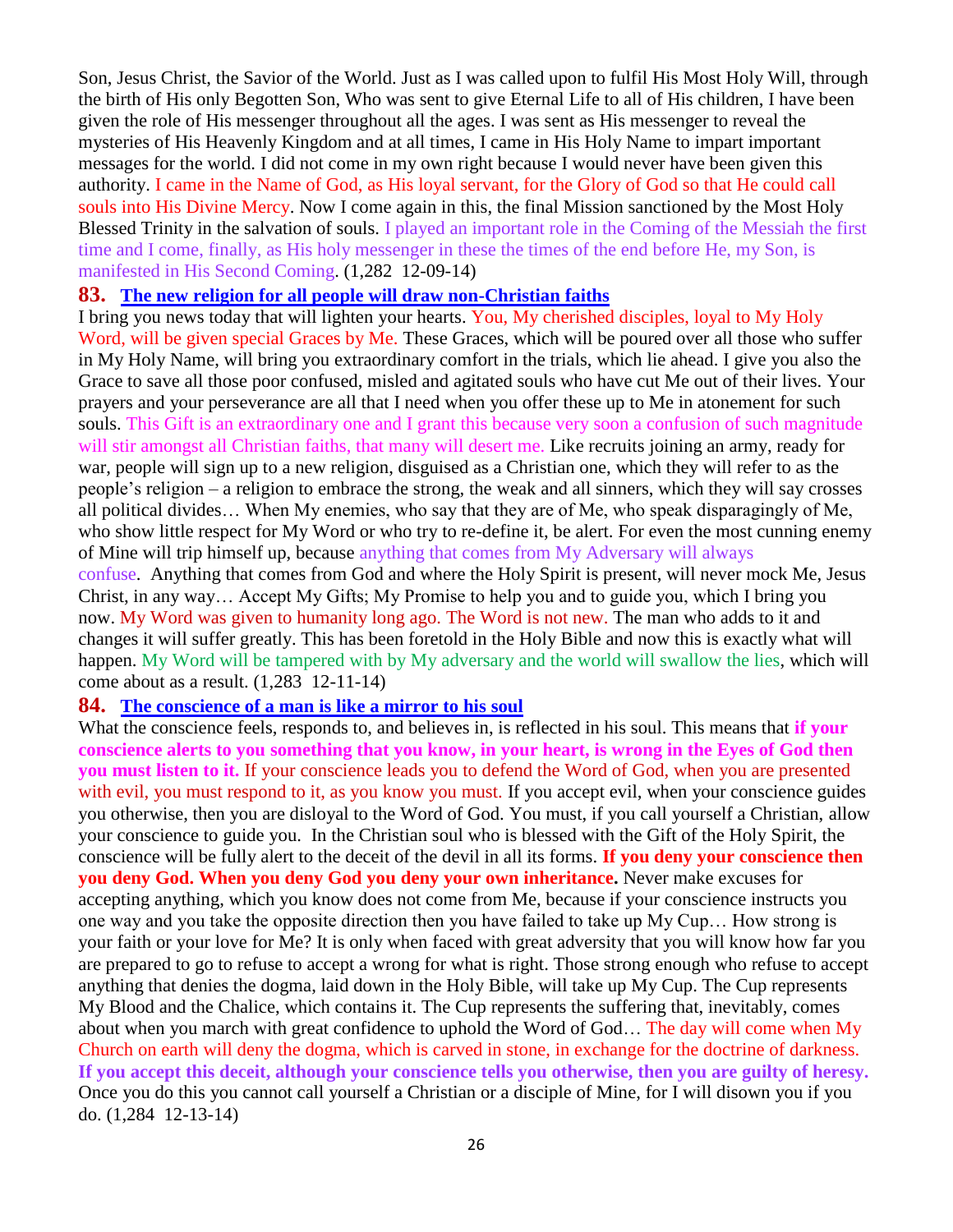## **85. [Your works for others will mean nothing to Me,](http://www.thewarningsecondcoming.com/your-works-for-others-will-mean-nothing-to-me-for-you-will-be-judged-by-your-loyalty-to-the-truth/) for you will be judged by your loyalty to the [Truth](http://www.thewarningsecondcoming.com/your-works-for-others-will-mean-nothing-to-me-for-you-will-be-judged-by-your-loyalty-to-the-truth/)**

To these sacred servants, I have this to say. **Your works for others will mean nothing to Me, for you will be judged by your loyalty to the Truth. I will punish you and My Justice will be relentless until you tear up your pagan laws and proclaim the Word given to you so long ago. Your contempt for the Laws of God brings Me great shame but your deceit, which will cost Me souls, will lead to your ruination. Those of My people, who live by the Word of God, though they are nothing in your eyes, will sit upon the Seats of Judgment when you are called to answer, before Me, the reasons why you misled My People. You may believe that your power and influence is beyond reproach but know that your glory is fading and soon; the gold and white cloaks that you wear will be turned into rags and your glittering crowns replaced with weeds.**

For all the sins in the world, there is nothing worse in My Eyes, than those hypocrites who pose as My servants but who do not serve Me. When the time comes when you will blaspheme against Me, and feed God's children with lies about the meaning of sin, I will send down upon you a punishment so great that you will find it difficult to catch your breath. Hailstones of such large dimensions will hurl down from the Heavens and for every church, which has been handed over to My enemies, where they will desecrate My Altars, great floods will destroy them. For every crime you commit against Me, you commit against a child of God. And so, I will send you warning after warning until you reject the new false doctrine; until you speak the Truth – the Holy Word of God – and uphold the Sacraments like you were taught in the beginning. (1,285 12-14-14)

## **86. [Instead, they will fall into the trap of separating dogma from doctrine](http://www.thewarningsecondcoming.com/instead-they-will-fall-into-the-trap-of-separating-dogma-from-doctrine/)**

When I arose from the dead, the Pharisees were given proof of My Resurrection but choose, instead, to spread lies so as to conceal the Truth. As a result of their actions they drew millions of souls away from their rightful inheritance – the Gift of Eternal Salvation.

**In the time that I now prepare the world for My Second Coming, sacred servants in My Church on earth will do the same. They will preach about the Great Day when I will come again but will assume that this day will take place in another century. They will not prepare souls in the way that I desire. They will not urge My people to seek reconciliation; to pray; to seek the Sacraments and to adhere, strictly, to the Written Word. Instead, they will fall into the trap of separating dogma from doctrine and will refuse to accept the messages given to God's prophets.**

Now, I stand before you, My sacred servants, and ask you to listen to Me. I ask that you believe in Who **I Am**, what I did to redeem man from sin and what it is that I must do now to complete My Father's Covenant. As the time approaches, signs will be given to you that My Day will be soon. I will do this so that you will awaken from your slumber and hear My Voice. I urge you to speak the Truth about sin; the Truth of the Holy Word of God and how it can never be tampered with as well as the Truth about My Divinity. (1,286 12-15-14)

## **87. [For every good deed you do, say nothing](http://www.thewarningsecondcoming.com/for-every-good-deed-you-do-say-nothing/)**

To the traitors of My Church, including the laity, I have this to say. Look after your own garden for it is neglected and the soil is infertile. Weeds have taken root and healthy plants will never grow unless you dig out the rot and replace the soil with a new and fertilized one. Only when you renovate your garden, and start afresh, can your garden yield life again. Otherwise, there will be no life and all things in it will die. You will destroy not only your own life but those close to you, for My Adversary has no loyalty, even to those he seizes as slaves to carry out his vengeance against Me.

Those who are Mine are like Me, in many ways. The closer they are to My Heart, the more they emulate Me. They will be humble for they could never boast of their knowledge of Me. They speak only what I would speak and that is the Truth, even when it draws hatred upon them. They would find it very uncomfortable to be elevated or praised for any good works they do for that is not their purpose. They seek only to do My Holy Will.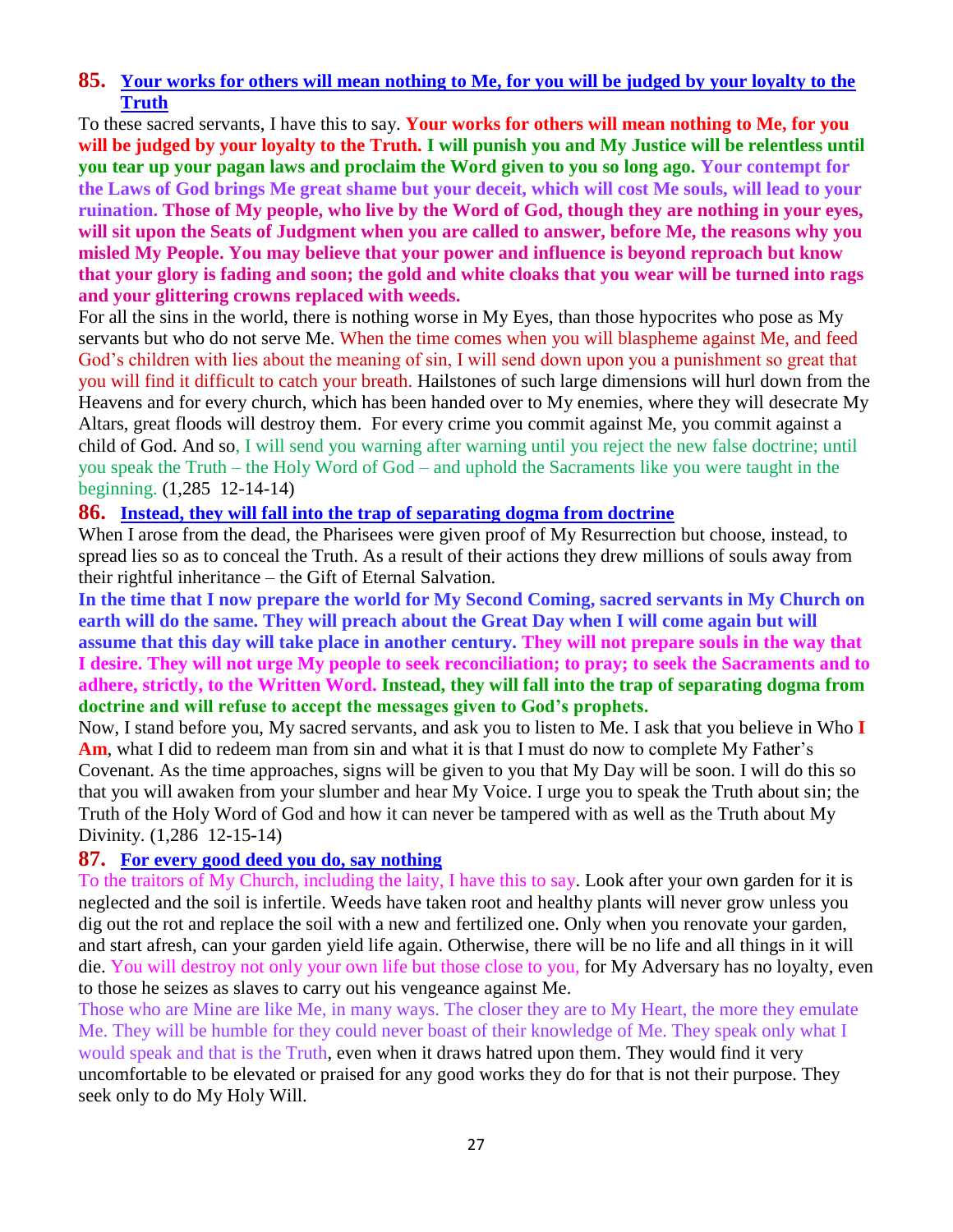The voices that shout "look at me – I am a servant of God" and who display proudly, for all the world to see, the good works that they do in My Name, disgust Me… You must never exalt yourself in My Name for this is abhorrent to Me. (1,287 12-16-14)

## **88. [Mother of Salvation: The Gift of Love is intensified at Christmas](http://www.thewarningsecondcoming.com/mother-of-salvation-the-gift-of-love-is-intensified-at-christmas/)**

Love your families and forgive past transgressions. Love all those, including those who hate you. You can overcome hatred by sharing love and while this may be difficult at time, you will be stronger for it and at peace. Hatred is a negative emotion and drains the soul with a deep sense of unhappiness. It eats away at the core of the soul until it dies. Do not allow hatred to separate you from the Gift of Love, which is the most powerful Grace, because it comes from God. The love that is present in a family can overcome all obstacles placed before it by Satan. It is the family – the foundation of God's Love – that is despised by Satan. It is the family that is targeted by the Evil One and he will do anything to destroy the family unit. (1,288 12-20-14)

## **89. [Oh what joy it would bring Me were they to turn to Me on Christmas Day](http://www.thewarningsecondcoming.com/oh-what-joy-it-would-bring-me-were-they-to-turn-to-me-on-christmas-day/)**

My beloved followers, you are My Family, and I am your family. Through My Mercy, I take you into the Bosom of My Beloved Father, Who loves you with the passion of a tender-hearted parent. Oh how He loves you and how much pleasure He feels when you acknowledge Me, and call on Me, for My Help… **I Am** coming soon to unite God's children - His precious family. Lift your hearts, do not allow My foes to dampen your spirit and let hope be your only thought. Have complete confidence in My Great Mercy and be ready to welcome Me, your Savior and Redeemer, back into your lives. Rejoice, for My Promises will bring with them a cause for the greatest joy. This Christmas will be joyful, for My Time is short. (1,289 12-22-14)

## **90. [The Day when I come in My Divine Mercy will be the day of enlightenment](http://www.thewarningsecondcoming.com/the-day-when-i-come-in-my-divine-mercy-will-be-the-day-of-enlightenment/)**

The Day when I come in My Divine Mercy will be the day of enlightenment. You will know immediately that I have taken you into a time of complete abandonment, when nothing you have done can be hidden from you. For every act of weakness on your part, you will feel the pain of My Suffering, which will become your own. The remorse you will feel will only be as strong as the faith you have in Me. So many of you will realize what you need to do to gain My Acceptance. However some of you will deny the **Illumination of Conscience** because of the distance you have placed between us.

To the proud and the arrogant among you, who will hide your faces from Me during The Warning, I have this to say. Do not be afraid for you are Mine. Because you are a child of God, created in His Image, I will show you great Mercy. Fear not the one who loves you – fear only the one who despises you for he, the Evil One, is your greatest enemy. Reject Me and you will become enslaved by My greatest Adversary, but if you reject him, My Power will encompass you, protect you and bring you safely into My Kingdom. (1,290 12-23-14)

## **91. [Humanism is an affront to God](http://www.thewarningsecondcoming.com/humanism-is-an-affront-to-god/)**

When the secular world and those who claim to represent Me speak of politics, humanitarian acts but fail to proclaim the importance of preserving human life, at all costs, then know that this is not what I desire. If those who say they represent Me do not speak with the same passion about the evil of abortion, as they do about other acts against humanity, then be aware that something is amiss.

My Father will punish all those who murder His children, including the children who are still being nourished in the womb waiting to be born. The perpetrators of such crimes will suffer a terrible punishment unless they repent of their sins against Him. Those who are of Me and who represent My Church on earth have failed to proclaim the Truth. Murder, including abortion, is one of the greatest sins against God. It takes an extraordinary act of contrition in order to be absolved of such a sin. Why then does My Church not fight with vigor against this sin – one of the most abominable acts of defiance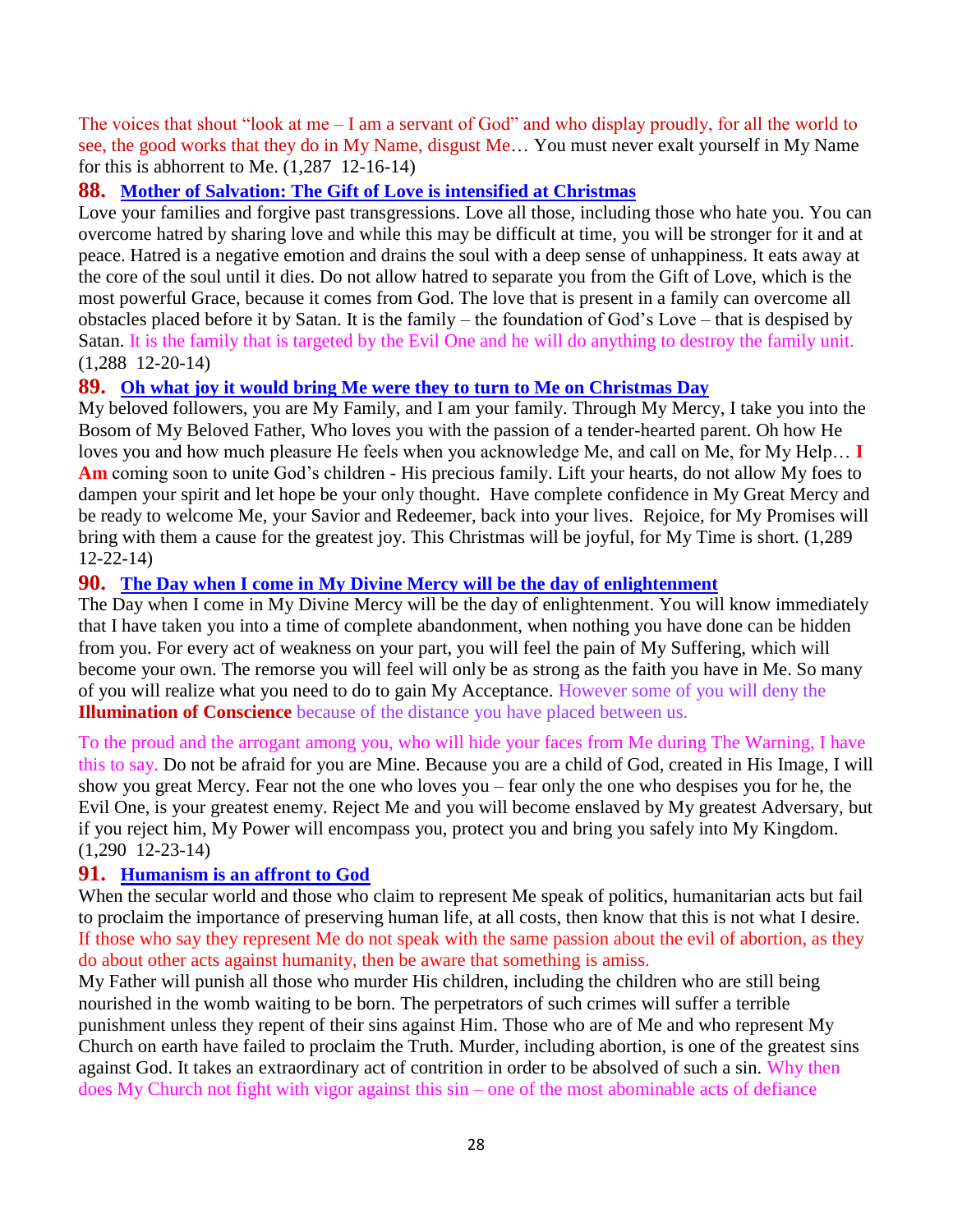against My Father? Why do they distract you from acknowledging the most serious of sins while they preach about the importance of humanitarian acts?

Humanism is an affront to God because it focuses on man's needs and not the need to repent of sin before the Creator of all that is. If you ignore the mortal sins, clearly defined in the Laws laid down by God, which lead to eternal damnation, then no amount of compassion for the civil rights of the human race will atone for those sins.

**If you believe in Me, and if you serve Me, then you must speak only of the Truth. The Truth is that sin is your greatest enemy – not those who persecute you.** Mortal sin, if not repented, will lead you to Hell. If you are in mortal sin and spend time supporting great acts of charity and humanitarian deeds, and do not repent, then your soul will be lost… The sacred servant of Mine who refuses to remind you of the consequences of mortal sin does not understand his or her mission in serving Me. (1,291 12-25-14)

## **92. [Sin will not be tolerated by those who receive the Tongues of Fire](http://www.thewarningsecondcoming.com/sin-will-not-be-tolerated-by-those-who-receive-the-tongues-of-fire/)**

The battle against evil will be won by the Love, which I will instill in the hearts of good souls. This Love will enrapture all who come into contact with it, and the Fire of the Holy Spirit will fill the souls of all who are blessed with the Love of God.

## **This outpouring of the Holy Spirit, the likes of which have not happened since My Apostles were blessed at Pentecost, will awaken the human race. Very few will be unaffected by the Power of the Holy Spirit and they will be powerless against it.**

It is because God loves His children that He is sending humanity this magnificent Gift. Souls will become purer and sin will not be tolerated by those who receive the Tongues of Fire.

The Love, which will be shared by those blessed with the Power of the Paraclete, will be impossible to ignore and because of this Satan's power will become weakened and his hold over the world will be loosened until he falls back into the abyss. (1,292 12-26-14)

## **93. [Mother of Salvation: God's Will is a mystery to most of you](http://www.thewarningsecondcoming.com/mother-of-salvation-gods-will-is-a-mystery-to-most-of-you/)**

Your will is your own but, if it is given freely to God, then only His Will can be done.

Trust, trust, trust in my Son for all things are in accordance with His Will. **If He permits evil to thrive, and His followers to be deceived by His enemies, then this is within His Will and it is done to test the**  faith of the faithful. God's Will is a mystery to most of you and He can decide what it is that is necessary for the good of humanity, at any time.

You must allow your hearts to remain at peace in love and trust for my Son, Jesus Christ. (1,293 12-27- 14)

## **94. [Protect My Word. Speak of My Word](http://www.thewarningsecondcoming.com/protect-my-word-speak-of-my-word/)**

The cunning of the Devil has meant that, to ensure his wickedness is accepted, every moral act and deed will be declared to be inhumane and against civil liberty. But, for those who are blessed with the Gift of the Holy Spirit, they will still be able to differentiate between right and wrong. Never before, since the days of Noah, has the world been covered with such deceit. Never before has man sinned like he does now. And, just like in the days of Noah, man's self-obsession has reached such limits that he believes that he has the power over his own destiny, such is the extent of his narcissism.

Sin today, is embraced with relish and promoted as being a civil right and therefore you are expected to respect it. If you do not show respect towards sinful acts, then you could find that you will be guilty of a crime. Your crime will be that you uphold the Word of God and for that you will be made to suffer. How easily man is fooled by the global plan to banish any form of guilt for sinful acts, which are being written into the laws of your nations. All of these things have been foretold and very soon not one wrongful act including murder, euthanasia and abortion will be deemed to be wrong. A time will come when genocide on a grand scale will follow the introduction of such laws, which will be designed to make legal the lawful killing of those who suffer disabilities and other physical conditions.

Protect My Word. Speak of My Word. **Do not fall into the trap of embracing any global civil rights campaign, which is designed to convert the world into a new one-world religion.** To My sacred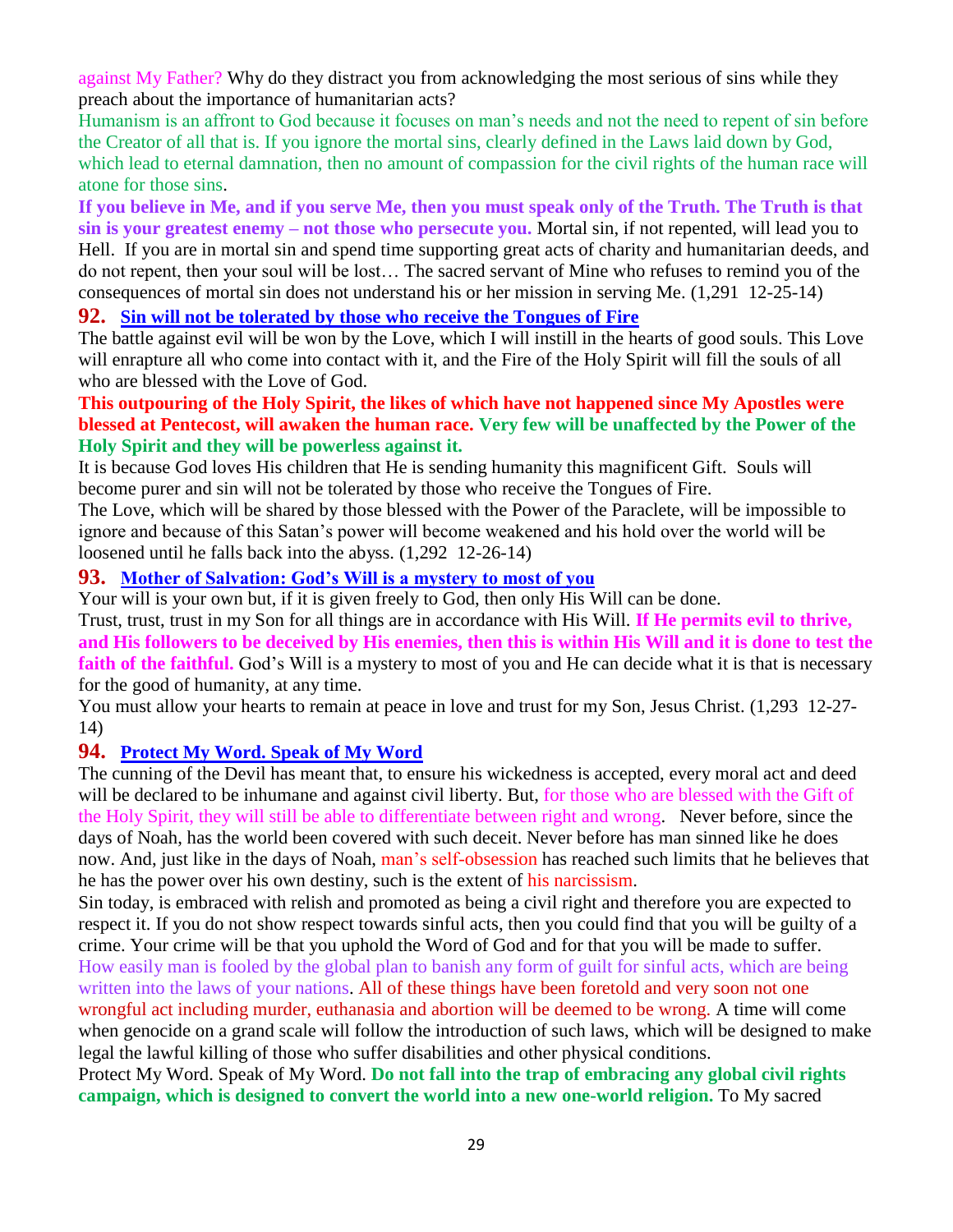servants, I call on you to proclaim the Word of God and to deny the wicked acts, which have gripped almost every nation that denies the Word of God. (1,294 12-28-14)

## **95. [Mother of Salvation: the Will of God is insurmountable](http://www.thewarningsecondcoming.com/mother-of-salvation-the-will-of-god-is-insurmountable/)**

You must know that the Will of God is insurmountable, and no matter how great the obstacles are, which are placed before you, God, through His Divinity, will crush all His enemies. You must never think that evil will triumph because this is impossible. Through the great Love of God, you will be guided towards Eternal Salvation and nothing will succeed in blocking your way. When my Son's enemies try to force you to accept laws, which are not from God, then you must resist these. It may be difficult for you, but you will be given the strength to continue on your journey and, every kind of help from Heaven will be given to you.

These are the times in which to prepare for the new world, the new Heaven and the new earth. Do not waste time trying to argue over what my Son is telling you now. Instead, learn to accept the Truth with good grace. I, your beloved Mother, will guide you towards my Son and your prayers will strengthen you, in every way, so that you may be made worthy of the Promises of Christ. (1,295 12-29-14)

## **96. [My Second Coming will create great happiness](http://www.thewarningsecondcoming.com/my-second-coming-will-create-great-happiness/)**

Do not fear the great upheaval, for the time to clear out the rot has begun and when new life springs from the soil, the new world, which will be without end will delight every soul who clings to Me. **I Am** Love and Love will follow Me and every soul who is pierced with the Holy Spirit. Be strong My beloved followers, My Intervention is necessary at this time, and soon the New Jerusalem will descend from Heaven, and the world as it was meant to be will arise out of the ashes. (1,296 12-30-14)

## **97. [The only danger to humanity is man himself](http://www.thewarningsecondcoming.com/the-only-danger-to-humanity-is-man-himself/)**

So much misinformation has been spread in relation to the environment, when only God can dictate how the earth behaves. Man may harm and damage the earth but he can never destroy it, for all these things are in the Hands of God. A lack of trust in God means that man believes he has control over the universe. The foolish man thinks that his actions can change God's Laws. The wise man knows that God is All Powerful and as long as He is revered, and His Laws adhered to, then man's survival will be secured. The survival of the earth has nothing to do with mortal man. Only God has the power to control the air that you breathe; the water you drink and the ability to sustain life. The only danger to humanity is man himself**… Any climate upheaval is by the Hand of God**. Man's intervention in such a divine creation will only be permitted if it is according to the Will of God. (1,297 01-01-15)

## **98. Mother of Salvation: Many substitutions will take place until the new religion is eventually formed**

All of these things will happen, as foretold, as my Eternal Father permits His enemies to devour the Body of His only begotten Son – but only for a limited time. He allows for these trials to test the strength of those who know the Truth and those who remain loyal to His Church; as well as those who will discard it in favor of the doctrine of darkness. It will take time before all of these changes will come about but the seeds have been planted. All religions will be united as one and then merged with governments as part of a new global unit and they will lead the way until the Man of Sin enters it to take up his seat. Many substitutions will take place until the new religion is eventually formed and it will proclaim everything that appears, on the surface, to be for the good of all. (1,298 01-03-15)

#### **99. [Thunder and lightning will descend upon the Temple of the Lord](http://www.thewarningsecondcoming.com/thunder-and-lightning-will-descend-upon-the-temple-of-the-lord/)**

It pains My Eternal Father to see the depths to which man has fallen in the pursuit of anything that brings him pleasure. But, the day when the Holy Sacrifice ends, and the hour that the imposters desecrate My Altar, will be the final thorn by which they will pierce My Side. At the appointed time, thunder and lightning will descend upon the Temple of the Lord and it will come crashing down. Woe to the man who participates in this sacrilege for he will be cut off from every reprieve and he will fall into the abyss like a stone. No one will defend the man who desecrates My Altar then, for once the Hand of God descends like a heavy axe, they will realize the Truth.